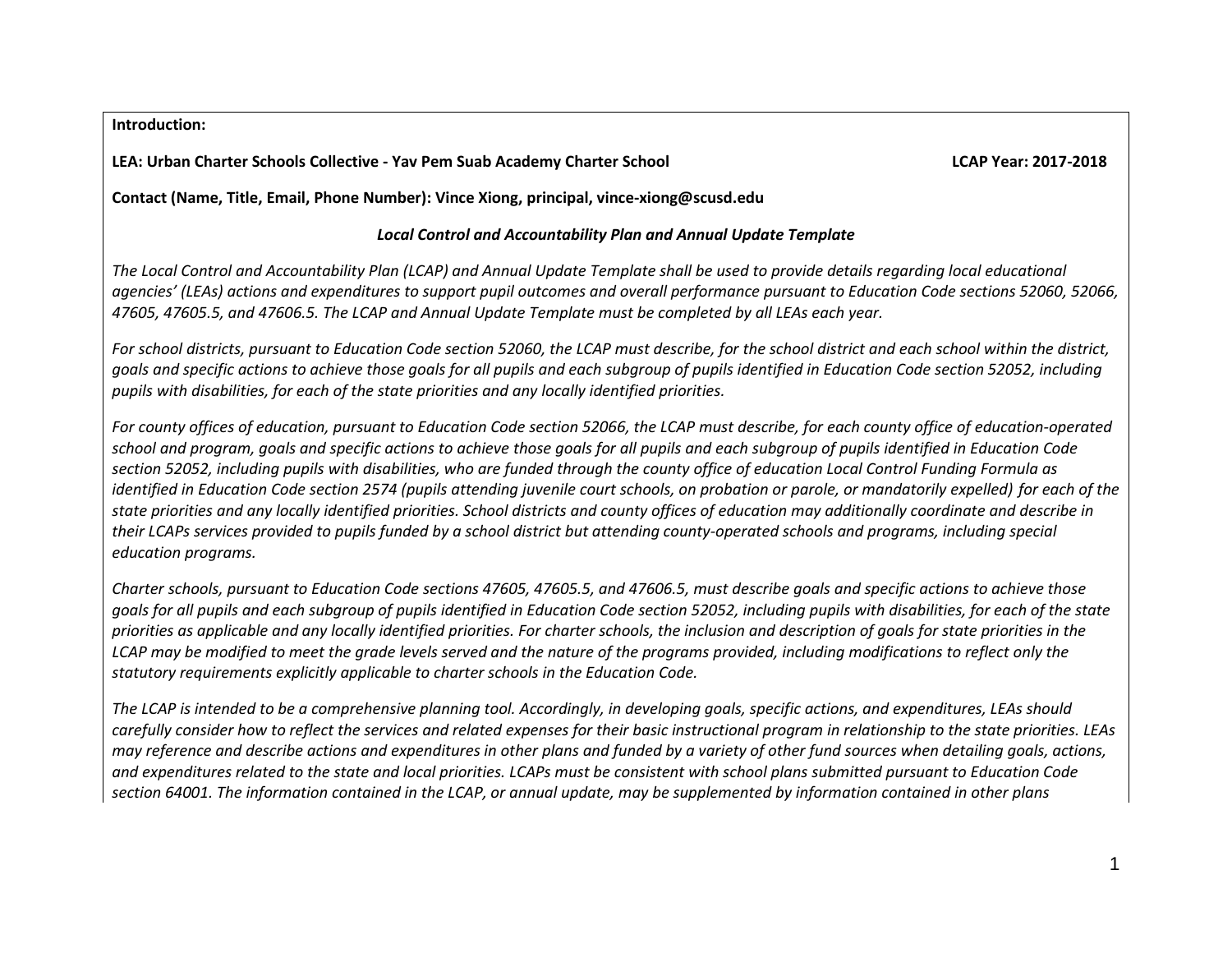*(including the LEA plan pursuant to Section 1112 of Subpart 1 of Part A of Title I of Public Law 107-110) that are incorporated or referenced as relevant in this document.* 

*For each section of the template, LEAs shall comply with instructions and should use the guiding questions as prompts (but not limits) for completing the information as required by statute. Guiding questions do not require separate narrative responses. However, the narrative response and goals and actions should demonstrate each guiding question was considered during the development of the plan. Data referenced in the LCAP must be consistent with the school accountability report card where appropriate. LEAs may resize pages or attach additional pages as necessary to facilitate completion of the LCAP.*

### *State Priorities*

*The state priorities listed in Education Code sections 52060 and 52066 can be categorized as specified below for planning purposes, however, school districts and county offices of education must address each of the state priorities in their LCAP. Charter schools must address the priorities in Education Code section 52060(d) that apply to the grade levels served, or the nature of the program operated, by the charter school.*

### *A. Conditions of Learning:*

*Basic: degree to which teachers are appropriately assigned pursuant to Education Code section 44258.9, and fully credentialed in the subject areas and for the pupils they are teaching; pupils have access to standards-aligned instructional materials pursuant to Education Code section 60119; and school facilities are maintained in good repair pursuant to Education Code section 17002(d). (Priority 1)*

*Implementation of State Standards: implementation of academic content and performance standards and English language development standards adopted by the state board for all pupils, including English learners. (Priority 2)*

*Course access: pupil enrollment in a broad course of study that includes all of the subject areas described in Education Code section 51210 and subdivisions (a) to (i), inclusive, of Section 51220, as applicable. (Priority 7)*

*Expelled pupils (for county offices of education only): coordination of instruction of expelled pupils pursuant to Education Code section 48926. (Priority 9)*

*Foster youth (for county offices of education only): coordination of services, including working with the county child welfare agency to share information, responding to the needs of the juvenile court system, and ensuring transfer of health and education records. (Priority 10)*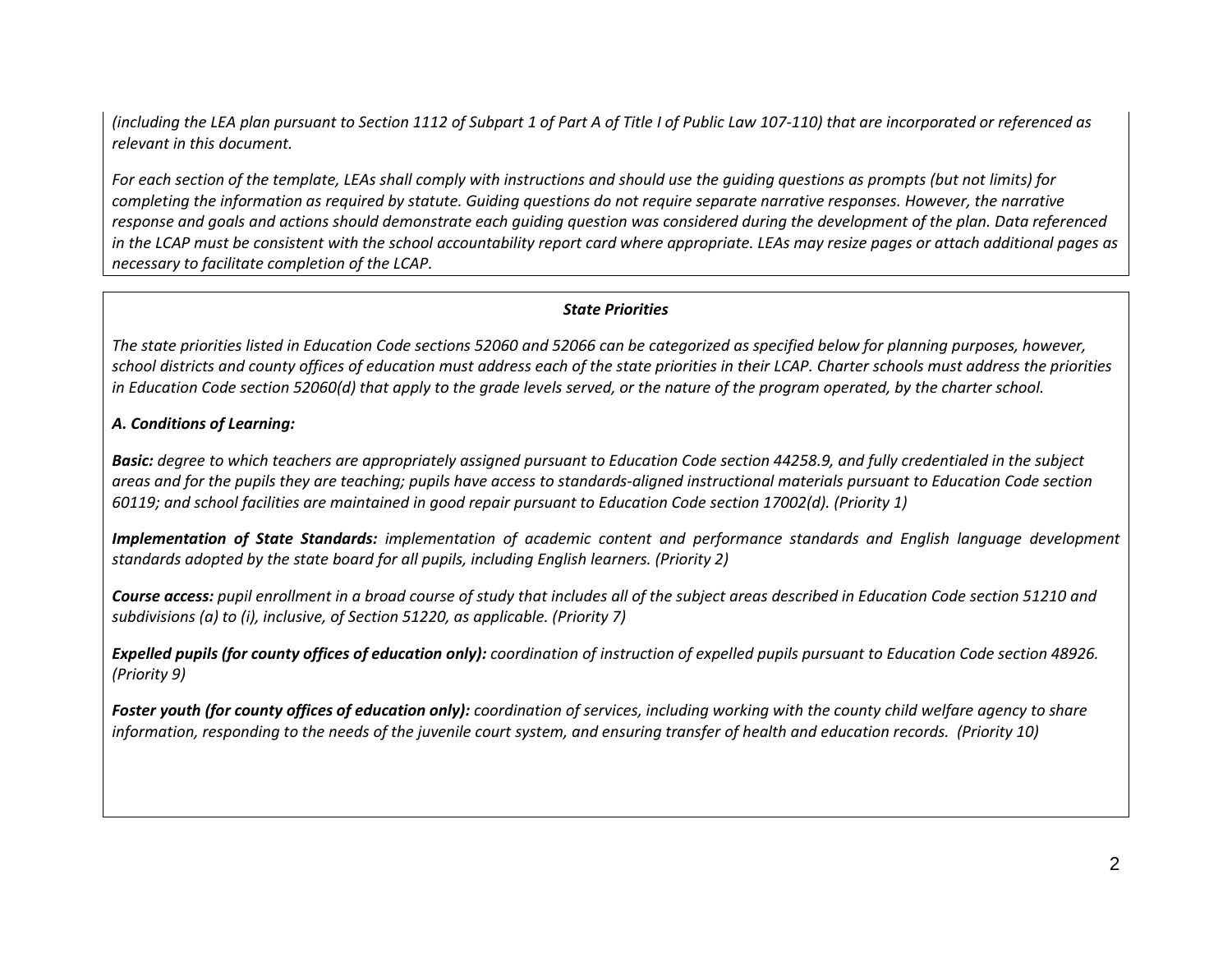#### *B. Pupil Outcomes:*

*Pupil achievement: performance on standardized tests, score on Academic Performance Index, share of pupils that are college and career ready, share of English learners that become English proficient, English learner reclassification rate, share of pupils that pass Advanced Placement exams with 3 or higher, share of pupils determined prepared for college by the Early Assessment Program. (Priority 4)*

*Other pupil outcomes: pupil outcomes in the subject areas described in Education Code section 51210 and subdivisions (a) to (i), inclusive, of Education Code section 51220, as applicable. (Priority 8)* 

#### *C. Engagement:*

*Parental involvement: efforts to seek parent input in decision making at the district and each schoolsite, promotion of parent participation in programs for unduplicated pupils and special need subgroups. (Priority 3)*

*Pupil engagement: school attendance rates, chronic absenteeism rates, middle school dropout rates, high school dropout rates, high school graduations rates. (Priority 5)*

*School climate: pupil suspension rates, pupil expulsion rates, other local measures including surveys of pupils, parents and teachers on the sense of safety and school connectedness. (Priority 6)*

#### **Section 1: Stakeholder Engagement**

*Meaningful engagement of parents, pupils, and other stakeholders, including those representing the subgroups identified in Education Code section 52052, is critical to the LCAP and budget process. Education Code sections 52060(g), 52062 and 52063 specify the minimum requirements for school districts; Education Code sections 52066(g), 52068 and 52069 specify the minimum requirements for county offices of education, and Education Code section 47606.5 specifies the minimum requirements for charter schools. In addition, Education Code section 48985 specifies the requirements for translation of documents.*

**Instructions:** Describe the process used to consult with parents, pupils, school personnel, local bargaining units as applicable, and the community and how this consultation contributed to development of the LCAP or annual update. Note that the LEA's goals, actions, services and expenditures related to the state priority of parental involvement are to be described separately in Section 2. In the annual update boxes, describe the stakeholder involvement process for the review, and describe its impact on, the development of the annual update to LCAP goals, actions, services, and expenditures.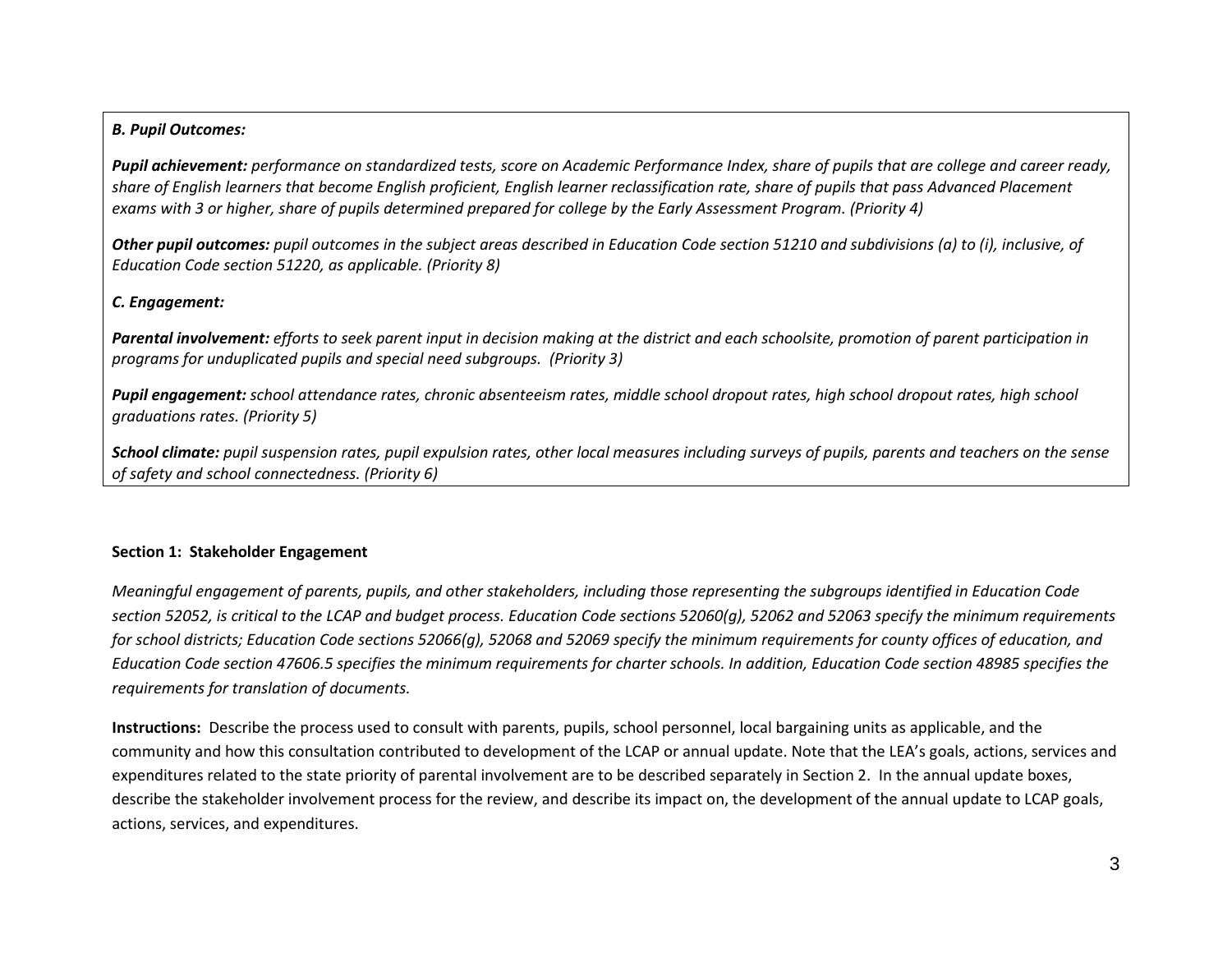#### **Guiding Questions:**

- 1) How have applicable stakeholders (e.g., parents and pupils, including parents of unduplicated pupils and unduplicated pupils identified in Education Code section 42238.01; community members; local bargaining units; LEA personnel; county child welfare agencies; county office of education foster youth services programs, court-appointed special advocates, and other foster youth stakeholders; community organizations representing English learners; and others as appropriate) been engaged and involved in developing, reviewing, and supporting implementation of the LCAP?
- 2) How have stakeholders been included in the LEA's process in a timely manner to allow for engagement in the development of the LCAP?
- 3) What information (e.g., quantitative and qualitative data/metrics) was made available to stakeholders related to the state priorities and used by the LEA to inform the LCAP goal setting process? How was the information made available?
- 4) What changes, if any, were made in the LCAP prior to adoption as a result of written comments or other feedback received by the LEA through any of the LEA's engagement processes?
- 5) What specific actions were taken to meet statutory requirements for stakeholder engagement pursuant to Education Code sections 52062, 52068, and 47606.5, including engagement with representatives of parents and guardians of pupils identified in Education Code section 42238.01?
- 6) What specific actions were taken to consult with pupils to meet the requirements 5 CCR 15495(a)?
- 7) How has stakeholder involvement been continued and supported? How has the involvement of these stakeholders supported improved outcomes for pupils, including unduplicated pupils, related to the state priorities?

| <b>Involvement Process</b>                                                         | <b>Impact on LCAP</b>                                      |
|------------------------------------------------------------------------------------|------------------------------------------------------------|
|                                                                                    |                                                            |
| The Academy Council, made up of five members of the community or parents who       | The stakeholders continue to meet and discuss the          |
| have children attending Yav Pem Suab Academy (YPSA) and five members of staff,     | alignment of the goals and actions indicated in this LCAP. |
| meet on the first Tuesday of every month to discuss and make decisions about the   | The LCAP is aligned to the school's philosophy, mission,   |
| school's operation, including curriculum and instruction. The Academy Council      | and vision. The goals and actions adopted, therefore, are  |
| meets to continue its discussions and directions on the implementation of the      | aligned to the school's vision and mission.                |
| educational plans adopted by the school. These plans include the Local Educational |                                                            |
| Agency Plan, the Local Control Accountability Plan, the Technology Plan, and the   | Decisions made at the Academy Council meetings directly    |
| curricula plans implemented at YPSA. The Academy Council has also been             | relate to the operation of the school, the goals, and the  |
| delegated the responsibility of the School Site Council and the English Learners   | achievement data.                                          |
| Advisory Committee. These meetings are open to members of the community at         |                                                            |
| large and they are as scheduled:                                                   |                                                            |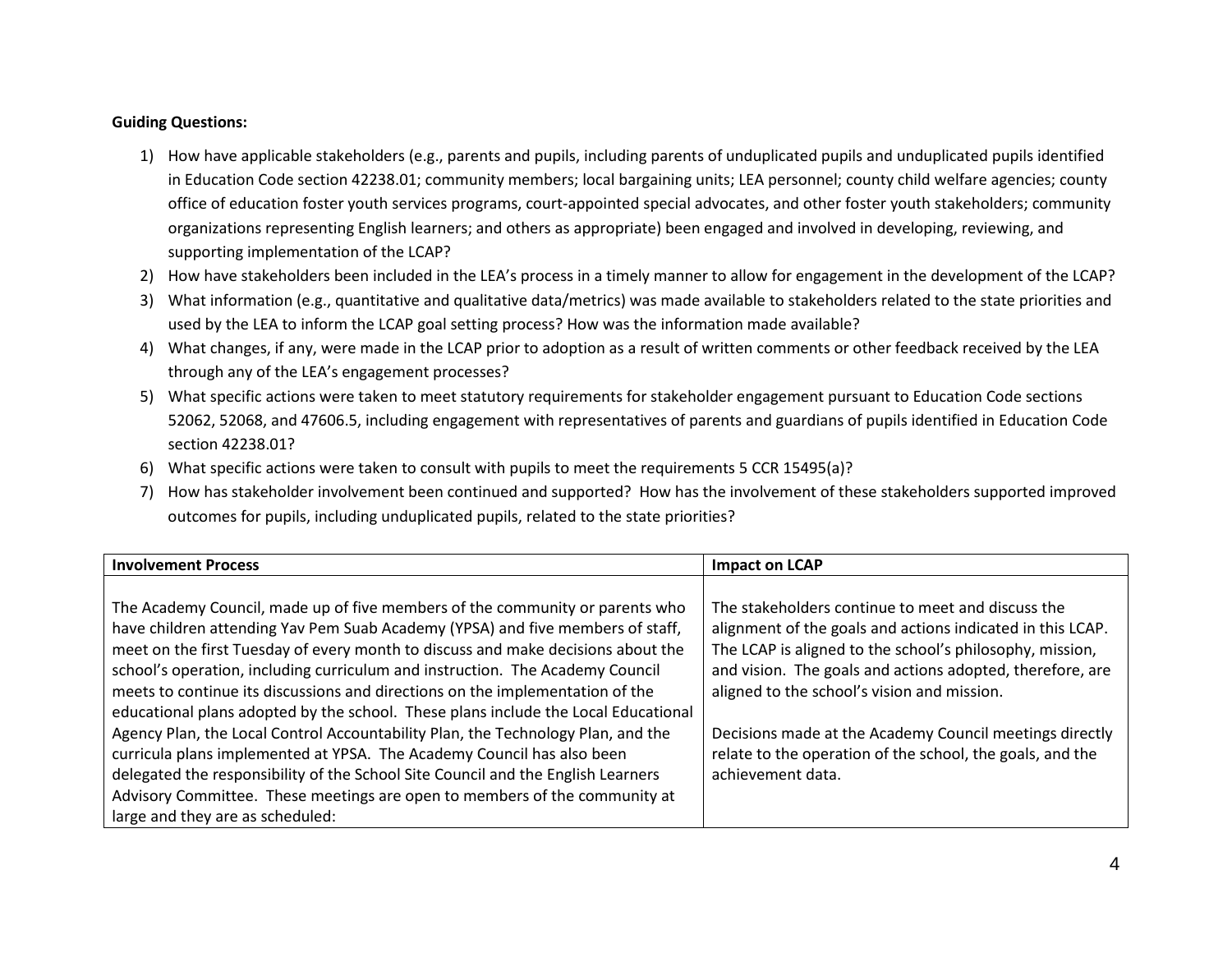| August 2, 2016<br>September 6, 2016<br>October 4, 2016<br>November 1, 2016<br>December 6, 2016<br>January 10, 2017<br>February 7, 2017<br>March 14, 2017<br>April 18, 2017<br>May 2, 2017<br>June 6, 2017                                                                                                                                                                                                                                                                                                                                                                                                                                                                                   |                                                                                                                                                          |
|---------------------------------------------------------------------------------------------------------------------------------------------------------------------------------------------------------------------------------------------------------------------------------------------------------------------------------------------------------------------------------------------------------------------------------------------------------------------------------------------------------------------------------------------------------------------------------------------------------------------------------------------------------------------------------------------|----------------------------------------------------------------------------------------------------------------------------------------------------------|
| Annual Update for 2016 - 2017                                                                                                                                                                                                                                                                                                                                                                                                                                                                                                                                                                                                                                                               | <b>Annual Update:</b>                                                                                                                                    |
| The Urban Charter Schools Collective is the governing board that oversees and<br>operates Yav Pem Suab Academy. As such, public meetings have been held<br>throughout the year to give members of the community multiple opportunities to<br>share their thoughts and ideas on improving education through the LCFF and/or<br>LCAP. These meetings are held on the second Mondays of the month and are<br>opened to the community. Meetings have been scheduled as follow:<br>August 8, 2016<br>September 12, 2016<br>October 10, 2016<br>November 14, 2016<br>December 12, 2016<br>January 9, 2017<br>February 6, 2017<br>March 13, 2017<br>April 17, 2017<br>May 8, 2017<br>June 12, 2017 | Updates and budgeting to support the LCAP were<br>discussed at the Academy Council Meetings and have<br>been recommended to the UCSC Board for approval. |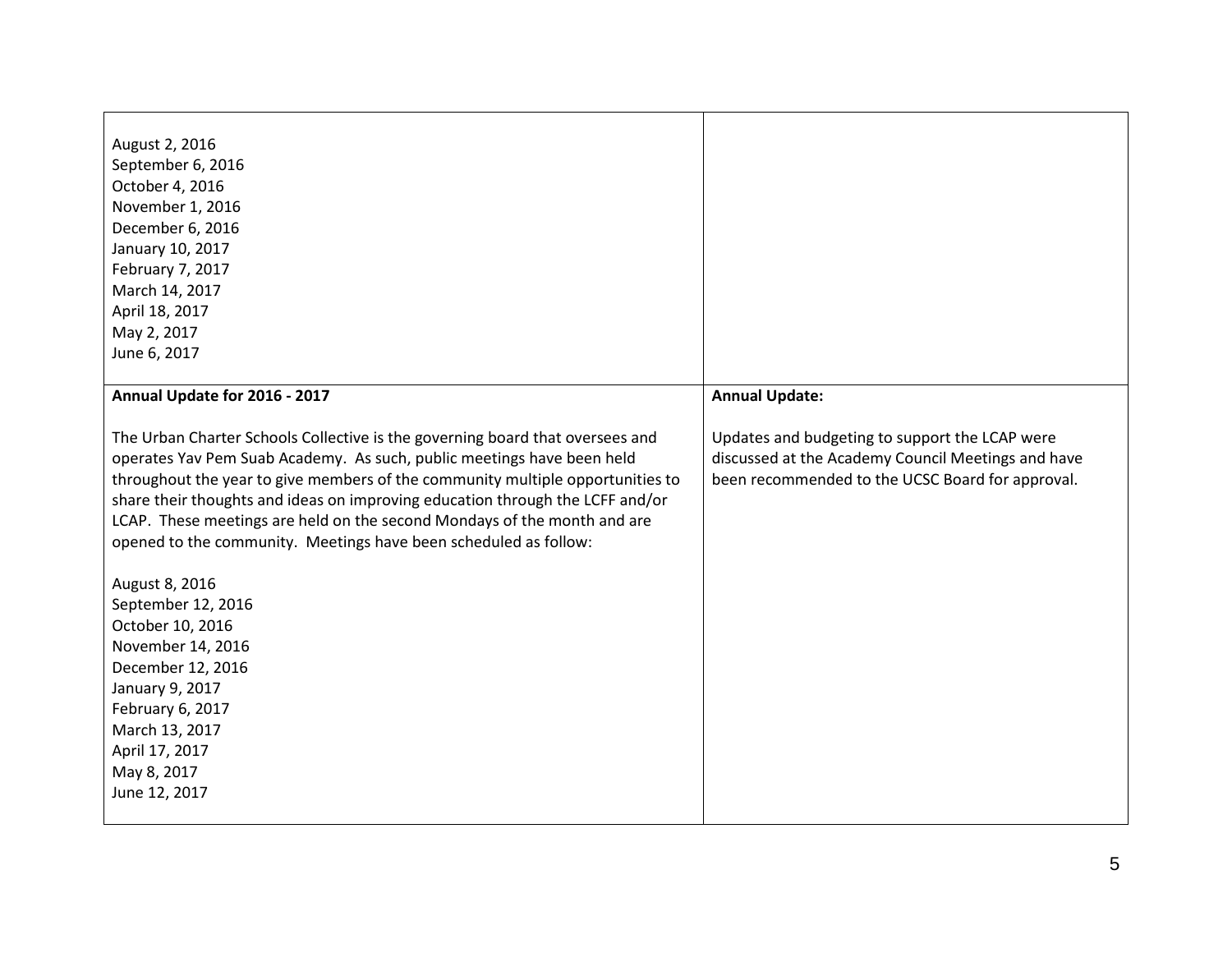| Annual Update for 2016-2017                                                                                                                                                           | <b>Annual Update:</b>                                                                                                                                                                                                          |
|---------------------------------------------------------------------------------------------------------------------------------------------------------------------------------------|--------------------------------------------------------------------------------------------------------------------------------------------------------------------------------------------------------------------------------|
| Public meetings continued throughout the school year to gather community input<br>into the development of the LCAP. The following dates were scheduled for<br>parent/community input: | The Academy Council met on its regular meeting on<br>$2/6/17$ , $3/13/17$ , and $4/18/17$ to review and make<br>additions or changes to the LCAP plans for the 2017-2018<br>school year. Public input sessions were scheduled. |
| 2/1/17 - Public Input Session 1                                                                                                                                                       |                                                                                                                                                                                                                                |
| 2/6/17 - Update presented to Academy Council                                                                                                                                          |                                                                                                                                                                                                                                |
| 2/15/17 - Public Input Session 2                                                                                                                                                      |                                                                                                                                                                                                                                |
| 3/13/17 - Update presented to Academy Council                                                                                                                                         |                                                                                                                                                                                                                                |
| 3/22/17 - Public Input Session 3                                                                                                                                                      |                                                                                                                                                                                                                                |
| 4/18/17 - LCAP presented to Academy Council                                                                                                                                           |                                                                                                                                                                                                                                |
| 6/12/17 - LCAP forwarded to the UCSC Board for Approval                                                                                                                               |                                                                                                                                                                                                                                |

#### **Section 2: Goals, Actions, Expenditures, and Progress Indicators**

#### **Instructions:**

All LEAs must complete the LCAP and Annual Update Template each year. The LCAP is a three-year plan for the upcoming school year and the two years that follow. In this way, the program and goals contained in the LCAP align with the term of a school district and county office of education budget and multiyear budget projections. The Annual Update section of the template reviews progress made for each stated goal in the school year that is coming to a close, assesses the effectiveness of actions and services provided, and describes the changes made in the LCAP for the next three years that are based on this review and assessment.

Charter schools may adjust the table below to align with the term of the charter school's budget that is submitted to the school's authorizer pursuant to Education Code section 47604.33.

For school districts, Education Code sections 52060 and 52061, for county offices of education, Education Code sections 52066 and 52067, and for charter schools, Education Code section 47606.5 require(s) the LCAP to include a description of the annual goals, for all pupils and each subgroup of pupils, to be achieved for each state priority as defined in 5 CCR 15495(i) and any local priorities; a description of the specific actions an LEA will take to meet the identified goals; a description of the expenditures required to implement the specific actions; and an annual update to include a review of progress towards the goals and describe any changes to the goals.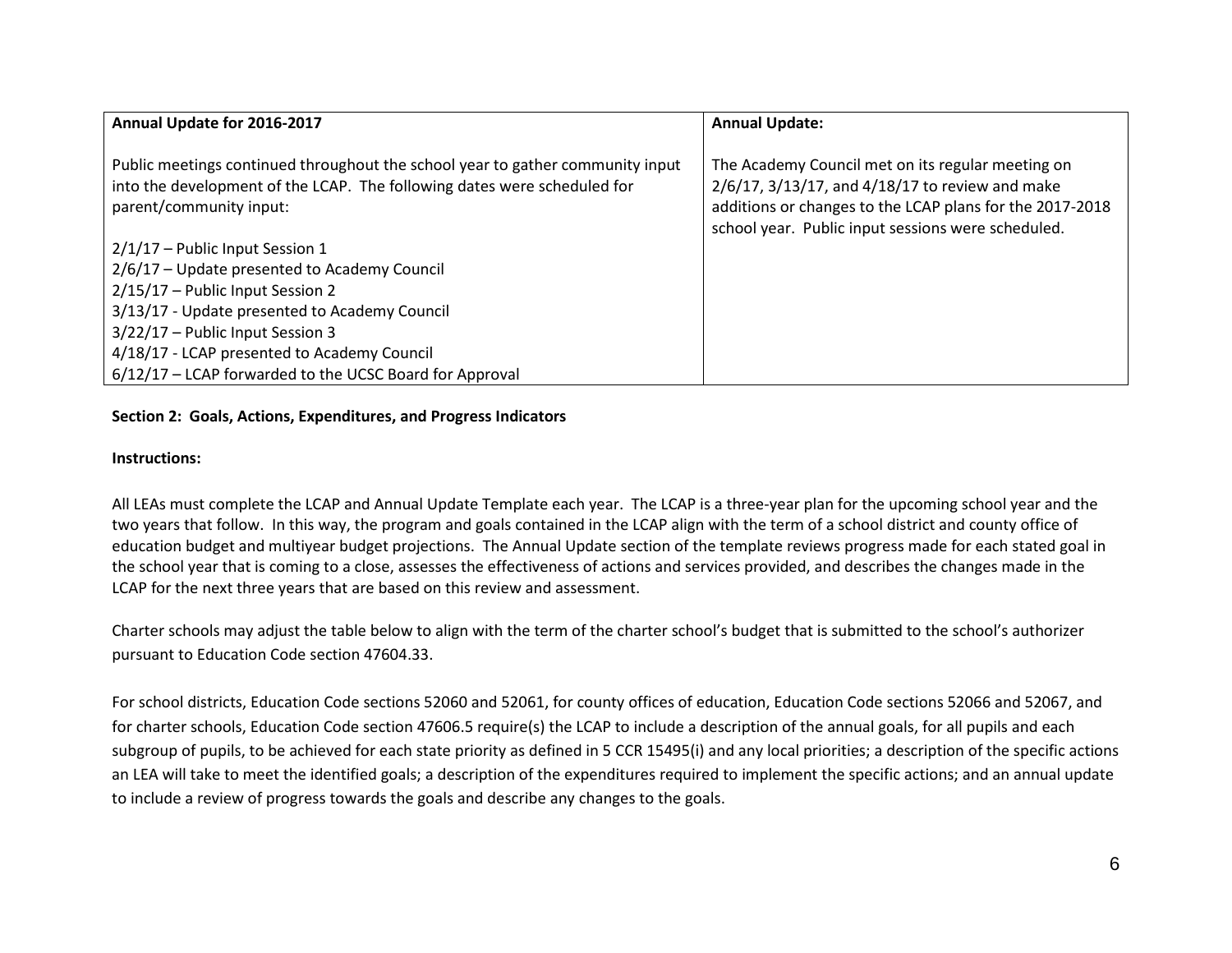To facilitate alignment between the LCAP and school plans, the LCAP shall identify and incorporate school-specific goals related to the state and local priorities from the school plans submitted pursuant to Education Code section 64001. Furthermore, the LCAP should be shared with, and input requested from, schoolsite-level advisory groups, as applicable (e.g., schoolsite councils, English Learner Advisory Councils, pupil advisory groups, etc.) to facilitate alignment between school-site and district-level goals and actions. An LEA may incorporate or reference actions described in other plans that are being undertaken to meet the goal.

# **Using the following instructions and guiding questions, complete a goal table (see below) for each of the LEA's goals. Duplicate and expand the fields as necessary.**

**Goal:** Describe the goal:

When completing the goal tables, include goals for all pupils and specific goals for schoolsites and specific subgroups, including pupils with disabilities, both at the LEA level and, where applicable, at the schoolsite level. The LEA may identify which schoolsites and subgroups have the same goals, and group and describe those goals together. The LEA may also indicate those goals that are not applicable to a specific subgroup or schoolsite.

**Related State and/or Local Priorities:** Identify the state and/or local priorities addressed by the goal by placing a check mark next to the applicable priority or priorities. The LCAP must include goals that address each of the state priorities, as defined in 5 CCR 15495(i), and any additional local priorities; however, one goal may address multiple priorities.

**Identified Need:** Describe the need(s) identified by the LEA that this goal addresses, including a description of the supporting data used to identify the need(s).

**Schools:** Identify the schoolsites to which the goal applies. LEAs may indicate "all" for all schools, specify an individual school or a subset of schools, or specify grade spans (e.g., all high schools or grades K-5).

**Applicable Pupil Subgroups:** Identify the pupil subgroups as defined in Education Code section 52052 to which the goal applies, or indicate "all" for all pupils.

**Expected Annual Measurable Outcomes**: For each LCAP year, identify and describe specific expected measurable outcomes for all pupils using, at minimum, the applicable required metrics for the related state priorities. Where applicable, include descriptions of specific expected measurable outcomes for schoolsites and specific subgroups, including pupils with disabilities, both at the LEA level and at the schoolsite level.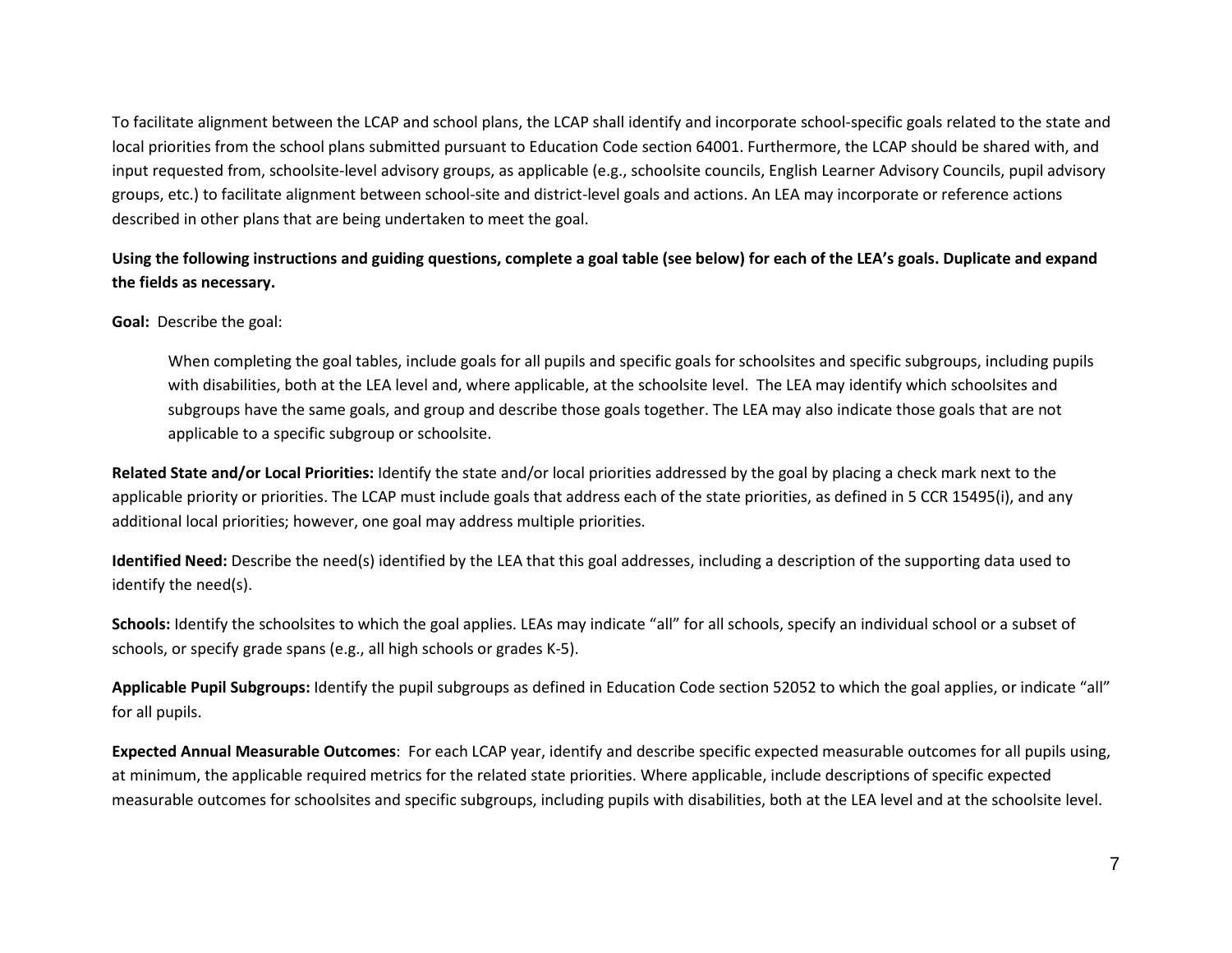The metrics used to describe the expected measurable outcomes may be quantitative or qualitative, although the goal tables must address all required metrics for every state priority in each LCAP year. The required metrics are the specified measures and objectives for each state priority as set forth in Education Code sections 52060(d) and 52066(d). For the pupil engagement priority metrics, LEAs must calculate the rates specified in Education Code sections 52060(d)(5)(B), (C), (D) and (E) as described in the Local Control Accountability Plan and Annual Update Template Appendix, sections (a) through (d).

**Actions/Services:** For each LCAP year, identify all annual actions to be performed and services provided to meet the described goal. Actions may describe a group of services that are implemented to achieve the identified goal.

**Scope of Service:** Describe the scope of each action/service by identifying the schoolsites covered. LEAs may indicate "all" for all schools, specify an individual school or a subset of schools, or specify grade spans (e.g., all high schools or grades K-5). If supplemental and concentration funds are used to support the action/service, the LEA must identify if the scope of service is districtwide, schoolwide, countywide, or charterwide.

**Pupils to be served within identified scope of service**: For each action/service, identify the pupils to be served within the identified scope of service. If the action to be performed or the service to be provided is for all pupils, place a check mark next to "ALL."

For each action and/or service to be provided above what is being provided for all pupils, place a check mark next to the applicable unduplicated pupil subgroup(s) and/or other pupil subgroup(s) that will benefit from the additional action, and/or will receive the additional service. Identify, as applicable, additional actions and services for unduplicated pupil subgroup(s) as defined in Education Code section 42238.01, pupils redesignated fluent English proficient, and/or pupils subgroup(s) as defined in Education Code section 52052.

**Budgeted Expenditures:** For each action/service, list and describe budgeted expenditures for each school year to implement these actions, including where those expenditures can be found in the LEA's budget. The LEA must reference all fund sources for each proposed expenditure. Expenditures must be classified using the California School Accounting Manual as required by Education Code sections 52061, 52067, and 47606.5.

#### **Guiding Questions:**

1) What are the LEA's goal(s) to address state priorities related to "Conditions of Learning"?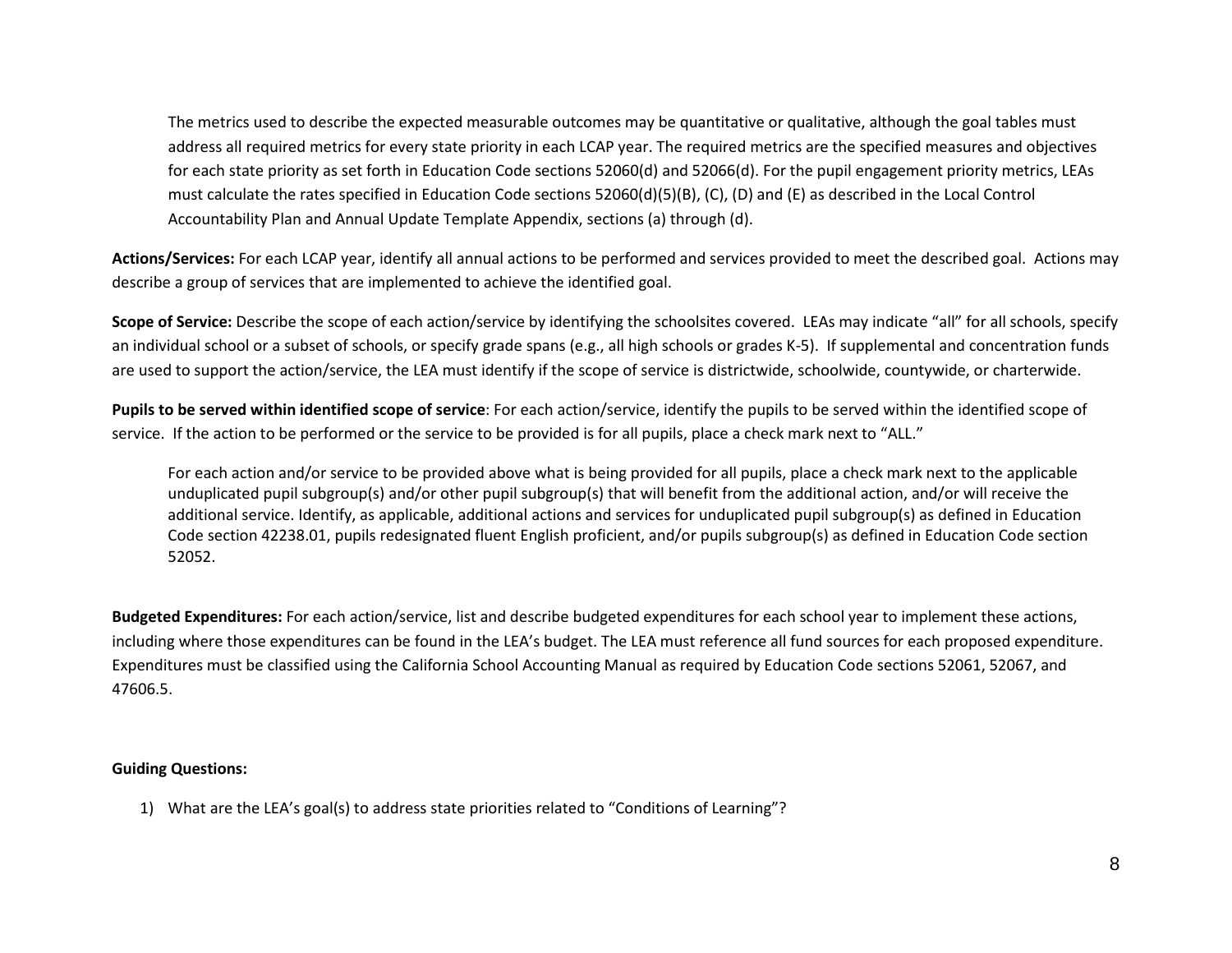- 2) What are the LEA's goal(s) to address state priorities related to "Pupil Outcomes"?
- 3) What are the LEA's goal(s) to address state priorities related to parent and pupil "Engagement" (e.g., parent involvement, pupil engagement, and school climate)?
- 4) What are the LEA's goal(s) to address any locally-identified priorities?
- 5) How have the unique needs of individual schoolsites been evaluated to inform the development of meaningful district and/or individual schoolsite goals (e.g., input from site level advisory groups, staff, parents, community, pupils; review of school level plans; in-depth school level data analysis, etc.)?
- 6) What are the unique goals for unduplicated pupils as defined in Education Code sections 42238.01 and subgroups as defined in section 52052 that are different from the LEA's goals for all pupils?
- 7) What are the specific expected measurable outcomes associated with each of the goals annually and over the term of the LCAP?
- 8) What information (e.g., quantitative and qualitative data/metrics) was considered/reviewed to develop goals to address each state or local priority?
- 9) What information was considered/reviewed for individual schoolsites?
- 10) What information was considered/reviewed for subgroups identified in Education Code section 52052?
- 11) What actions/services will be provided to all pupils, to subgroups of pupils identified pursuant to Education Code section 52052, to specific schoolsites, to English learners, to low-income pupils, and/or to foster youth to achieve goals identified in the LCAP?
- 12) How do these actions/services link to identified goals and expected measurable outcomes?
- 13) What expenditures support changes to actions/services as a result of the goal identified? Where can these expenditures be found in the LEA's budget?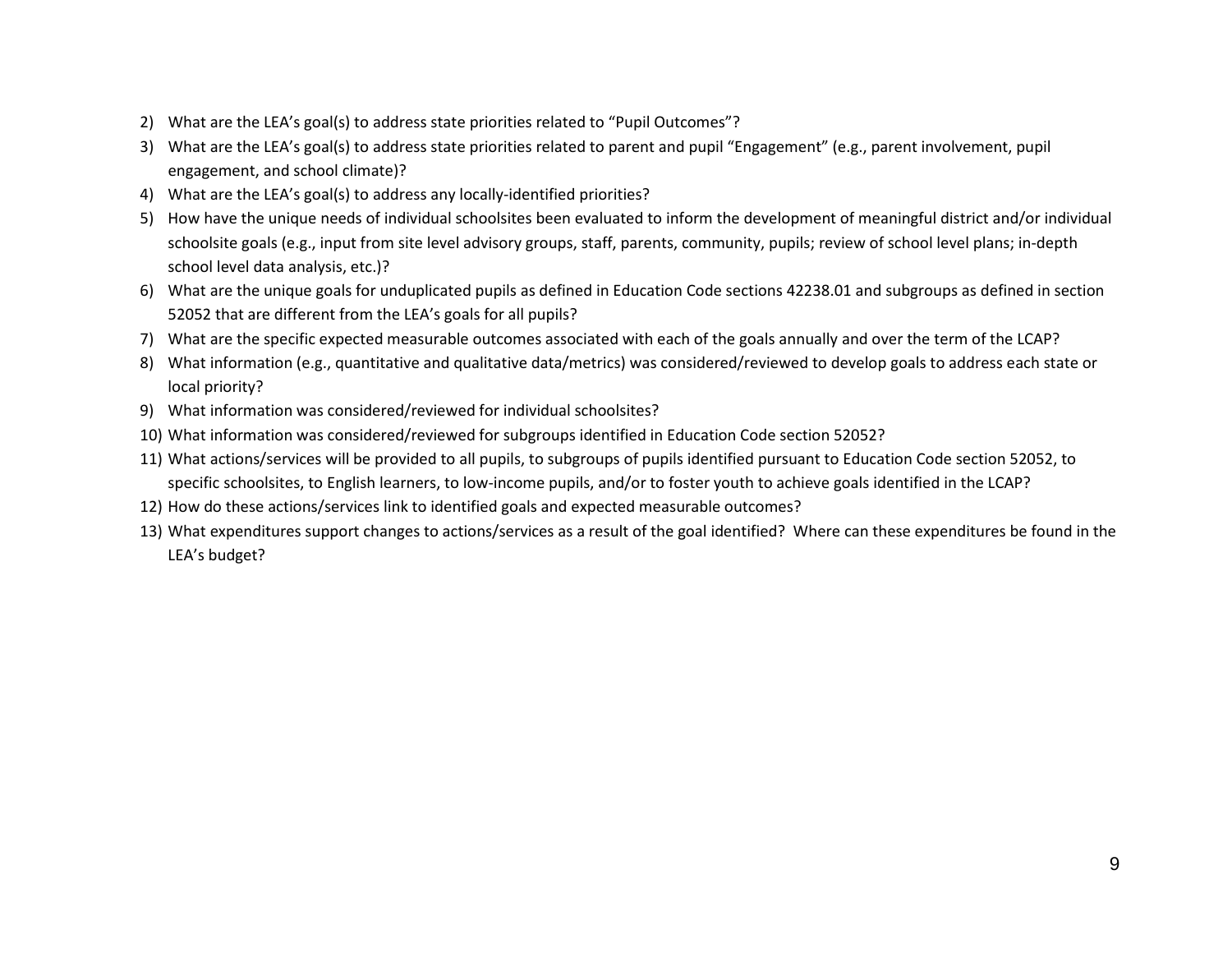|                                      | <b>LCAP Year 3: 2017-2018</b>     |                                    |  |  |
|--------------------------------------|-----------------------------------|------------------------------------|--|--|
| <b>Expected Annual</b><br>Measurable | 2017 - 2018 CAASPP (ELA & Math)   |                                    |  |  |
| Outcomes:                            | <b>Subgroups</b>                  | <b>Proficient/Advanced Targets</b> |  |  |
| (Based on the<br>2017-2018 State-    | Schoolwide                        | 60%                                |  |  |
| wide CAASPP                          | Asian                             | 60%                                |  |  |
| Testing and the                      | <b>Black or African American</b>  | 60%                                |  |  |
| 2017-2018 CELDT)                     | Hispanic or Latino                | 60%                                |  |  |
|                                      | Socio-economically Disadvantaged  | 40%                                |  |  |
|                                      | <b>English Learners</b>           | 60%                                |  |  |
|                                      | <b>Scholars with Disabilities</b> | 30%                                |  |  |
|                                      |                                   |                                    |  |  |
|                                      | <b>CELDT</b>                      |                                    |  |  |
|                                      | Subgroup:                         | <b>Proficient/Advanced Target:</b> |  |  |
|                                      | <b>English Learners</b>           | 55%                                |  |  |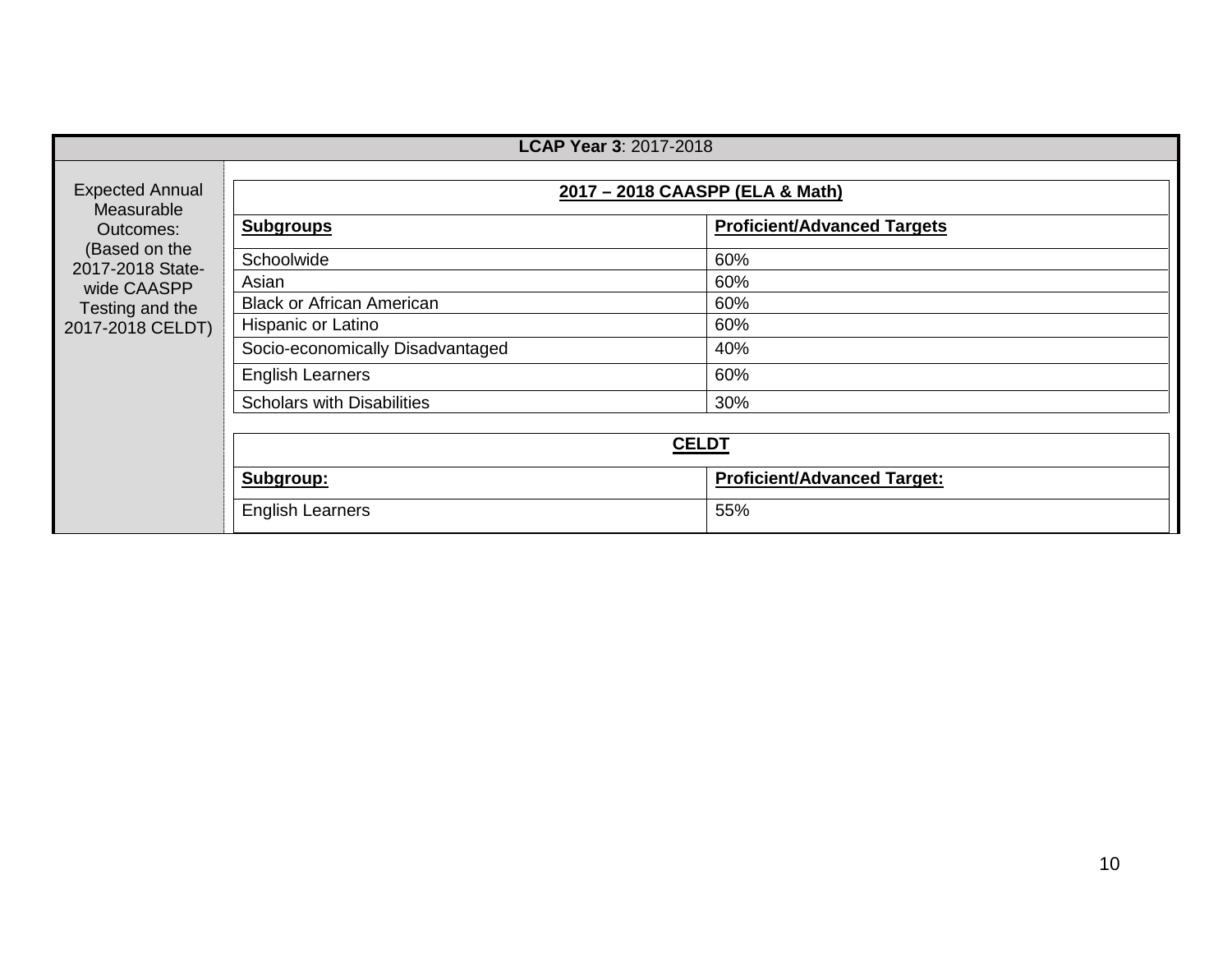| LCAP Year 3: 2017 - 2018                    |                                         |                                    |  |
|---------------------------------------------|-----------------------------------------|------------------------------------|--|
| <b>Expected Annual</b><br>Measurable        | 2017 - 2018 NWEA MAP (ELA & Math)       |                                    |  |
| Outcomes:                                   | Subgroup:                               | <b>Proficient/Advanced Target:</b> |  |
| (Based on the                               | School-wide                             | 70%                                |  |
| 2017-2018 School-<br>wide NWEA MAP          | Asian                                   | 70%                                |  |
| Spring                                      | <b>Black or African American</b>        | 70%                                |  |
| Assessment)                                 | Hispanic or Latino                      | 70%                                |  |
|                                             | Socio-economically Disadvantaged        | 40%                                |  |
|                                             | <b>English Learners</b>                 | 70%                                |  |
|                                             | <b>Scholars with Disabilities</b>       | 30%                                |  |
| <b>Expected Annual</b><br>Measurable        | 2017 - 2018 TEACHER CREATED ASSESSMENTS |                                    |  |
| Outcomes:                                   | <b>Subject Matter:</b>                  | <b>Proficient/Advanced Target:</b> |  |
| (Based on the                               | English Language Arts                   | 60%                                |  |
| 2017-2018 third<br><b>Trimester Teacher</b> | <b>Mathematics</b>                      | 80%                                |  |
| Created                                     | Science                                 | 80%                                |  |
| Assessments)                                | <b>Social Studies</b>                   | 80%                                |  |
|                                             | <b>Physical Activities</b>              | 80%                                |  |
|                                             | Visual and Performing Arts              | 80%                                |  |
|                                             | Hmong Language Development              | 80%                                |  |
|                                             | Social Skills (LIFESKILLS MASTERY)      | 80%                                |  |
|                                             |                                         |                                    |  |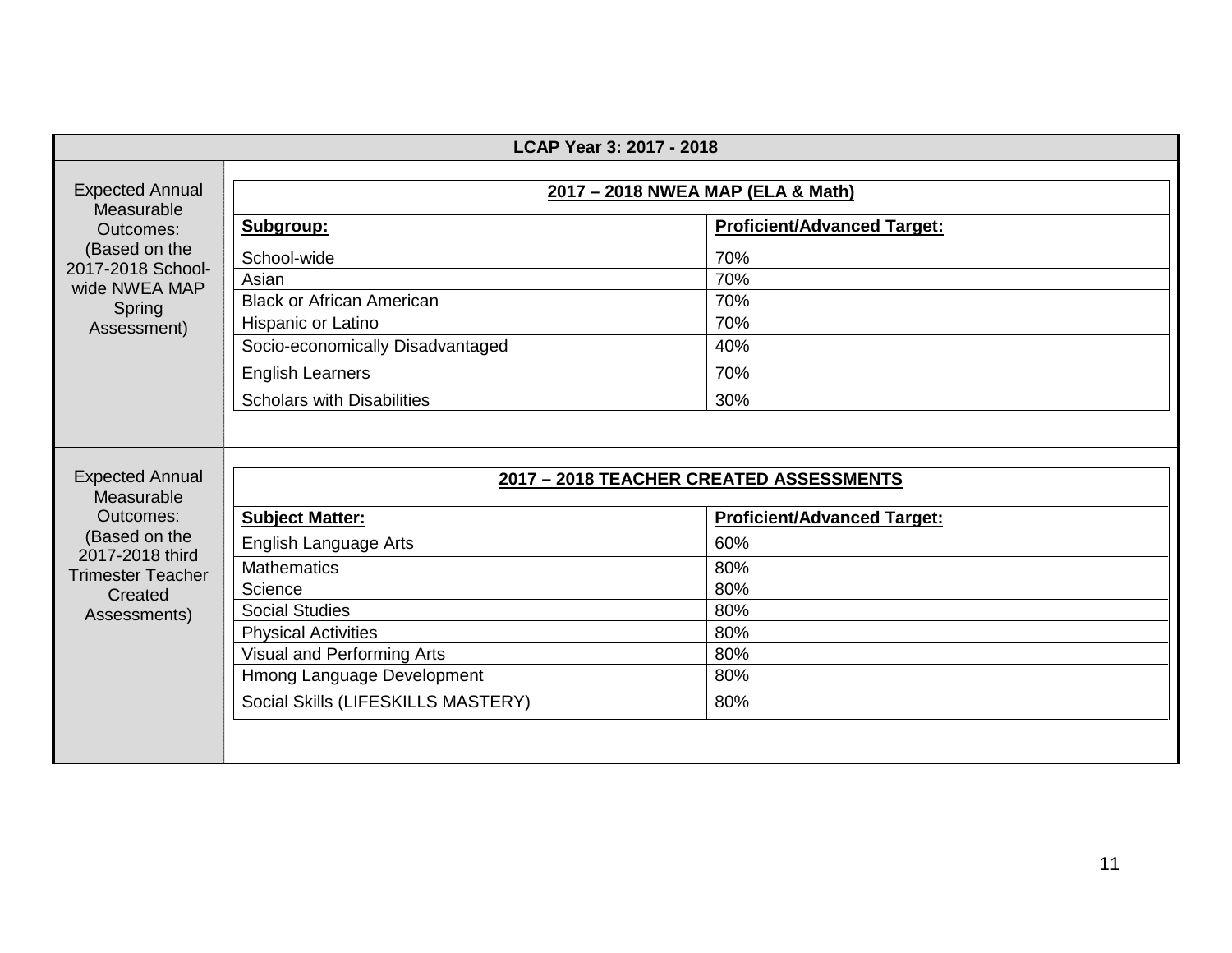# **Category A: Conditions of Learning**

**Priority 1: Basic - Degree to which teachers are appropriately assigned and fully credentialed in the subject areas and for the pupils they are teaching; pupils have access to standards-aligned instructional materials and school facilities are maintained in good repair.**

| GOAL:                   | <b>Priority 1: Basic</b><br>Goal 1: All scholars will have access to a safe, nurturing, and learning environment with the<br>facility well-maintained and in good repair. |                                                                                                             | <b>Related State and/or Local Priorities:</b><br>1 <u>X 2X 3X 4X 5X 6X 7X 8X</u><br>Local : Specify |
|-------------------------|---------------------------------------------------------------------------------------------------------------------------------------------------------------------------|-------------------------------------------------------------------------------------------------------------|-----------------------------------------------------------------------------------------------------|
| <b>Identified Need:</b> |                                                                                                                                                                           | There is a need for scholars to come to school and learn in a safe, well-maintained, and clean environment. |                                                                                                     |
| Goal Applies to:        |                                                                                                                                                                           | Schools: Yav Pem Suab Academy Charter School                                                                |                                                                                                     |
|                         |                                                                                                                                                                           | Applicable Pupil Subgroups:<br>All                                                                          |                                                                                                     |

| 2017 - 2018 Actions/Services                                                                                                           | Scope of<br><b>Service</b> | Pupils to be served within identified scope of<br>service                                                                                       | <b>Budgeted</b><br><b>Expenditures</b>                                  |
|----------------------------------------------------------------------------------------------------------------------------------------|----------------------------|-------------------------------------------------------------------------------------------------------------------------------------------------|-------------------------------------------------------------------------|
| Continue the employment of two full-time custodians to<br>maintain the buildings and grounds and keep the school<br>clean and healthy. | School-wide                | $X$ $ALL$<br>OR:<br>Low Income pupils _ English Learners<br>Foster Youth __Redesignated fluent English proficient<br>Other Subgroups: (Specify) | By Object(s):<br>2000's-\$76,225<br>3000's-\$21,004<br><b>LCFF Base</b> |
| Allocate budget to purchase cleaning supplies and<br>replacement items as needed.                                                      | School-wide                | X ALL<br>OR:<br>Low Income pupils _ English Learners<br>Foster Youth _Redesignated fluent English proficient<br>Other Subgroups: (Specify)      | By Object(s):<br>4000's-\$11,040<br><b>LCFF Base</b>                    |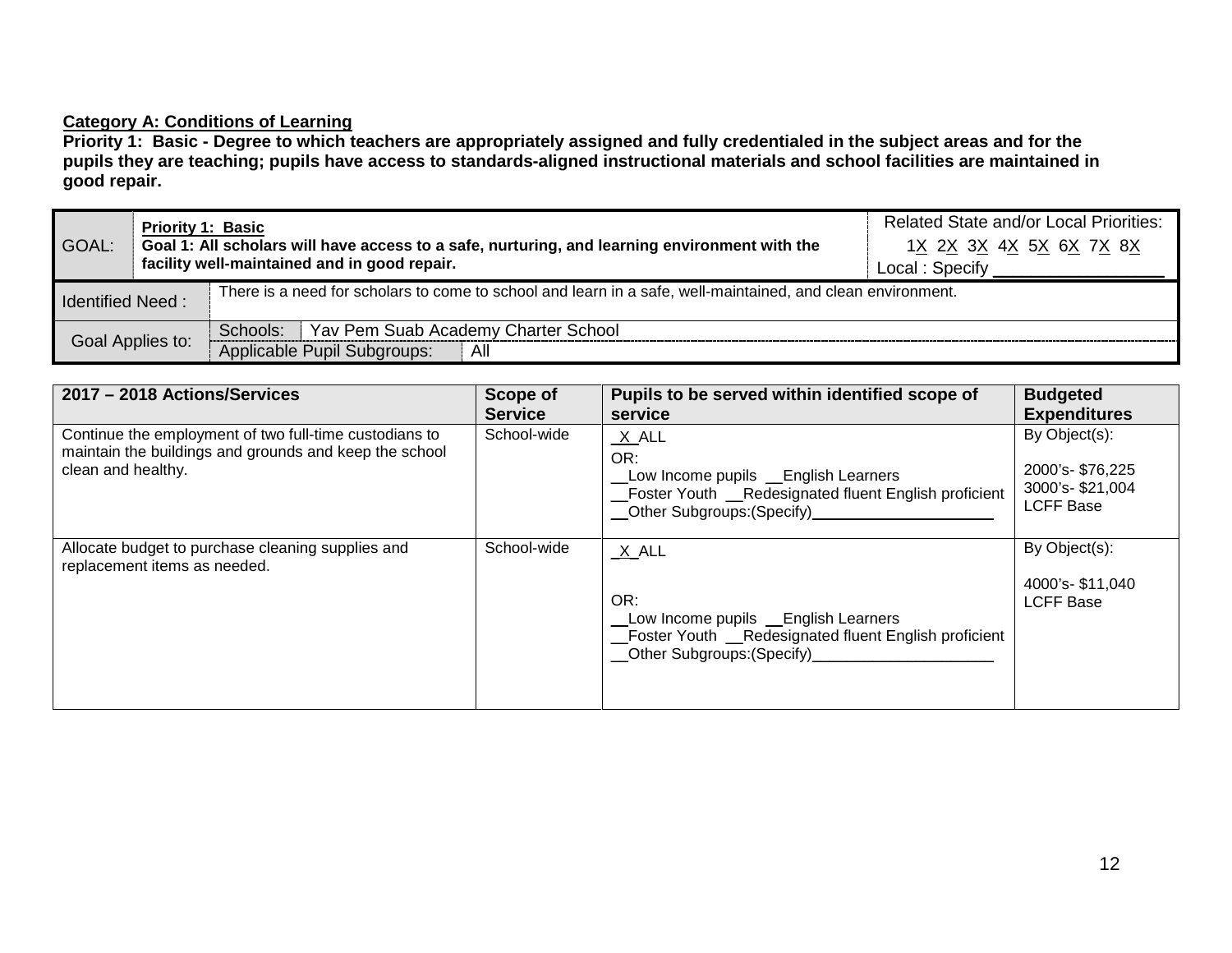| GOAL:                   | <b>Priority 1: Basic</b><br>Goal 2: All scholars are taught by highly qualified teachers who hold appropriate credentials. |                                                                                                                                                                                      | <b>Related State and/or Local Priorities:</b><br>1 <u>X 2X 3X 4X 5X 6X 7X 8X</u><br>Local: Specify |
|-------------------------|----------------------------------------------------------------------------------------------------------------------------|--------------------------------------------------------------------------------------------------------------------------------------------------------------------------------------|----------------------------------------------------------------------------------------------------|
| <b>Identified Need:</b> |                                                                                                                            | There is a need for all scholars to be taught by highly qualified teachers who are appropriately credentialed and assigned to classrooms<br>that match their credential designation. |                                                                                                    |
| Goal Applies to:        |                                                                                                                            | Schools: Yav Pem Suab Academy Charter School                                                                                                                                         |                                                                                                    |
|                         |                                                                                                                            | Applicable Pupil Subgroups:<br>All                                                                                                                                                   |                                                                                                    |

| 2017 - 2018 Actions/Services                                   | <b>Scope of</b> | Pupils to be served within identified scope of                                                                                                | <b>Budgeted</b>                                                             |
|----------------------------------------------------------------|-----------------|-----------------------------------------------------------------------------------------------------------------------------------------------|-----------------------------------------------------------------------------|
|                                                                | <b>Service</b>  | service                                                                                                                                       | <b>Expenditures</b>                                                         |
| Employ 21 full-time California State Credentialed<br>Teachers. | School-wide     | $X$ ALL<br>OR:<br>Low Income pupils _ English Learners<br>Foster Youth __Redesignated fluent English proficient<br>Other Subgroups: (Specify) | By Object(s):<br>1000's- \$1,189,133<br>3000's- \$336,935<br>LCFF Base, EPA |

| GOAL:                   | <b>Priority 1: Basic</b> | Goal 3: All scholars will have access to State Adopted standards-aligned instructional materials.                                       | <b>Related State and/or Local Priorities:</b><br>1 <u>X 2X 3X 4X 5X 6X 7X 8X</u><br>COE only: 9 __ 10__<br>Local: Specify |
|-------------------------|--------------------------|-----------------------------------------------------------------------------------------------------------------------------------------|---------------------------------------------------------------------------------------------------------------------------|
| <b>Identified Need:</b> |                          | There is a need to provide all scholars with access to state adopted instructional materials t to meet the common core state standards. |                                                                                                                           |
| Goal Applies to:        |                          | Schools: Yav Pem Suab Academy Charter School                                                                                            |                                                                                                                           |
|                         |                          | Applicable Pupil Subgroups:<br>All                                                                                                      |                                                                                                                           |

| 2017 - 2018 Actions/Services                                                              | Scope of       | Pupils to be served within identified scope of                                                                                                  | <b>Budgeted</b>                                      |
|-------------------------------------------------------------------------------------------|----------------|-------------------------------------------------------------------------------------------------------------------------------------------------|------------------------------------------------------|
|                                                                                           | <b>Service</b> | service                                                                                                                                         | <b>Expenditures</b>                                  |
| Purchase of Math Adopted Program to support with<br>teaching and learning of mathematics. | School-wide    | X ALL<br>OR:<br>Low Income pupils __English Learners<br>_Foster Youth __Re-designated fluent English<br>proficient __Other Subgroups: (Specify) | By Object(s):<br>4000's-\$23,500<br><b>LCFF Base</b> |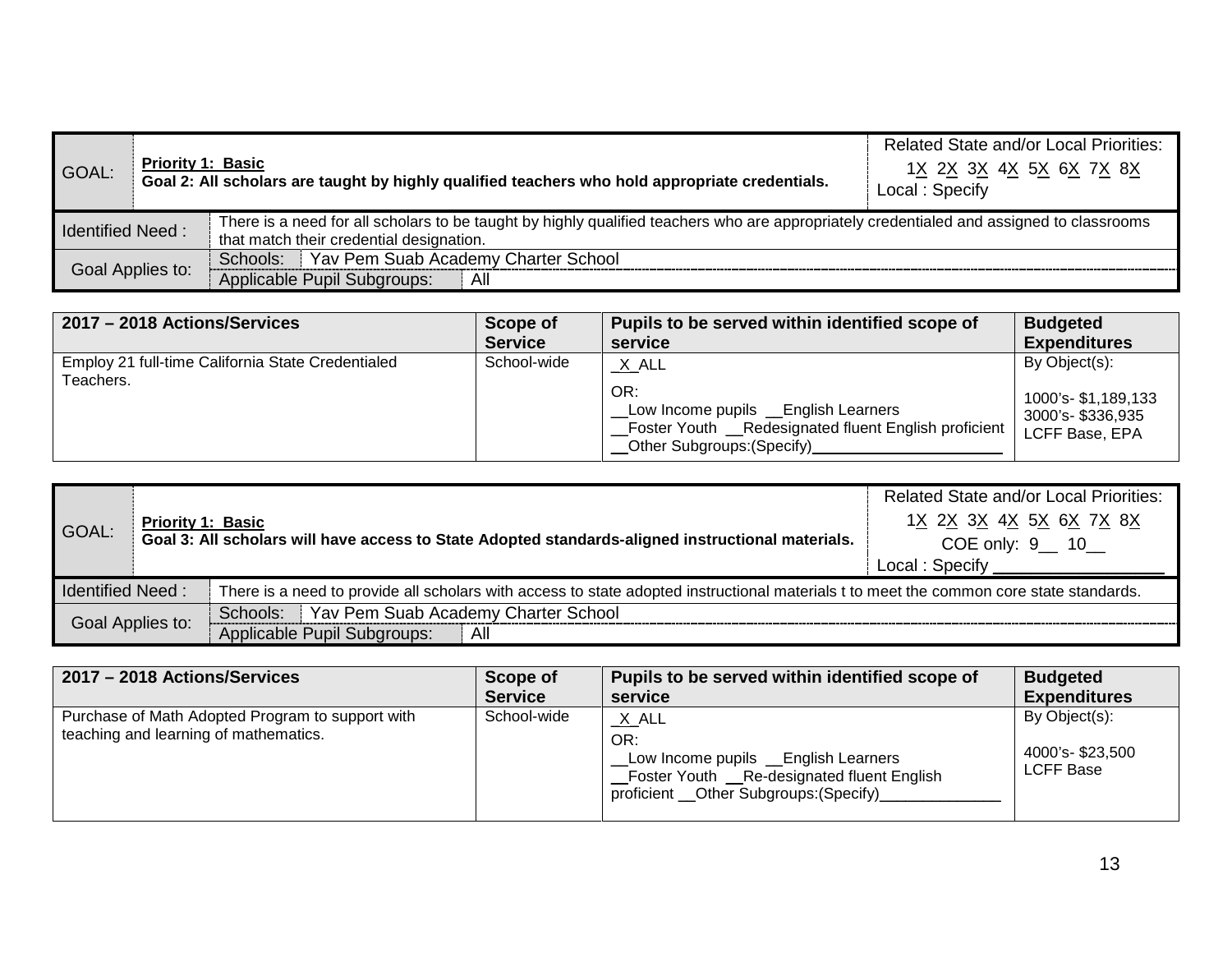| GOAL:                   | <b>Priority 1: Basic</b><br>Goal 4: All scholars will have access to supplemental materials and additional instructional<br>materials identified in the grade levels' California Common Core State Standards (CCSS)<br>backward's standards map. |                                                                                                                                      | <b>Related State and/or Local Priorities:</b><br>1 <u>X 2X 3X 4X 5X 6X 7X 8X</u><br>Local: Specify |
|-------------------------|--------------------------------------------------------------------------------------------------------------------------------------------------------------------------------------------------------------------------------------------------|--------------------------------------------------------------------------------------------------------------------------------------|----------------------------------------------------------------------------------------------------|
| <b>Identified Need:</b> |                                                                                                                                                                                                                                                  | There is a need to provide all scholars with access to supplemental instructional materials to meet the common core state standards. |                                                                                                    |
| Goal Applies to:        |                                                                                                                                                                                                                                                  | Schools: Yav Pem Suab Academy Charter School                                                                                         |                                                                                                    |
|                         |                                                                                                                                                                                                                                                  | Applicable Pupil Subgroups:<br>- All                                                                                                 |                                                                                                    |

| 2017 - 2018 Actions/Services                                                                                                                                                                                              | Scope of       | Pupils to be served within identified scope of                                                                                                   | <b>Budgeted</b>                                               |
|---------------------------------------------------------------------------------------------------------------------------------------------------------------------------------------------------------------------------|----------------|--------------------------------------------------------------------------------------------------------------------------------------------------|---------------------------------------------------------------|
|                                                                                                                                                                                                                           | <b>Service</b> | service                                                                                                                                          | <b>Expenditures</b>                                           |
| Purchase science, social studies, and math as adopted by<br>the State, and other supplemental instructional materials<br>as identified in the grade level's CCSS backwards<br>standards maps to support core instruction. | School-wide    | X ALL<br>OR:<br>Low Income pupils _ English Learners<br>_Foster Youth __Re-designated fluent English<br>proficient __Other Subgroups: (Specify)_ | By Object(s):<br>4000's-\$30,000<br>LCFF Base, Lottery<br>(R) |

| GOAL:                                                                                                                                               |  | Goal 5: All teachers will have access to needed classroom instructional supplies to support with<br>teaching and learning. | <b>Related State and/or Local Priorities:</b><br>1 <u>X 2X 3X 4X 5X 6X 7X 8X</u><br>COE only: 9__ 10__<br>Local: Specify |
|-----------------------------------------------------------------------------------------------------------------------------------------------------|--|----------------------------------------------------------------------------------------------------------------------------|--------------------------------------------------------------------------------------------------------------------------|
| There is a need to support all teachers with instructional materials and supplies to support with teaching and learning.<br><b>Identified Need:</b> |  |                                                                                                                            |                                                                                                                          |
| Goal Applies to:                                                                                                                                    |  | Schools: Yav Pem Suab Academy Charter School                                                                               |                                                                                                                          |
|                                                                                                                                                     |  | Applicable Pupil Subgroups:<br>All                                                                                         |                                                                                                                          |

| 2017 - 2018 Actions/Services                                                             | Scope of       | Pupils to be served within identified scope of                                                                                                    | <b>Budgeted</b>                                      |
|------------------------------------------------------------------------------------------|----------------|---------------------------------------------------------------------------------------------------------------------------------------------------|------------------------------------------------------|
|                                                                                          | <b>Service</b> | service                                                                                                                                           | <b>Expenditures</b>                                  |
| Continue to fully stock the open-supply closet with<br>commonly used classroom supplies. | School-wide    | $X$ ALL<br>OR:<br>Low Income pupils _ English Learners<br>Foster Youth __Re-designated fluent English<br>proficient __Other Subgroups: (Specify)_ | By Object(s):<br>4000's-\$42,000<br><b>LCFF Base</b> |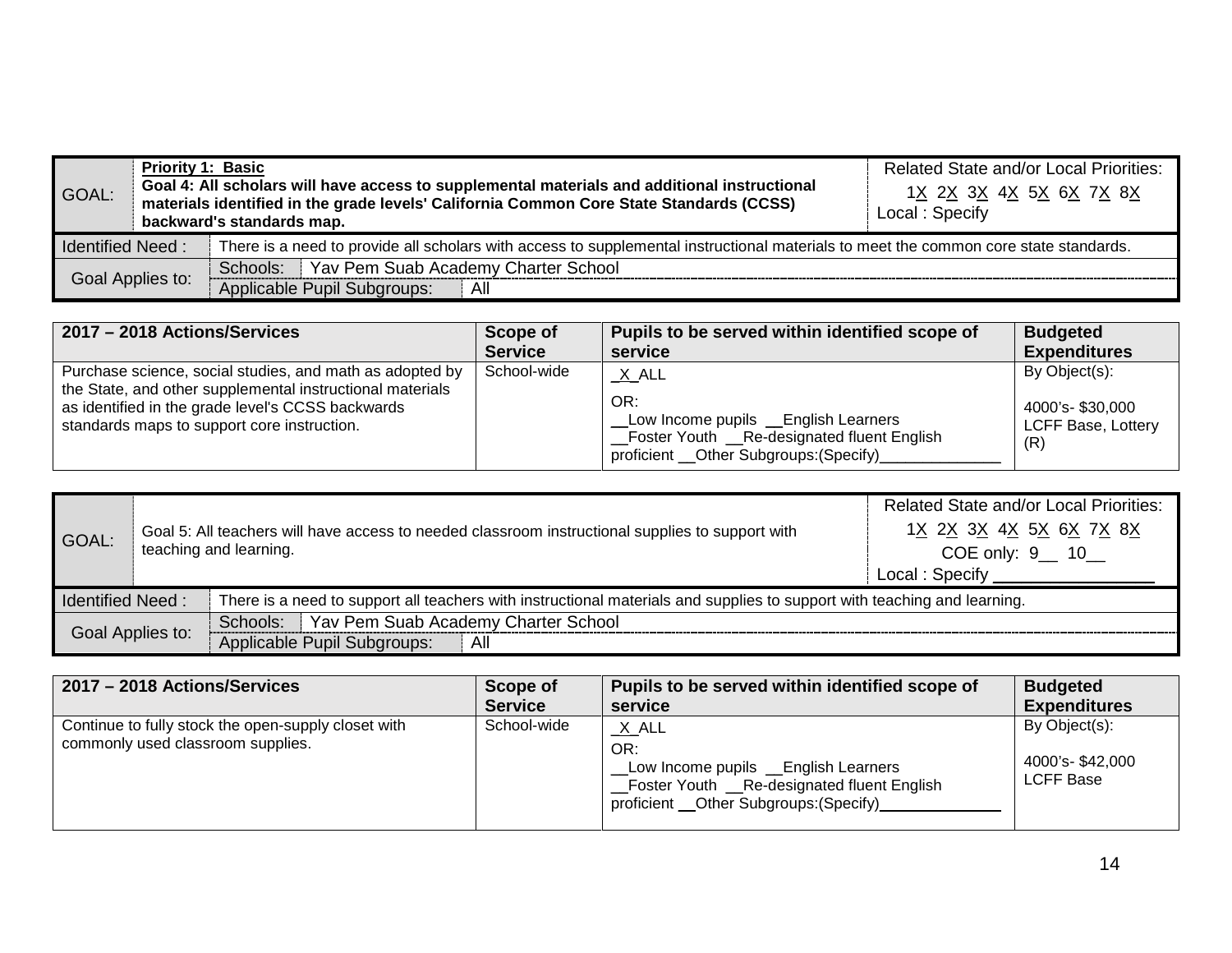| GOAL:                                                                                                                                                                                                           | <b>Priority 1: Basic</b> | Goal 6: Scholars will be provided with learning opportunities that build language proficiency,<br>confidence, character, and schema through Hmong language development, dance, Tae Kwon<br>Do, and Physical Education. | <b>Related State and/or Local Priorities:</b><br>1X 2X 3X 4X 5X 6X 7X 8X<br>Local: Specify |
|-----------------------------------------------------------------------------------------------------------------------------------------------------------------------------------------------------------------|--------------------------|------------------------------------------------------------------------------------------------------------------------------------------------------------------------------------------------------------------------|--------------------------------------------------------------------------------------------|
| There is a need for scholars to be proficient in the Hmong Language and have an awareness in the Hmong culture as well as the arts in<br><b>Identified Need:</b><br>Dance, Tae Kwon Do, and Physical Education. |                          |                                                                                                                                                                                                                        |                                                                                            |
| Goal Applies to:                                                                                                                                                                                                |                          | Schools:   Yav Pem Suab Academy Charter School                                                                                                                                                                         |                                                                                            |
|                                                                                                                                                                                                                 |                          | Applicable Pupil Subgroups:<br>All                                                                                                                                                                                     |                                                                                            |

| 2017 - 2018 Actions/Services                                          | Scope of       | Pupils to be served within identified scope of                                                                                                      | <b>Budgeted</b>                                                           |
|-----------------------------------------------------------------------|----------------|-----------------------------------------------------------------------------------------------------------------------------------------------------|---------------------------------------------------------------------------|
|                                                                       | <b>Service</b> | service                                                                                                                                             | <b>Expenditures</b>                                                       |
| Employ 3 HLD, 1 Dance, 1 Tae Kwon Do, and 1 PE<br>instructor/teacher. | School-wide    | $X$ ALL<br>OR:<br>Low Income pupils _ English Learners<br>Foster Youth Re-designated fluent English proficient<br><b>Other Subgroups: (Specify)</b> | By Object(s):<br>2000's- \$268,868<br>3000's-\$79,302<br><b>LCFF Base</b> |

| GOAL:                                                                                                    |                                                                                                                                      | Goal 6a: All Hmong Language teachers will be provided with the needed instructional supplies to<br>support with teaching and learning of the Hmong language. | <b>Related State and/or Local Priorities:</b><br>1X 2X 3X 4X 5X 6X 7X 8X<br>COE only: 9__ 10__<br>Local: Specify |
|----------------------------------------------------------------------------------------------------------|--------------------------------------------------------------------------------------------------------------------------------------|--------------------------------------------------------------------------------------------------------------------------------------------------------------|------------------------------------------------------------------------------------------------------------------|
|                                                                                                          | <b>Identified Need:</b><br>There is a need to support Hmong Language Development teachers with instructional materials and supplies. |                                                                                                                                                              |                                                                                                                  |
| Schools:   Yav Pem Suab Academy Charter School<br>Goal Applies to:<br>Applicable Pupil Subgroups:<br>All |                                                                                                                                      |                                                                                                                                                              |                                                                                                                  |

| 2017 - 2018 Actions/Services                                                                                                                | Scope of       | Pupils to be served within identified scope of                                                                                                    | <b>Budgeted</b>                                     |
|---------------------------------------------------------------------------------------------------------------------------------------------|----------------|---------------------------------------------------------------------------------------------------------------------------------------------------|-----------------------------------------------------|
|                                                                                                                                             | <b>Service</b> | service                                                                                                                                           | <b>Expenditures</b>                                 |
| Purchase instructional supplies, as identified in their<br>Backwards Standards Maps, for teachers to support with<br>teaching and learning. | School-wide    | $X$ ALL<br>OR:<br>Low Income pupils __English Learners<br>_Foster Youth __Re-designated fluent English proficient<br>_Other Subgroups: (Specify)_ | By Object(s):<br>4000's-\$5,000<br><b>LCFF Base</b> |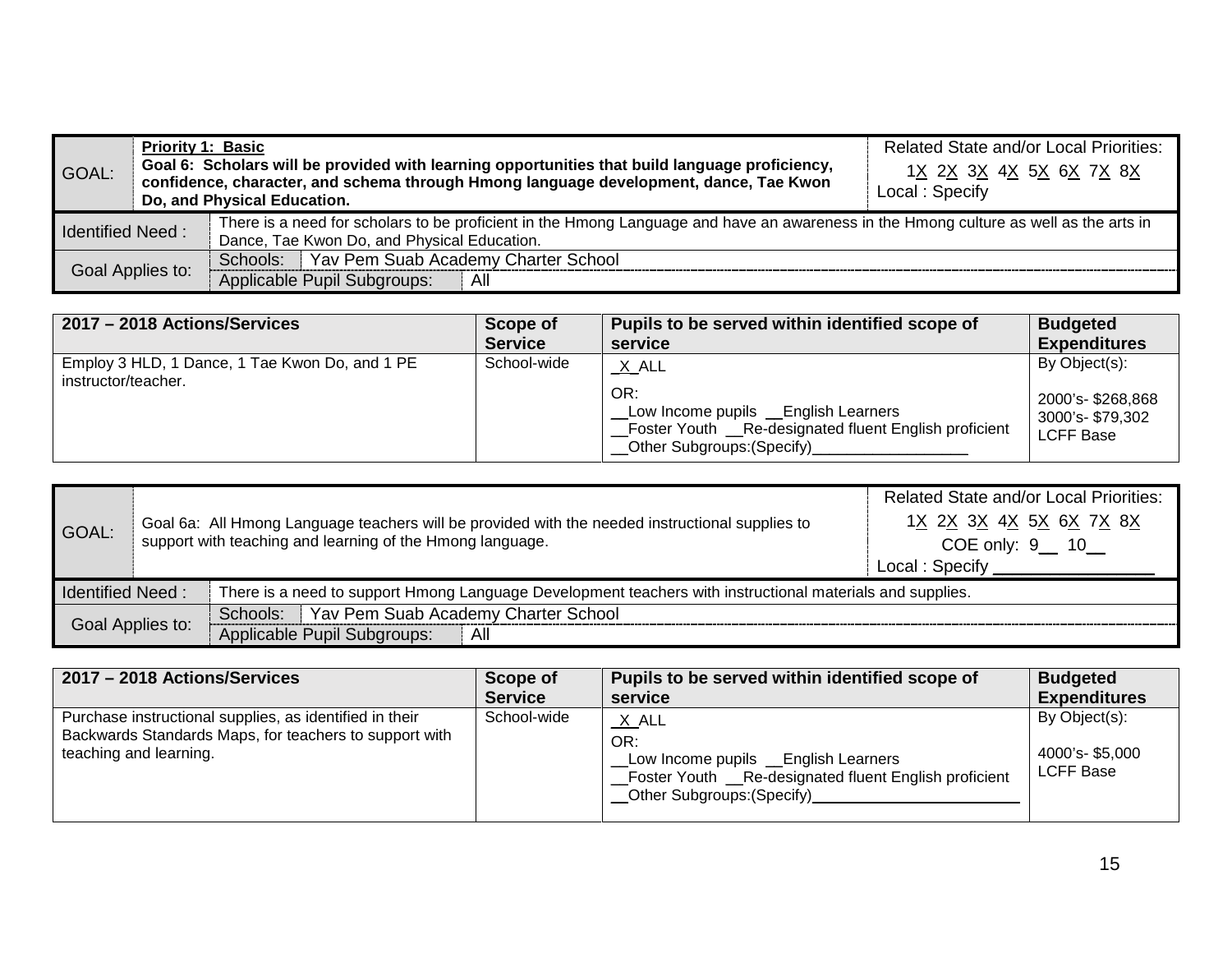| GOAL:                   | <b>Priority 1: Basic</b> | Goal 6b: All Movement teachers will be provided with the needed instructional supplies to<br>support Movement Teachers with teaching and learning. | <b>Related State and/or Local Priorities:</b><br>1 <u>X 2X 3X 4X 5X 6X 7X 8X</u><br>Local: Specify |
|-------------------------|--------------------------|----------------------------------------------------------------------------------------------------------------------------------------------------|----------------------------------------------------------------------------------------------------|
| <b>Identified Need:</b> |                          | There is a need to support Dance, Tae Kwon Do, and PE teachers with instructional materials and supplies.                                          |                                                                                                    |
|                         |                          | Schools: Yav Pem Suab Academy Charter School                                                                                                       |                                                                                                    |
| Goal Applies to:        |                          | Applicable Pupil Subgroups:<br>All                                                                                                                 |                                                                                                    |

| 2017 - 2018 Actions/Services                                                                                                                | Scope of       | Pupils to be served within identified scope of                                                                                                  | <b>Budgeted</b>                                     |
|---------------------------------------------------------------------------------------------------------------------------------------------|----------------|-------------------------------------------------------------------------------------------------------------------------------------------------|-----------------------------------------------------|
|                                                                                                                                             | <b>Service</b> | service                                                                                                                                         | <b>Expenditures</b>                                 |
| Purchase instructional supplies, as identified in their<br>Backwards Standards Maps, for teachers to support with<br>teaching and learning. | Schoolwide     | $X$ ALL<br>OR:<br>Low Income pupils _ English Learners<br>_Foster Youth __Redesignated fluent English proficient<br>_Other Subgroups: (Specify) | By Object(s):<br>4000's-\$5,000<br><b>LCFF Base</b> |

| GOAL:                                                                                                                                                                                                                                                                                                   | <b>Priority 1: Basic</b><br>level. | Goal 7: All scholars will have the necessary knowledge and skills to perform at or above grade | <b>Related State and/or Local Priorities:</b><br>1X 2X 3X 4X 5X 6X 7X 8X<br>Local: Specify |
|---------------------------------------------------------------------------------------------------------------------------------------------------------------------------------------------------------------------------------------------------------------------------------------------------------|------------------------------------|------------------------------------------------------------------------------------------------|--------------------------------------------------------------------------------------------|
| (1) There is a need to improve basic reading skills to scholars who are not performing at grade level. (2) There is a need to provide<br><b>Identified Need:</b><br>individualize academic support (basic foundational literacy and numeracy skills) to scholars who are not performing at grade level. |                                    |                                                                                                |                                                                                            |
| Goal Applies to:                                                                                                                                                                                                                                                                                        |                                    | Schools: Yav Pem Suab Academy Charter School<br>Applicable Pupil Subgroups:<br>All             |                                                                                            |

| 2017 - 2018 Actions/Services                                                                                                                                                                                                                                  | Scope of       | Pupils to be served within identified scope of                                                                                                   | <b>Budgeted</b>                                                                      |
|---------------------------------------------------------------------------------------------------------------------------------------------------------------------------------------------------------------------------------------------------------------|----------------|--------------------------------------------------------------------------------------------------------------------------------------------------|--------------------------------------------------------------------------------------|
|                                                                                                                                                                                                                                                               | <b>Service</b> | service                                                                                                                                          | <b>Expenditures</b>                                                                  |
| Provide Friday or Before/After School intervention to teach<br>and improve scholars' basic literacy skills.                                                                                                                                                   | School-wide    | $X$ $ALL$                                                                                                                                        | By Object(s):                                                                        |
| This item was planned for but not implemented during the<br>2016-2017 school year in light of not having a plan in<br>place. This item will be placed into the 2017-2018 school<br>year with a plan to start one month after the start of the<br>school year. |                | OR:<br>Low Income pupils _ English Learners<br>_Foster Youth __Redesignated fluent English proficient<br>__Other Subgroups: (Specify)___________ | 1000's- \$38,400<br>3000's-\$65,498<br>LCFF Base,<br>Supplemental &<br>Concentration |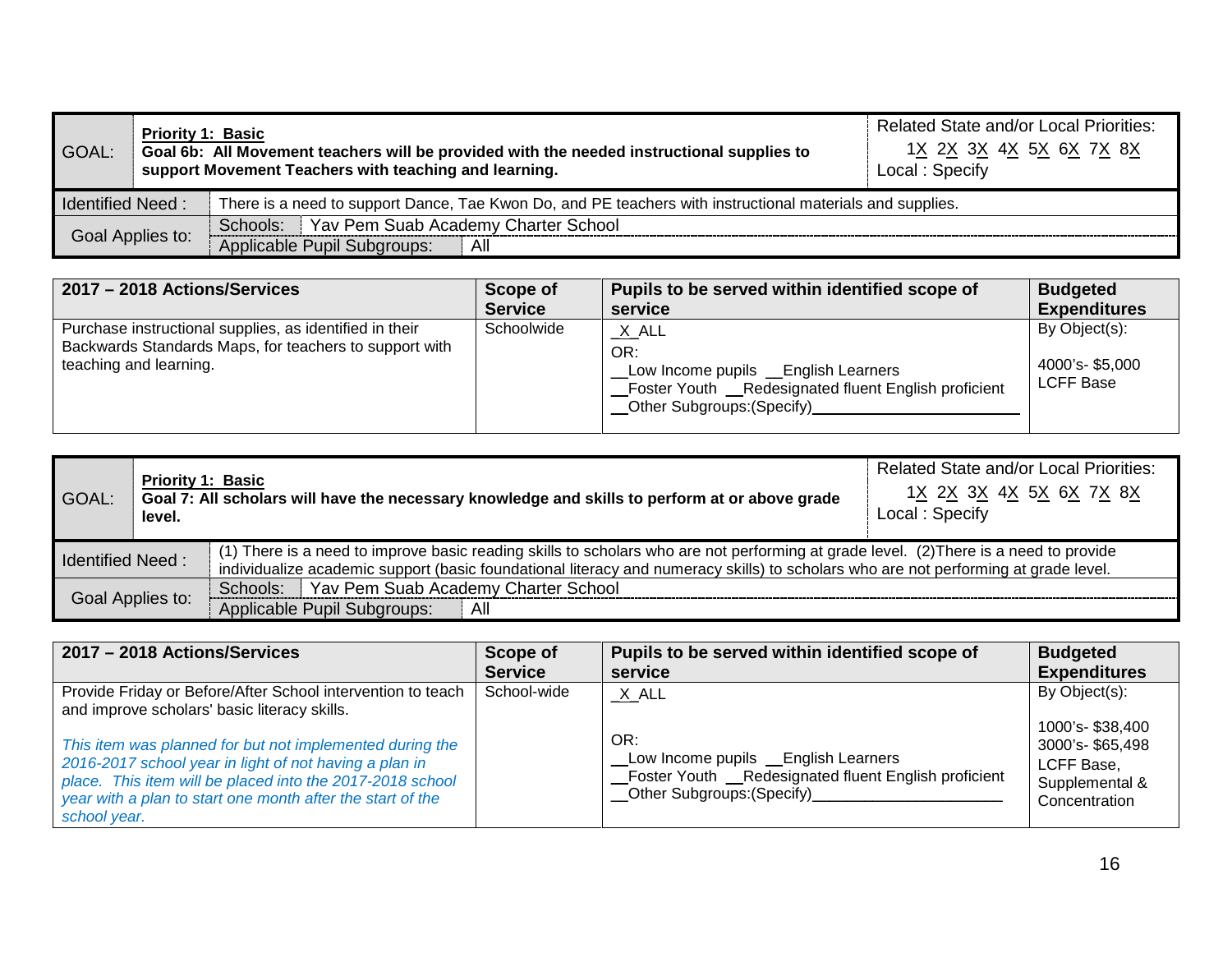| Provide Monday-Thursday push-in tutoring to improve<br>scholars' basic literacy and numeracy skills. Continue the<br>employment of 6 instructional aides. | School-wide | <u>_X_</u> ALL<br>OR:<br>Low Income pupils __English Learners<br>_Foster Youth __Redesignated fluent English proficient | By Object(s):<br>2000's- \$122,322<br>3000's-\$21,956<br>LCFF Base, |
|-----------------------------------------------------------------------------------------------------------------------------------------------------------|-------------|-------------------------------------------------------------------------------------------------------------------------|---------------------------------------------------------------------|
|                                                                                                                                                           |             | _Other Subgroups: (Specify)_                                                                                            | Supplemental &<br>Concentration,<br>Title III                       |

| GOAL:            | <b>Priority 1: Basic</b> | Goal 8: All teachers will have the necessary tools to support with teaching and learning.                                           | <b>Related State and/or Local Priorities:</b><br>1 <u>X 2X 3X 4X 5X 6X 7X 8X</u><br>Local: Specify |
|------------------|--------------------------|-------------------------------------------------------------------------------------------------------------------------------------|----------------------------------------------------------------------------------------------------|
| Identified Need: |                          | There is a need to provide classrooms with a discretionary budget to support with unforseen needs to support teaching and learning. |                                                                                                    |
|                  |                          | Schools: Yav Pem Suab Academy Charter School                                                                                        |                                                                                                    |
| Goal Applies to: |                          | Applicable Pupil Subgroups:<br>All                                                                                                  |                                                                                                    |

| 2017 - 2018 Actions/Services                                                      | Scope of       | Pupils to be served within identified scope of                                                                                                 | <b>Budgeted</b>                                     |
|-----------------------------------------------------------------------------------|----------------|------------------------------------------------------------------------------------------------------------------------------------------------|-----------------------------------------------------|
|                                                                                   | <b>Service</b> | service                                                                                                                                        | <b>Expenditures</b>                                 |
| Replace any broken furniture, or purchase additional items<br>that are unplanned. | School-wide    | $X$ ALL<br>OR:<br>Low Income pupils __English Learners<br>_Foster Youth __Redesignated fluent English proficient<br>Other Subgroups: (Specify) | By Object(s):<br>5000's-\$8,000<br><b>LCFF Base</b> |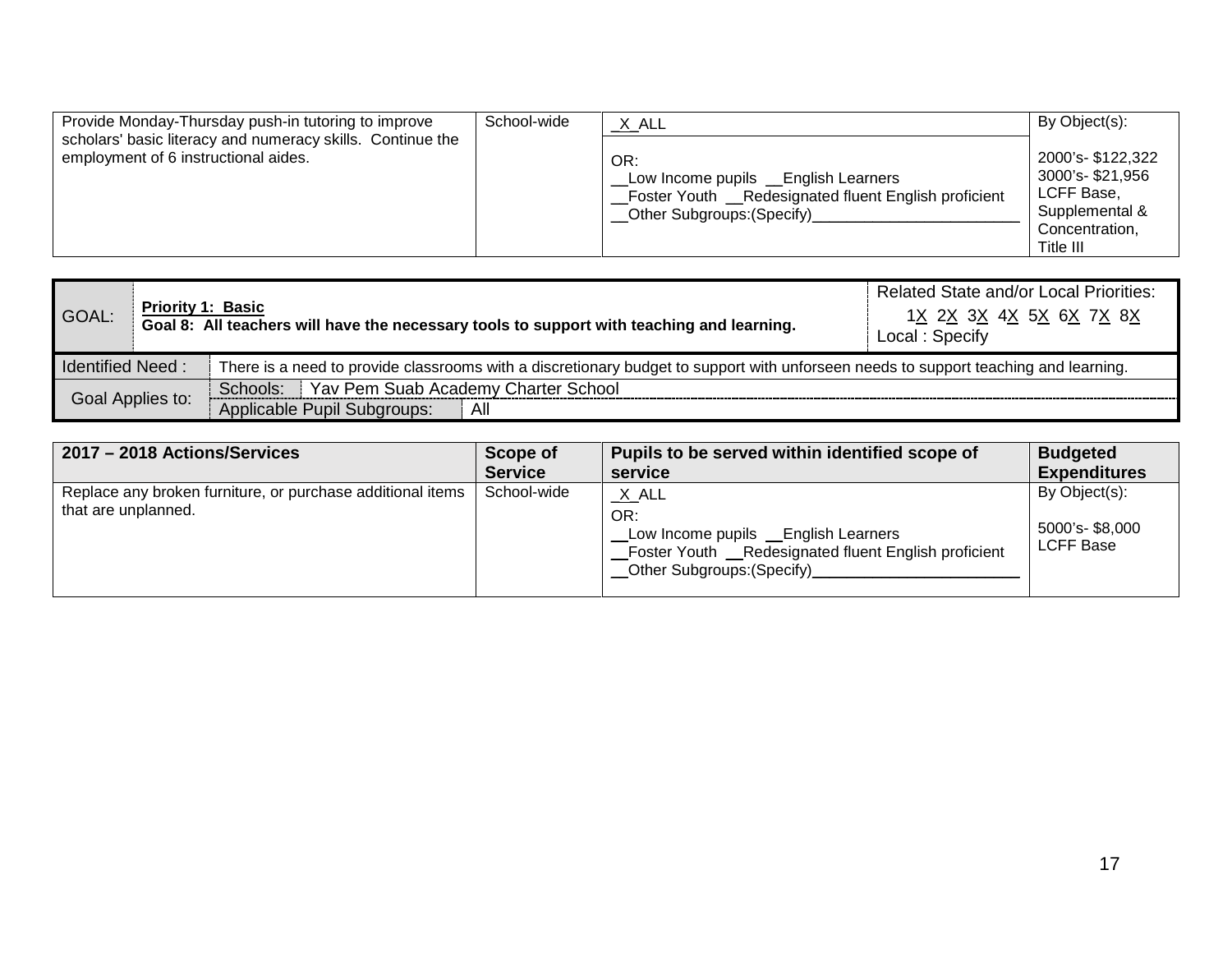### **Category A: Conditions of Learning**

**Priority 2: Implementation of State Standards - Implementation of academic content and performance standards adopted by the state board for all pupils.**

| GOAL:                   | <b>Priority 2: Implementation of State Standards</b><br>Goal 1: All teachers will become highly effective teachers in HET Model. |                                                                                                                                                | <b>Related State and/or Local Priorities:</b><br>1 2X 3X 4X 5X 6X 7X 8X |
|-------------------------|----------------------------------------------------------------------------------------------------------------------------------|------------------------------------------------------------------------------------------------------------------------------------------------|-------------------------------------------------------------------------|
|                         |                                                                                                                                  |                                                                                                                                                | Local: Specify                                                          |
| <b>Identified Need:</b> |                                                                                                                                  | There is a need to build teacher capacity on conceptual curriculum, planning, and instruction in the Highly Effective Teaching (HET)<br>Model. |                                                                         |
|                         |                                                                                                                                  | Yav Pem Suab Academy Charter School<br>Schools:                                                                                                |                                                                         |
| Goal Applies to:        |                                                                                                                                  | Applicable Pupil Subgroups:<br>All                                                                                                             |                                                                         |

| 2017 - 2018 Actions/Services                                                                                                             | Scope of       | Pupils to be served within identified scope of                                                                                                        | <b>Budgeted</b>                                           |
|------------------------------------------------------------------------------------------------------------------------------------------|----------------|-------------------------------------------------------------------------------------------------------------------------------------------------------|-----------------------------------------------------------|
|                                                                                                                                          | <b>Service</b> | service                                                                                                                                               | <b>Expenditures</b>                                       |
| Observe and provide feedback to teachers from principal<br>regarding specific and consistent use of HET as part of<br>daily instruction. | School-wide    | $X$ ALL<br>OR:<br>Low Income pupils __English Learners<br>_Foster Youth __Redesignated fluent English proficient<br><b>Other Subgroups: (Specify)</b> | No additional cost,<br>included in<br>Principal's salary. |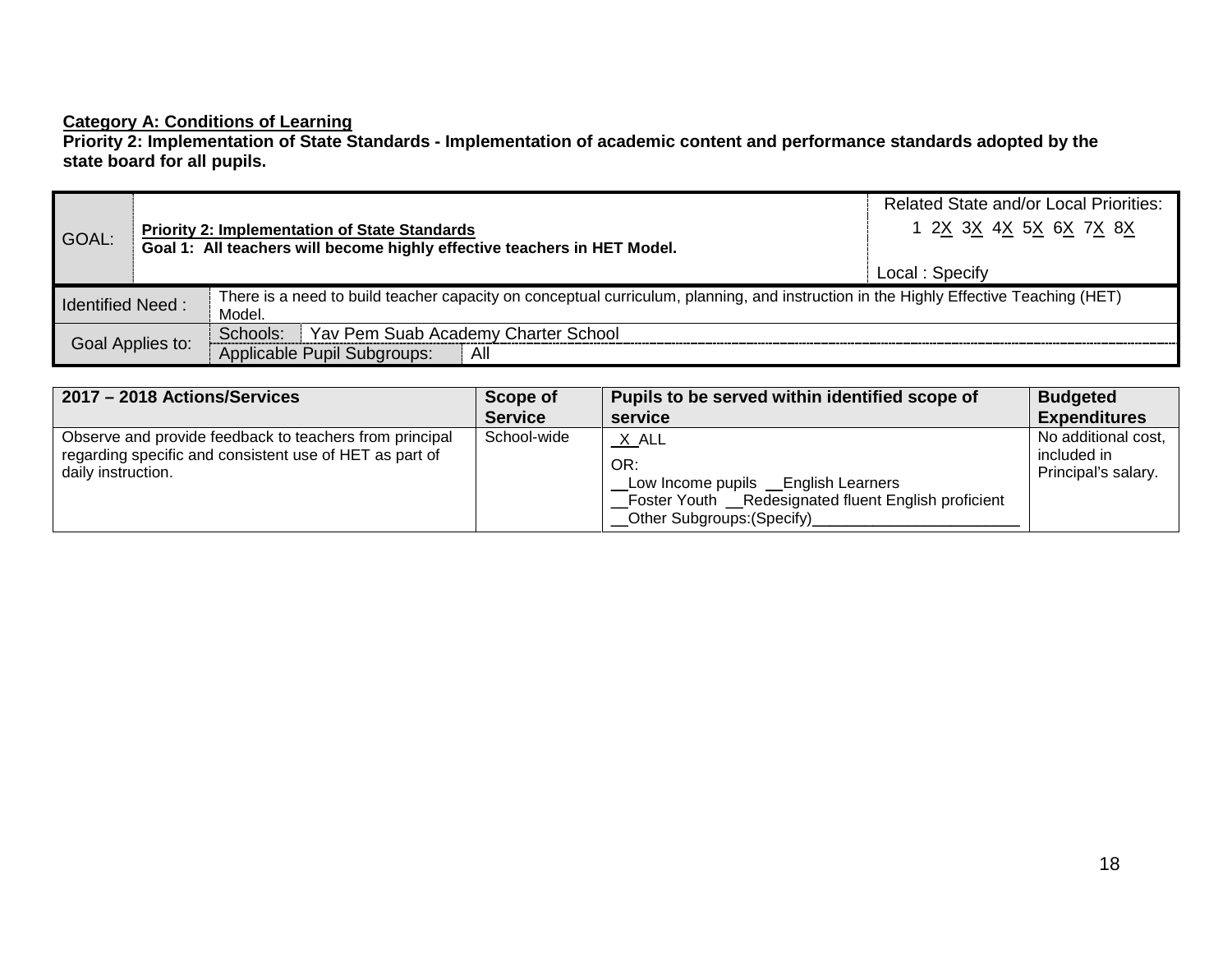| GOAL:                   |  | <b>Priority 2: Implementation of State Standards</b><br>Goal 2: All teachers will be able to use the multiple intelligences in their planning and teaching.                                  | <b>Related State and/or Local Priorities:</b><br>1X 2X 3X 4X 5X 6X 7X 8X<br>Local: Specify |
|-------------------------|--|----------------------------------------------------------------------------------------------------------------------------------------------------------------------------------------------|--------------------------------------------------------------------------------------------|
| <b>Identified Need:</b> |  | There is a need to support all teachers with knowledge and strategies on multiple intelligences and body-brain compatible education to<br>support their curriculum development and delivery. |                                                                                            |
| Goal Applies to:        |  | Schools: Yav Pem Suab Academy Charter School<br>Applicable Pupil Subgroups:<br>All                                                                                                           |                                                                                            |

| 2017 - 2018 Actions/Services                                                                                                                                                                                                                                                                              | Scope of       | Pupils to be served within identified scope of                                                                                                        | <b>Budgeted</b>                                                         |
|-----------------------------------------------------------------------------------------------------------------------------------------------------------------------------------------------------------------------------------------------------------------------------------------------------------|----------------|-------------------------------------------------------------------------------------------------------------------------------------------------------|-------------------------------------------------------------------------|
|                                                                                                                                                                                                                                                                                                           | <b>Service</b> | service                                                                                                                                               | <b>Expenditures</b>                                                     |
| Provide professional development and training for<br>teachers through the Institute for Learning with Dr.<br>Thomas Armstrong on overview of multiple intelligences,<br>lesson planning that incorporates the multiple<br>intelligences, and applying the multiple intelligences in<br>daily instruction. | School-wide    | $X$ ALL<br>OR:<br>Low Income pupils _ English Learners<br>_Foster Youth __Redesignated fluent English proficient<br><b>Other Subgroups: (Specify)</b> | By Object(s):<br>5000's-\$5,000<br><b>LCFF Base &amp; Title</b><br>-111 |

| 2017 - 2018 Actions/Services                                                                                                                                          | Scope of       | Pupils to be served within identified scope of                                                                                                       | <b>Budgeted</b>                                           |
|-----------------------------------------------------------------------------------------------------------------------------------------------------------------------|----------------|------------------------------------------------------------------------------------------------------------------------------------------------------|-----------------------------------------------------------|
|                                                                                                                                                                       | <b>Service</b> | service                                                                                                                                              | <b>Expenditures</b>                                       |
| Provide professional development and training for<br>teachers through Highly Effective Model Teaching with<br>Patty Harrington to support with implementation of HET. | School-wide    | $X$ ALL<br>OR:<br>Low Income pupils _ English Learners<br>_Foster Youth _Redesignated fluent English proficient<br><b>Other Subgroups: (Specify)</b> | By Object(s):<br>5000's-\$5,000<br>LCFF Base & Title<br>Ш |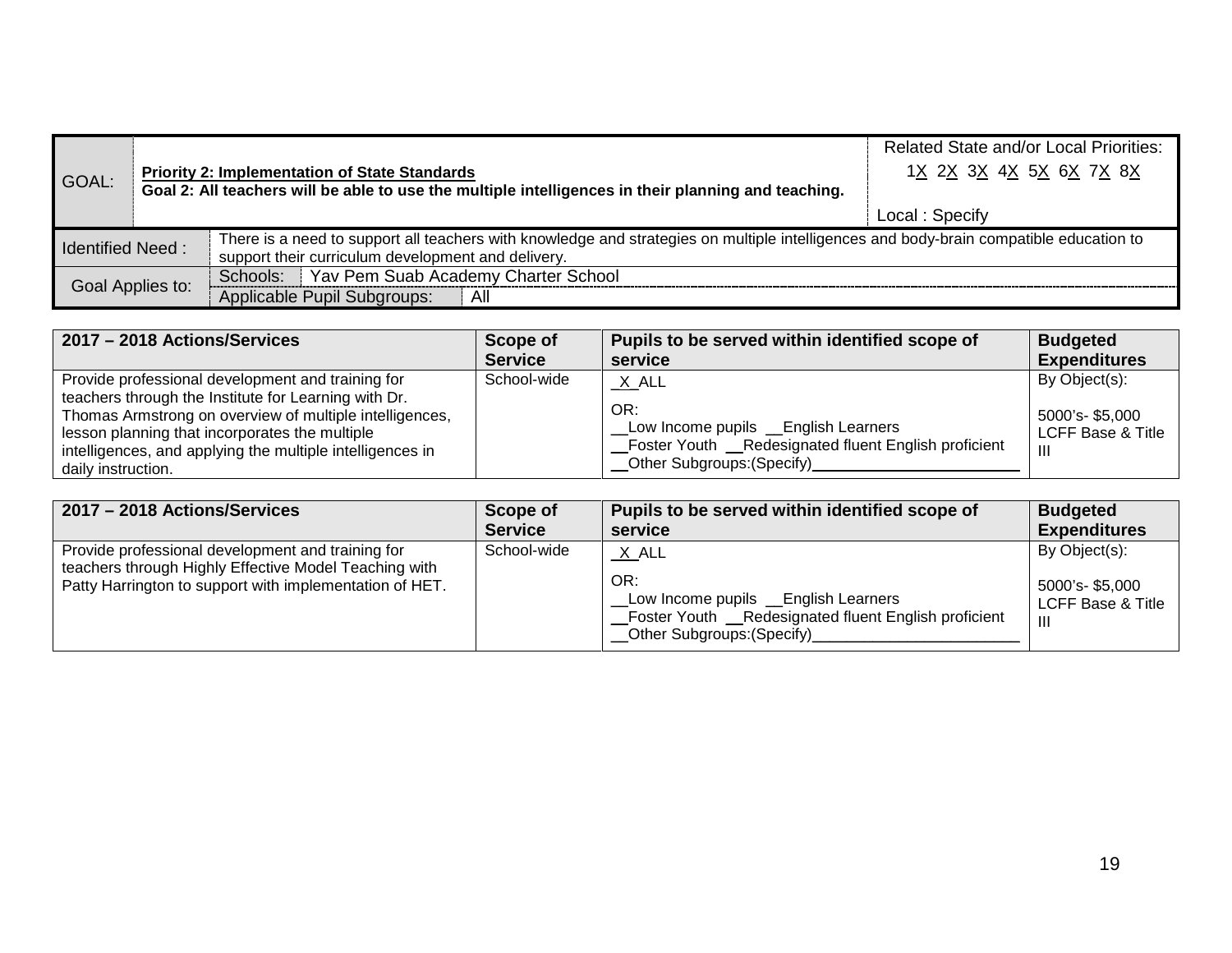| 2017 - 2018 Actions/Services |  | Scope of<br><b>Service</b>                                                                                                                                                                               | Pupils to be served within identified scope of<br>service |                                                                                            | <b>Budgeted</b><br><b>Expenditures</b> |  |
|------------------------------|--|----------------------------------------------------------------------------------------------------------------------------------------------------------------------------------------------------------|-----------------------------------------------------------|--------------------------------------------------------------------------------------------|----------------------------------------|--|
| GOAL:                        |  | <b>Priority 2: Implementation of State Standards</b><br>Goal 4: All teachers will know and be able to implement culturally responsive strategies that<br>support the diverse scholar population at YPSA. |                                                           | <b>Related State and/or Local Priorities:</b><br>1X 2X 3X 4X 5X 6X 7X 8X<br>Local: Specify |                                        |  |
| <b>Identified Need:</b>      |  | There is a need to continue to support all staff members with cultural competency training and culturally responsive strategies.                                                                         |                                                           |                                                                                            |                                        |  |
| Goal Applies to:             |  | Schools: Yav Pem Suab Academy Charter School<br>Applicable Pupil Subgroups:                                                                                                                              |                                                           |                                                                                            |                                        |  |
|                              |  |                                                                                                                                                                                                          | All                                                       |                                                                                            |                                        |  |

| 2017 - 2018 Actions/Services                                                  | Scope of       | Pupils to be served within identified scope of                                                                                                  | <b>Budgeted</b>                               |
|-------------------------------------------------------------------------------|----------------|-------------------------------------------------------------------------------------------------------------------------------------------------|-----------------------------------------------|
|                                                                               | <b>Service</b> | service                                                                                                                                         | <b>Expenditures</b>                           |
| Provide trainings to staff on cultural competency and<br>responsive teaching. | Schoolwide     | $X$ ALL<br>OR:<br>Low Income pupils _ English Learners<br>_Foster Youth __Redesignated fluent English proficient<br>_Other Subgroups: (Specify) | By Object(s):<br>5000's- \$2,500<br>LCFF Base |

| <b>Priority 2: Implementation of State Standards</b><br>Goal 5: All staff members and administrations will exhibit behaviors and practice habits that<br>GOAL:<br>resembles those of highly effective schools |  | 1X 2X 3X 4X 5X 6X 7X 8X<br>COE only: 9__ 10__<br>Local: Specify                                         |
|---------------------------------------------------------------------------------------------------------------------------------------------------------------------------------------------------------------|--|---------------------------------------------------------------------------------------------------------|
| There is a need to build a culture of high academic achievement and high level of teaching and accountability for school staff and<br><b>Identified Need:</b>                                                 |  |                                                                                                         |
| Goal Applies to:                                                                                                                                                                                              |  |                                                                                                         |
|                                                                                                                                                                                                               |  | administrators.<br>Schools:   Yav Pem Suab Academy Charter School<br>Applicable Pupil Subgroups:<br>All |

| 2017 - 2018 Actions/Services                                                                                                 | Scope of       | Pupils to be served within identified scope of | <b>Budgeted</b>     |
|------------------------------------------------------------------------------------------------------------------------------|----------------|------------------------------------------------|---------------------|
|                                                                                                                              | <b>Service</b> | service                                        | <b>Expenditures</b> |
| Staff members and administrators will visit high performing  <br>schools (that use 8-step lesson planning, the collaborative | Schoolwide     | $_{\rm \_}$ X $_{\rm \_ALL}$                   | By Object(s):       |
| inquiry model to teach subject matter competencies) to                                                                       |                | OR:                                            | 5000's-\$3,920      |
| learn and be able to implement best practices.                                                                               |                | Low Income pupils _ English Learners           | <b>LCFF Base</b>    |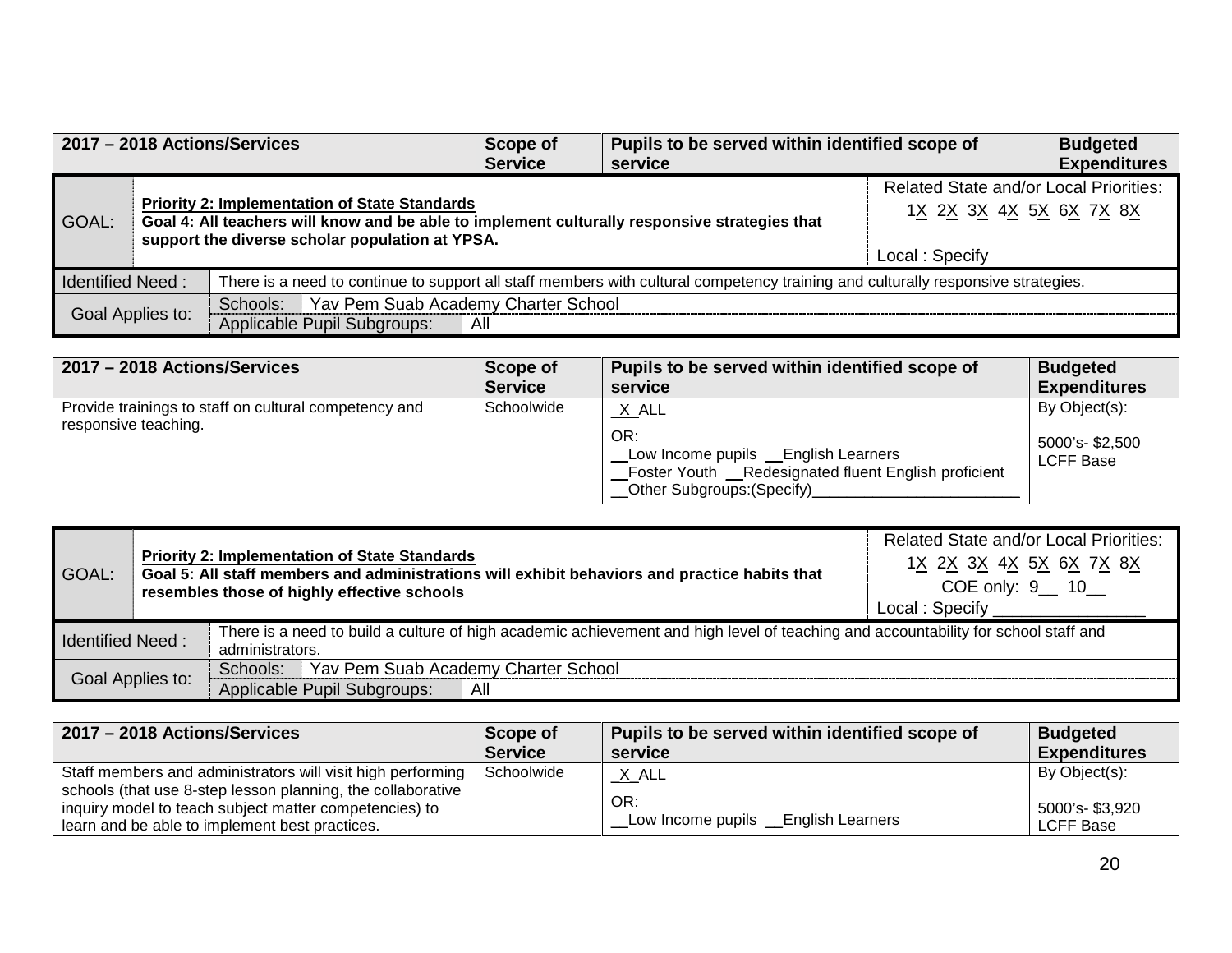| Foster Youth<br>Redesignated fluent English proficient<br>Other Subgroups: (Specify) |  |
|--------------------------------------------------------------------------------------|--|
|                                                                                      |  |

| GOAL:                   | day. | <b>Priority 2: Implementation of State Standards</b><br>Goal 6: All staff members to understand and be able to use academic efficacy throughout the                       | <b>Related State and/or Local Priorities:</b><br>1X 2X 3X 4X 5X 6X 7X 8X<br>Local: Specify |
|-------------------------|------|---------------------------------------------------------------------------------------------------------------------------------------------------------------------------|--------------------------------------------------------------------------------------------|
| <b>Identified Need:</b> |      | There is a need to maintain the use of Academic Efficacy in every classroom and around the campus to empower and inspire self-efficacy<br>and confidence in all scholars. |                                                                                            |
| Goal Applies to:        |      | Schools: Yav Pem Suab Academy Charter School<br>Applicable Pupil Subgroups:<br>All                                                                                        |                                                                                            |

| 2017 - 2018 Actions/Services                                                                                                                                                                                                                                                                                                                                                         | Scope of       | Pupils to be served within identified scope of                                                                                                | <b>Budgeted</b>                                           |
|--------------------------------------------------------------------------------------------------------------------------------------------------------------------------------------------------------------------------------------------------------------------------------------------------------------------------------------------------------------------------------------|----------------|-----------------------------------------------------------------------------------------------------------------------------------------------|-----------------------------------------------------------|
|                                                                                                                                                                                                                                                                                                                                                                                      | <b>Service</b> | service                                                                                                                                       | <b>Expenditures</b>                                       |
| Provide constructive feedback to staff by principal on<br>specific and consistent use of Academic Efficacy<br>strategies (Strong Side, Weak Side, Keep Your Power,<br>Give Up Your Power, Call/Responses, 8 step lesson plan<br>format, collaborative inquiry model, classroom<br>management, subject matter implementation). Provide<br>Training to new staff members by Principal. | Schoolwide     | $X$ ALL<br>OR:<br>Low Income pupils _ English Learners<br>Foster Youth __Redesignated fluent English proficient<br>Other Subgroups: (Specify) | No additional cost,<br>included in<br>Principal's salary. |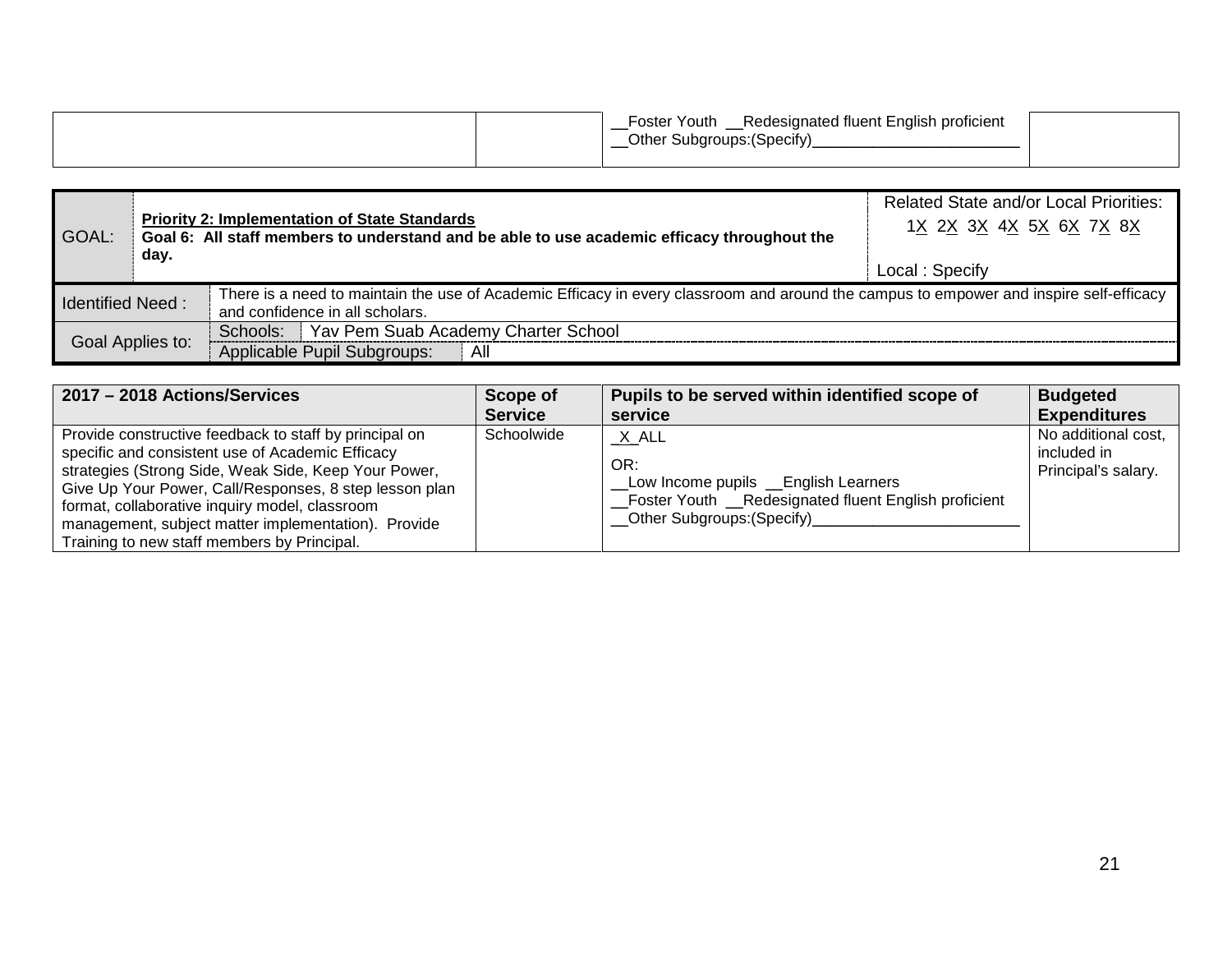| GOAL:                   |                  | <b>Priority 2: Implementation of State Standards</b><br>Goal 7: Teachers will be able to create and maintain effective programs to bridge the gap<br>between current state of YPSA and being ranked among the top 10 schools. | <b>Related State and/or Local Priorities:</b><br>1X 2X 3X 4X 5X 6X 7X 8X<br>Local: Specify |
|-------------------------|------------------|-------------------------------------------------------------------------------------------------------------------------------------------------------------------------------------------------------------------------------|--------------------------------------------------------------------------------------------|
| <b>Identified Need:</b> |                  | There is a need for teachers to have a deeper understanding of Charter Schools.                                                                                                                                               |                                                                                            |
|                         |                  | Schools:   Yav Pem Suab Academy Charter School                                                                                                                                                                                |                                                                                            |
|                         | Goal Applies to: | Applicable Pupil Subgroups:<br>All                                                                                                                                                                                            |                                                                                            |

| 2017 - 2018 Actions/Services                                                                                                                                                                                | Scope of       | Pupils to be served within identified scope of                                                                                               | <b>Budgeted</b>                               |
|-------------------------------------------------------------------------------------------------------------------------------------------------------------------------------------------------------------|----------------|----------------------------------------------------------------------------------------------------------------------------------------------|-----------------------------------------------|
|                                                                                                                                                                                                             | <b>Service</b> | service                                                                                                                                      | <b>Expenditures</b>                           |
| Provide opportunity for teachers (Preferably 1 teacher per<br>grade level) to register and attend the 25th Annual<br>California Charter Schools Conference. (in San Diego for<br>the 2017-2018 school year) | Schoolwide     | X ALL<br>OR:<br>Low Income pupils _ English Learners<br>_Foster Youth __Redesignated fluent English proficient<br>Other Subgroups: (Specify) | By Object(s):<br>5000's-\$10,060<br>LCFF Base |

| GOAL:                   |  | <b>Priority 2: Implementation of State Standards</b><br>Goal 8: All scholars will continue and expand their learning pace beyond their grade level.      | <b>Related State and/or Local Priorities:</b><br>1 <u>X 2X 3X 4X 5X 6X 7X 8X</u><br>Local: Specify |
|-------------------------|--|----------------------------------------------------------------------------------------------------------------------------------------------------------|----------------------------------------------------------------------------------------------------|
| <b>Identified Need:</b> |  | There is a need to enrich all scholars who are meeting or exceeding grade level standards with an enrichment program to steady their<br>learning growth. |                                                                                                    |
| Goal Applies to:        |  | Schools:   Yav Pem Suab Academy Charter School                                                                                                           |                                                                                                    |
|                         |  | Applicable Pupil Subgroups:<br>All                                                                                                                       |                                                                                                    |

| 2017 - 2018 Actions/Services                                                                                                                   | Scope of       | Pupils to be served within identified scope of                                                                                      | <b>Budgeted</b>                                                                 |
|------------------------------------------------------------------------------------------------------------------------------------------------|----------------|-------------------------------------------------------------------------------------------------------------------------------------|---------------------------------------------------------------------------------|
|                                                                                                                                                | <b>Service</b> | service                                                                                                                             | <b>Expenditures</b>                                                             |
| Provide Friday extended learning opportunities through the<br>STEM program. Hire 1 teacher and purchase kits through                           | Schoolwide     | $X$ $ALL$                                                                                                                           | By Object(s):                                                                   |
| stemfinity.com<br>This item was planned for but not implemented during the<br>2016-2017 school year in light of not having a plan in<br>place. |                | OR:<br>Low Income pupils __English Learners<br>_Foster Youth __Redesignated fluent English proficient<br>Other Subgroups: (Specify) | 1000's-\$3,200<br>3000's-\$508<br>LCFF Base,<br>Supplemental &<br>Concentration |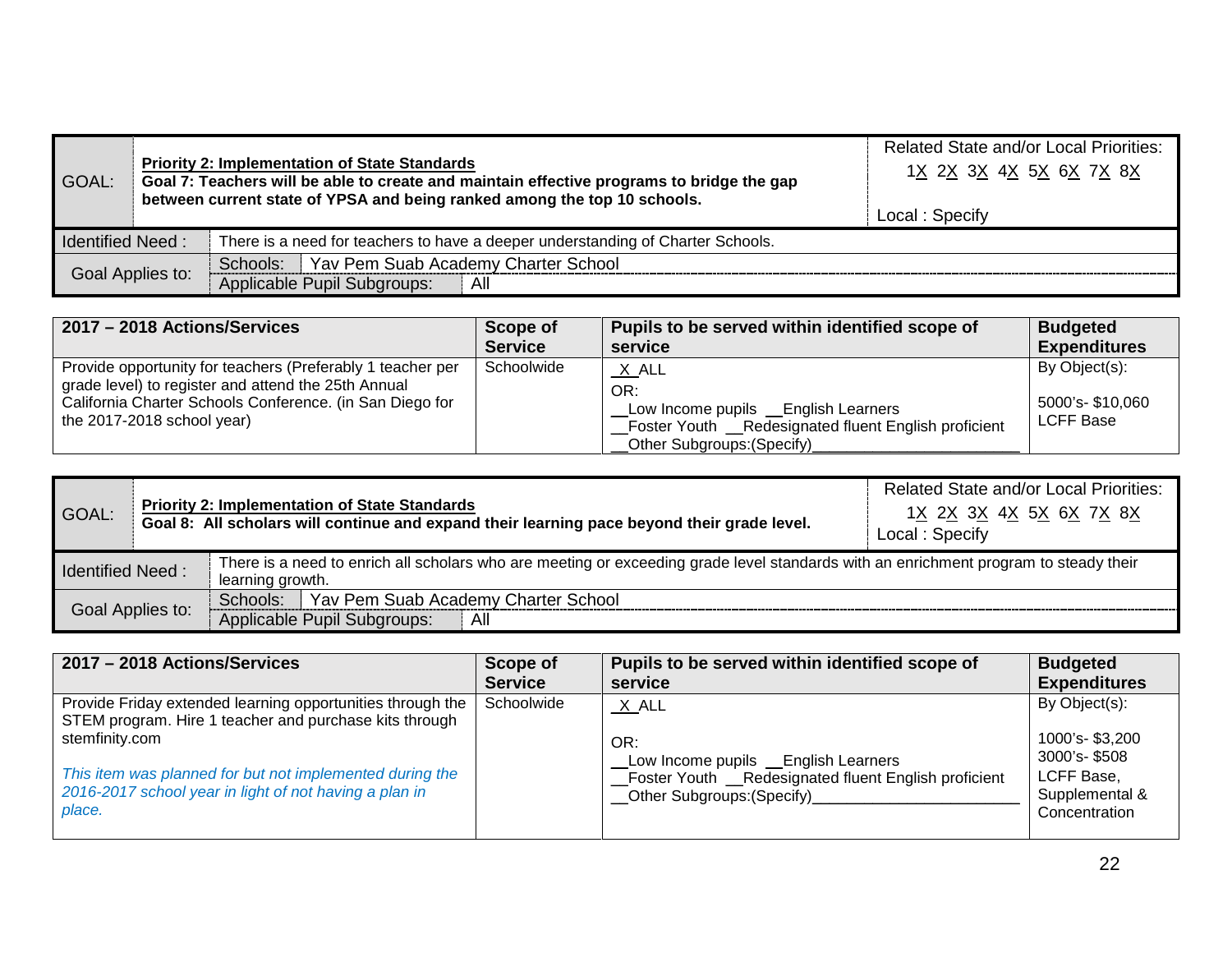| GOAL:                   | per year. | <b>Priority 2: Implementation of State Standards</b><br>Goal 9: All English Learners will increase their English language proficiency levels by one level | <b>Related State and/or Local Priorities:</b><br>1X 2X 3X 4X 5X 6X 7X 8X<br>Local: Specify |
|-------------------------|-----------|-----------------------------------------------------------------------------------------------------------------------------------------------------------|--------------------------------------------------------------------------------------------|
| <b>Identified Need:</b> |           | There is a need to fully implement a designated ELD instructional block.                                                                                  |                                                                                            |
| Goal Applies to:        |           | Yav Pem Suab Academy Charter School<br>Schools:                                                                                                           |                                                                                            |
|                         |           | Applicable Pupil Subgroups:<br>All                                                                                                                        |                                                                                            |

| 2017 - 2018 Actions/Services                                                                                                                     | Scope of<br><b>Service</b> | Pupils to be served within identified scope of<br>service                                                                                    | <b>Budgeted</b><br><b>Expenditures</b> |
|--------------------------------------------------------------------------------------------------------------------------------------------------|----------------------------|----------------------------------------------------------------------------------------------------------------------------------------------|----------------------------------------|
| Provide ELD training on Quality Teaching for English<br>Learners (QTEL) or other ELD training that provide                                       | Schoolwide                 | X ALL                                                                                                                                        | By Object(s):                          |
| teachers with high quality ELD instruction.                                                                                                      |                            | OR:                                                                                                                                          | $5000's - $5,000$<br>Title III         |
| This item was planned for but not implemented during the<br>2016-2017 school year in light of not having enough<br>budget to support the action. |                            | Low Income pupils _ English Learners<br>_Foster Youth __Redesignated fluent English proficient<br>__Other Subgroups:(Specify)_______________ |                                        |
| Provide ELD strategies training through Project GLAD.                                                                                            |                            |                                                                                                                                              |                                        |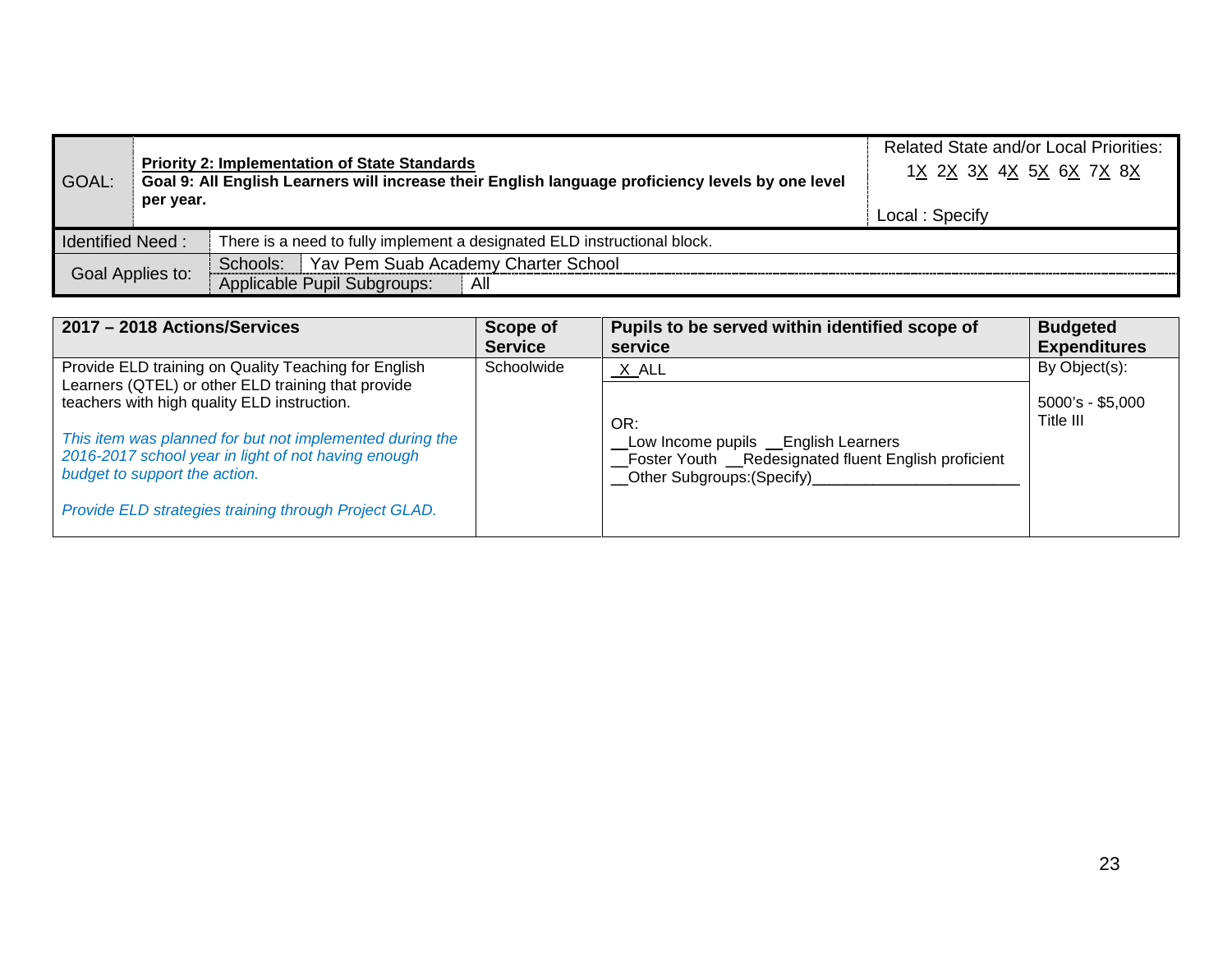| GOAL:                   |  | <b>Priority 2: Implementation of State Standards</b><br>Goal 10: All Scholars will have functional devices and access to the internet. | <b>Related State and/or Local Priorities:</b><br>1 <u>X 2X 3X 4X 5X 6X 7X 8X</u><br>Local: Specify |
|-------------------------|--|----------------------------------------------------------------------------------------------------------------------------------------|----------------------------------------------------------------------------------------------------|
| <b>Identified Need:</b> |  | There is a need to maintain one-one scholar to technology device in every classroom.                                                   |                                                                                                    |
|                         |  | Schools: Yav Pem Suab Academy Charter School                                                                                           |                                                                                                    |
| Goal Applies to:        |  | Applicable Pupil Subgroups:<br>All                                                                                                     |                                                                                                    |

| 2017 - 2018 Actions/Services                                                    | Scope of       | Pupils to be served within identified scope of                                                                                                     | <b>Budgeted</b>                                     |
|---------------------------------------------------------------------------------|----------------|----------------------------------------------------------------------------------------------------------------------------------------------------|-----------------------------------------------------|
|                                                                                 | <b>Service</b> | service                                                                                                                                            | <b>Expenditures</b>                                 |
| Purchase or replace all devices, software, and web-based<br>programs as needed. | Schoolwide     | <u>X</u> ALL<br>OR:<br>Low Income pupils _ English Learners<br>Foster Youth __Redesignated fluent English proficient<br>Other Subgroups: (Specify) | By Object(s):<br>5000's-\$5,000<br><b>LCFF Base</b> |

| GOAL:                   |                  | <b>Priority 2: Implementation of State Standards</b><br>Goal 12: Scholars will be provided with one being there experience that is aligned to each unit<br>of study to help make learning meaningful and easier to understand. | <b>Related State and/or Local Priorities:</b><br>1X 2X 3X 4X 5X 6X 7X 8X<br>Local: Specify |
|-------------------------|------------------|--------------------------------------------------------------------------------------------------------------------------------------------------------------------------------------------------------------------------------|--------------------------------------------------------------------------------------------|
| <b>Identified Need:</b> |                  | There is a need to provide scholars being-there expereinces that build prior knowledge to support their learning.                                                                                                              |                                                                                            |
|                         |                  | Schools: Yav Pem Suab Academy Charter School                                                                                                                                                                                   |                                                                                            |
|                         | Goal Applies to: | Applicable Pupil Subgroups:<br>All                                                                                                                                                                                             |                                                                                            |

| 2017 - 2018 Actions/Services                                                                                                            | Scope of       | Pupils to be served within identified scope of                                                                                                          | <b>Budgeted</b>                                         |
|-----------------------------------------------------------------------------------------------------------------------------------------|----------------|---------------------------------------------------------------------------------------------------------------------------------------------------------|---------------------------------------------------------|
|                                                                                                                                         | <b>Service</b> | service                                                                                                                                                 | <b>Expenditures</b>                                     |
| Provide one being-there studytrip per unit of study.<br>Secure the necessary partnerships to support successful<br>travels to and back. | Schoolwide     | <u>_X_</u> ALL<br>OR:<br>Low Income pupils _ English Learners<br>Foster Youth __Redesignated fluent English proficient<br>_Other Subgroups: (Specify)__ | By Object(s):<br>5000's-\$72,350<br>LCFF Base & Title I |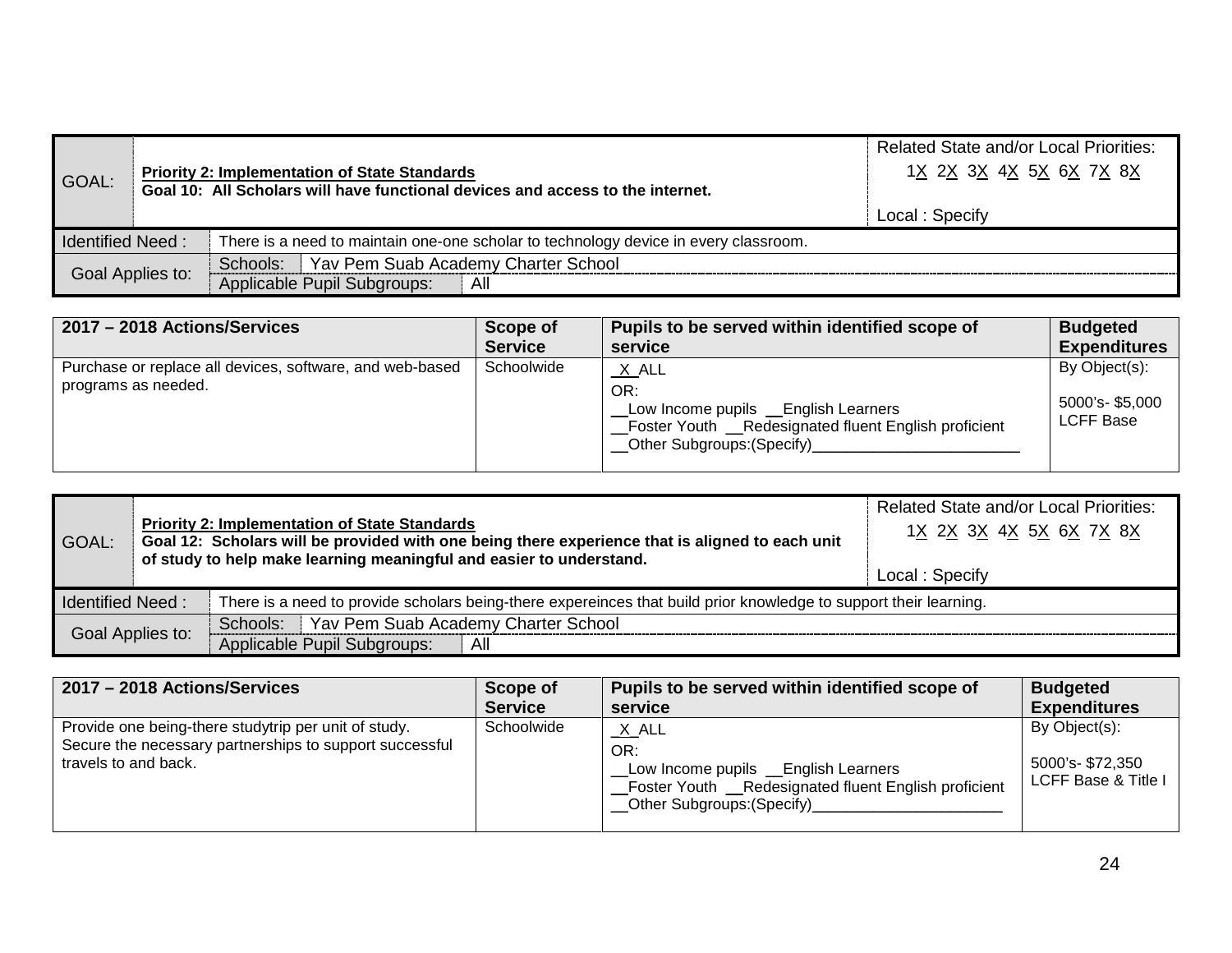| GOAL:                                                                                                                  |  | <b>Priority 2: Implementation of State Standards</b><br>Goal 13: All new teachers will become highly effective teachers (Teacher of the Year Quality). | <b>Related State and/or Local Priorities:</b><br>1X 2X 3X 4X 5X 6X 7X 8X<br>Local: Specify |
|------------------------------------------------------------------------------------------------------------------------|--|--------------------------------------------------------------------------------------------------------------------------------------------------------|--------------------------------------------------------------------------------------------|
| <b>Identified Need:</b><br>There is a need to support all new teachers to grow in their teaching knowledge and skills. |  |                                                                                                                                                        |                                                                                            |
|                                                                                                                        |  | Schools:   Yav Pem Suab Academy Charter School                                                                                                         |                                                                                            |
| Goal Applies to:                                                                                                       |  | Applicable Pupil Subgroups:<br>All                                                                                                                     |                                                                                            |

| 2017 - 2018 Actions/Services                             | Scope of       | Pupils to be served within identified scope of                                                                                                                                           | <b>Budgeted</b>                                       |
|----------------------------------------------------------|----------------|------------------------------------------------------------------------------------------------------------------------------------------------------------------------------------------|-------------------------------------------------------|
|                                                          | <b>Service</b> | service                                                                                                                                                                                  | <b>Expenditures</b>                                   |
| Provide support to all new teachers with BTSA providers. | Schoolwide     | <u>_X_</u> ALL<br>OR:<br>Low Income pupils _ English Learners<br>Foster Youth __Redesignated fluent English proficient<br>$\sqrt{\phantom{a}}$ Other<br>Subgroups: (Specify)____________ | By Object(s):<br>5000's- \$18,000<br><b>LCFF Base</b> |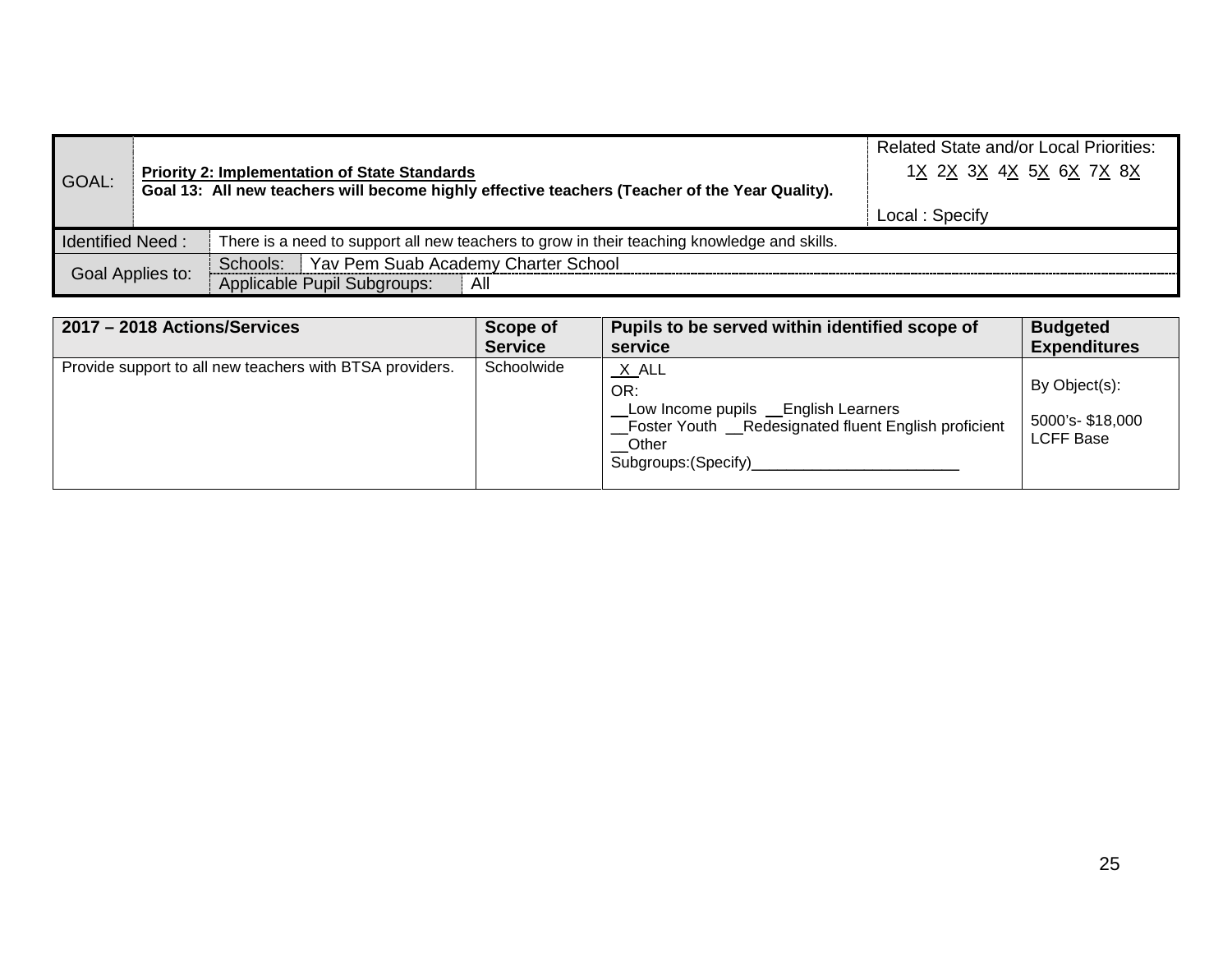## **Category B: Pupil Outcomes**

**Priority 4: Pupil Achievement - Performance on standardized tests, score on Academic Performance Index, share of pupils that are college and career ready, share of English Learners that become English Proficient, English Learner reclassification rate, share of pupils that pas the Advanced Placement exams with 3 or higher, and share of pupil determined prepared for college by the Early Assessment Program**

| GOAL:                   | <b>Priority 4: Pupil Achievement</b><br>Goal 1: Every staff member will be able to articulate the vision, mission, and goals of the<br>school/organization. |                                                                                                          | <b>Related State and/or Local Priorities:</b><br>1 <u>X 2X 3X 4X 5X 6X 7X 8X</u><br>Local: Specify |
|-------------------------|-------------------------------------------------------------------------------------------------------------------------------------------------------------|----------------------------------------------------------------------------------------------------------|----------------------------------------------------------------------------------------------------|
| <b>Identified Need:</b> |                                                                                                                                                             | There is a need for all staff members to know the vision, mission, and goals of the school/organization. |                                                                                                    |
| Goal Applies to:        |                                                                                                                                                             | Schools: Yav Pem Suab Academy Charter School                                                             |                                                                                                    |
|                         |                                                                                                                                                             | Applicable Pupil Subgroups:<br>All                                                                       |                                                                                                    |

| 2017 - 2018 Actions/Services                                                           | Scope of<br><b>Service</b> | Pupils to be served within identified scope of<br>service                                                                                                                                                                                                                                                                                                | <b>Budgeted</b><br><b>Expenditures</b>              |
|----------------------------------------------------------------------------------------|----------------------------|----------------------------------------------------------------------------------------------------------------------------------------------------------------------------------------------------------------------------------------------------------------------------------------------------------------------------------------------------------|-----------------------------------------------------|
| Provide workshop on vision, mission, and goals to all staff.                           | Schoolwide                 | $X$ ALL<br>OR:<br>Low Income pupils Lenglish Learners<br>_Foster Youth __Redesignated fluent English proficient<br>Other Subgroups: (Specify)<br><u>Community</u> Contract Contract Contract Contract Contract Contract Contract Contract Contract Contract Contract Contract Contract Contract Contract Contract Contract Contract Contract Contract Co | No additional cost.                                 |
| Post vision, mission, and goals of the school in common<br>areas of the school.        |                            | $X$ ALL<br>OR:<br>Low Income pupils Lenglish Learners<br>Foster Youth __Redesignated fluent English proficient                                                                                                                                                                                                                                           | By Object(s):<br>5000's-\$2,500<br><b>LCFF Base</b> |
| Revisit the vision, mission, and goals of the school during<br>monthly staff meetings. |                            | X_ALL<br>OR:<br>Low Income pupils Lenglish Learners<br>Foster Youth _Redesignated fluent English proficient<br>__Other Subgroups:(Specify)_________________________                                                                                                                                                                                      | No additional cost.                                 |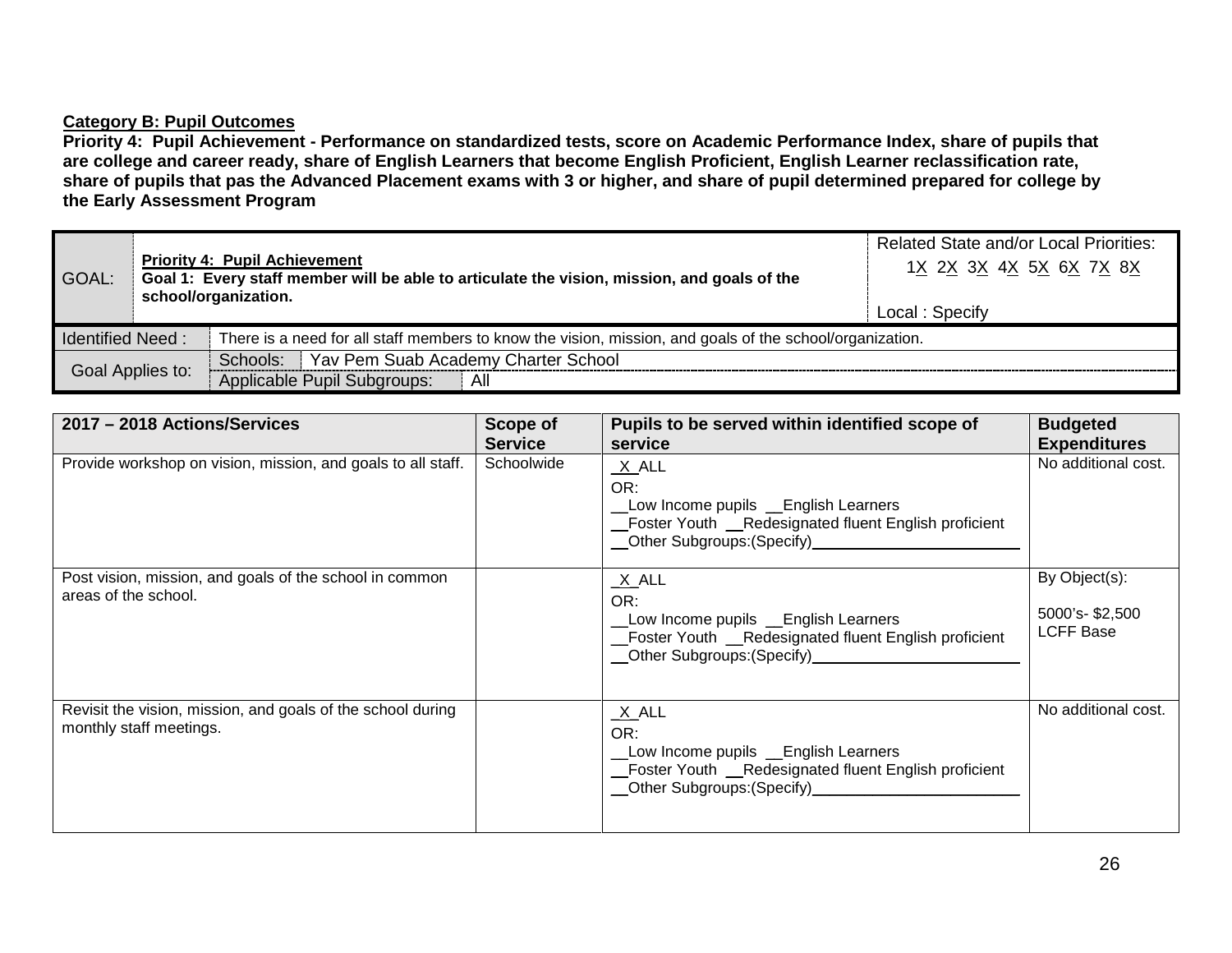| Review scholar achievement data and compare these data<br>to the goals of the school. | <u>X_</u> ALL<br>OR:<br>Low Income pupils __English Learners<br>Foster Youth __Redesignated fluent English proficient<br>_Other Subgroups: (Specify)_ | No additional cost. |
|---------------------------------------------------------------------------------------|-------------------------------------------------------------------------------------------------------------------------------------------------------|---------------------|
|                                                                                       |                                                                                                                                                       |                     |

# **Category B: Pupil Outcomes**

**Priority 8: Other Pupil Outcomes - Pupil outcomes in the subject areas. (e.g. English, Math, Social Science, Visual & Performing Arts, Physical Education, and Other.)**

| GOAL:                     | <b>Priority 8: Other Pupil Outcomes</b><br>Goal 1: All teachers will use the measurable outcomes listed at the beginning of this document<br>as goals to dive instruction. |                                                                                                                                                      | <b>Related State and/or Local Priorities:</b><br>1X 2X 3X 4X 5X 6X 7X 8X<br>Local: Specify |
|---------------------------|----------------------------------------------------------------------------------------------------------------------------------------------------------------------------|------------------------------------------------------------------------------------------------------------------------------------------------------|--------------------------------------------------------------------------------------------|
| <b>I</b> Identified Need: |                                                                                                                                                                            | There is a need for all staff members to know all scholars' daily, weekly, and monthly expected outcomes so they can use it to drive<br>instruction. |                                                                                            |
| Goal Applies to:          |                                                                                                                                                                            | Schools:   Yav Pem Suab Academy Charter School<br>Applicable Pupil Subgroups:<br>All                                                                 |                                                                                            |

| 2017 - 2018 Actions/Services                                                                                                                                                                                                                                | Scope of       | Pupils to be served within identified scope of                                                                                                  | <b>Budgeted</b>     |
|-------------------------------------------------------------------------------------------------------------------------------------------------------------------------------------------------------------------------------------------------------------|----------------|-------------------------------------------------------------------------------------------------------------------------------------------------|---------------------|
|                                                                                                                                                                                                                                                             | <b>Service</b> | service                                                                                                                                         | <b>Expenditures</b> |
| Train all teaching staff members to learn how to analyze<br>data and to use data to strategically plan their lessons<br>using the 8-step lesson plan that is a part of the process in<br>the "Collaborative Inquiry Model-Assess, Plan, Act, &<br>Reflect". | Schoolwide     | $X$ $ALL$<br>OR:<br>Low Income pupils _ English Learners<br>_Foster Youth _Redesignated fluent English proficient<br>Other Subgroups: (Specify) | No additional cost. |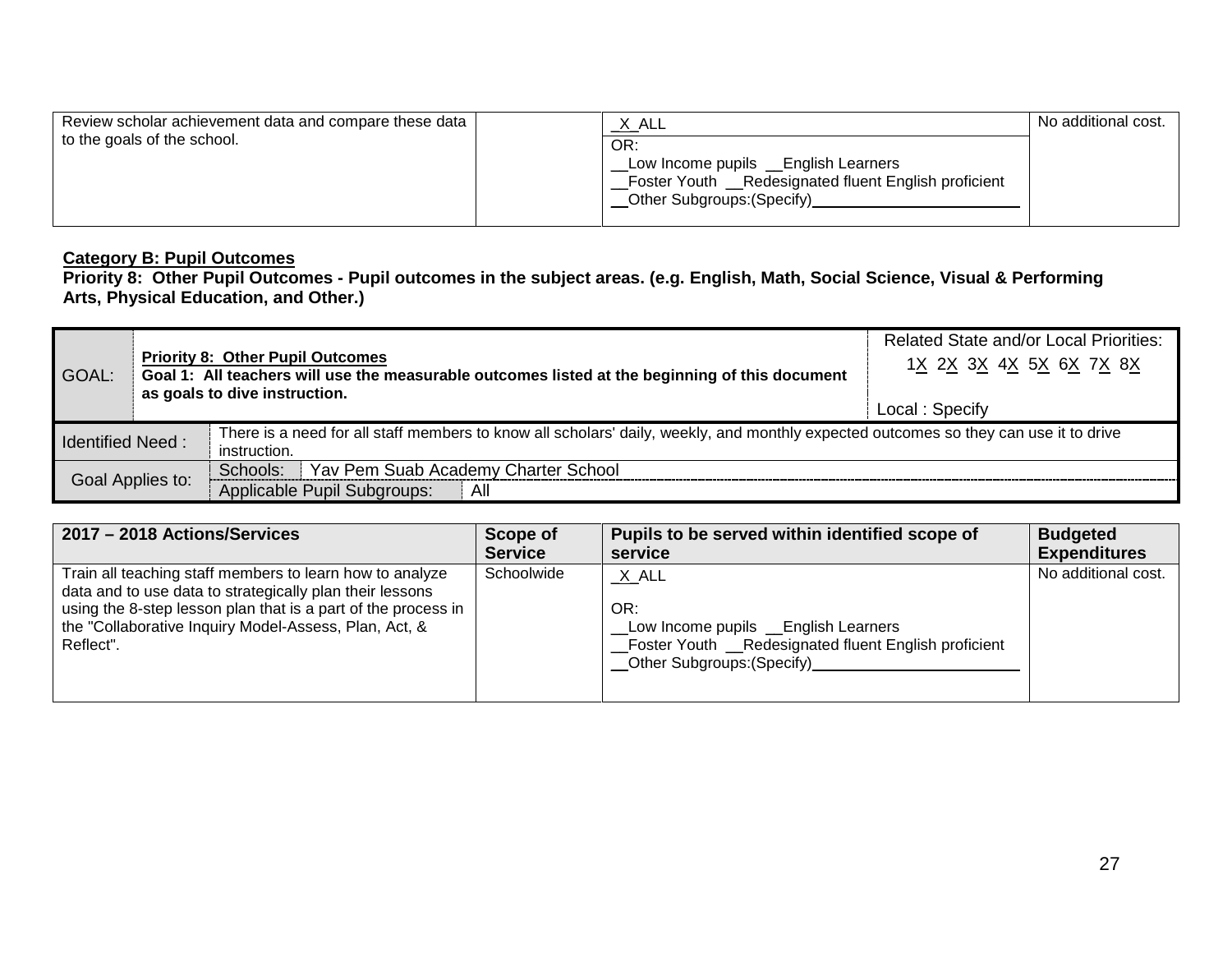### **Category C: Engagement**

**Priority 3: Parental Involvement - Efforts to seek parent input in decision making, promotion of parent participation in programs for unduplicated pupils and special needs subgroups.**

|                         |                  |                                                                                                                                           | <b>Related State and/or Local Priorities:</b> |
|-------------------------|------------------|-------------------------------------------------------------------------------------------------------------------------------------------|-----------------------------------------------|
| GOAL:                   |                  | <b>Priority 3: Parental Involvement</b>                                                                                                   | 1X 2X 3X 4X 5X 6X 7X 8X                       |
|                         |                  | Goal 1: Increase the number of parents participating in parent meetings by 10 parents.                                                    |                                               |
|                         |                  |                                                                                                                                           | Local: Specify                                |
| <b>Identified Need:</b> |                  | There is a need to increase the number of parents participating in school functions and programs related to supporting scholars' academic |                                               |
|                         |                  | achievement.                                                                                                                              |                                               |
|                         | Goal Applies to: | Schools:   Yav Pem Suab Academy Charter School                                                                                            |                                               |
|                         |                  | Applicable Pupil Subgroups:<br>All                                                                                                        |                                               |

| 2017 - 2018 Actions/Services                                                                                                                                                                                                                                                                                                                                                                                            | Scope of       | Pupils to be served within identified scope of                                                                                                  | <b>Budgeted</b>                                                                    |
|-------------------------------------------------------------------------------------------------------------------------------------------------------------------------------------------------------------------------------------------------------------------------------------------------------------------------------------------------------------------------------------------------------------------------|----------------|-------------------------------------------------------------------------------------------------------------------------------------------------|------------------------------------------------------------------------------------|
|                                                                                                                                                                                                                                                                                                                                                                                                                         | <b>Service</b> | service                                                                                                                                         | <b>Expenditures</b>                                                                |
| Recruit parents through multiple venues such as using the<br>marquee, school's webpage, fliers sent home via<br>backpack, voice messages through Messenger Automated<br>Phone System, meet and greet before and after school,<br>reminders during school functions, and having classroom<br>competition. Provide childcare to parents in need of<br>childcare. Provide snacks and drinks to support parent<br>meetings. | School-wide    | $X$ $ALL$<br>OR:<br>Low Income pupils _ English Learners<br>Foster Youth _Redesignated fluent English proficient                                | By Object(s):<br>2000's-\$960<br>3000's-\$74<br>4000's - \$250<br><b>LCFF Base</b> |
| Hold parent meetings and provide opportunities for them<br>to give input to help improve the quality of educational<br>programs.                                                                                                                                                                                                                                                                                        | School-wide    | $X$ $ALL$<br>OR:<br>Low Income pupils Lenglish Learners<br>_Foster Youth __Redesignated fluent English proficient<br>Other Subgroups: (Specify) | No additional cost.                                                                |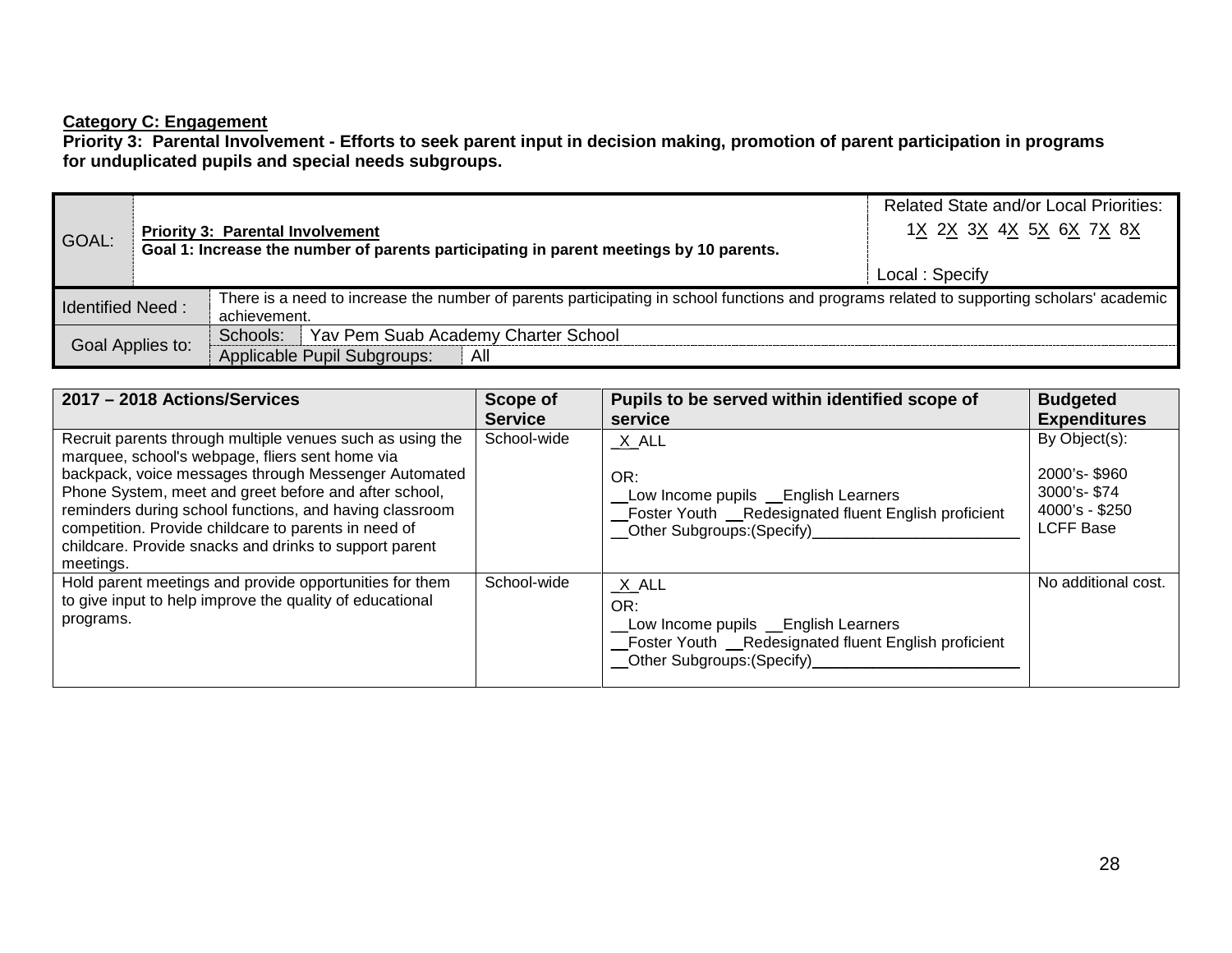### **Category C: Engagement**

**Priority 5: Pupil Engagement - School attendance rates, chronic absenteeism rates, middle school dropout rates, high school dropout rates, high school graduation rates.**

| GOAL:                   |  | <b>Priority 5: Pupil Engagement</b><br>Goal 1: 98% of all scholars will have regular daily attendance | <b>Related State and/or Local Priorities:</b><br>1 <u>X 2X 3X 4X 5X 6X 7X 8X</u><br>Local: Specify |
|-------------------------|--|-------------------------------------------------------------------------------------------------------|----------------------------------------------------------------------------------------------------|
| <b>Identified Need:</b> |  | There is a need to increase classroom learning time schoolwide.                                       |                                                                                                    |
|                         |  | Schools: Yav Pem Suab Academy Charter School                                                          |                                                                                                    |
| Goal Applies to:        |  | Applicable Pupil Subgroups:<br>All                                                                    |                                                                                                    |

| 2017 - 2018 Actions/Services                                                                                                                                                                                                                                                      | Scope of<br><b>Service</b> | Pupils to be served within identified scope of<br>service                                                                                        | <b>Budgeted</b><br><b>Expenditures</b>              |
|-----------------------------------------------------------------------------------------------------------------------------------------------------------------------------------------------------------------------------------------------------------------------------------|----------------------------|--------------------------------------------------------------------------------------------------------------------------------------------------|-----------------------------------------------------|
| Monitor scholar daily attendance. Hold monthly and<br>trimester perfect attendance assemblies to recognize<br>scholars who meet or exceed the 98% target along with<br>the regular monthly awards such as Scholars of the<br>Month, Scholars' Choice, and Principal's Honor Roll. | School-wide                | $X$ $ALL$<br>OR:<br>Low Income pupils _ English Learners<br>Foster Youth _Redesignated fluent English proficient<br>Other Subgroups: (Specify)   | By Object(s):<br>4000's-\$3,000<br><b>LCFF Base</b> |
| Provide attendance incentives to promote regular daily<br>attendance.                                                                                                                                                                                                             | School-wide                | X ALL<br>OR:<br>Low Income pupils _ English Learners<br>Foster Youth _Redesignated fluent English proficient<br>_Other Subgroups: (Specify)_____ | No additional cost.                                 |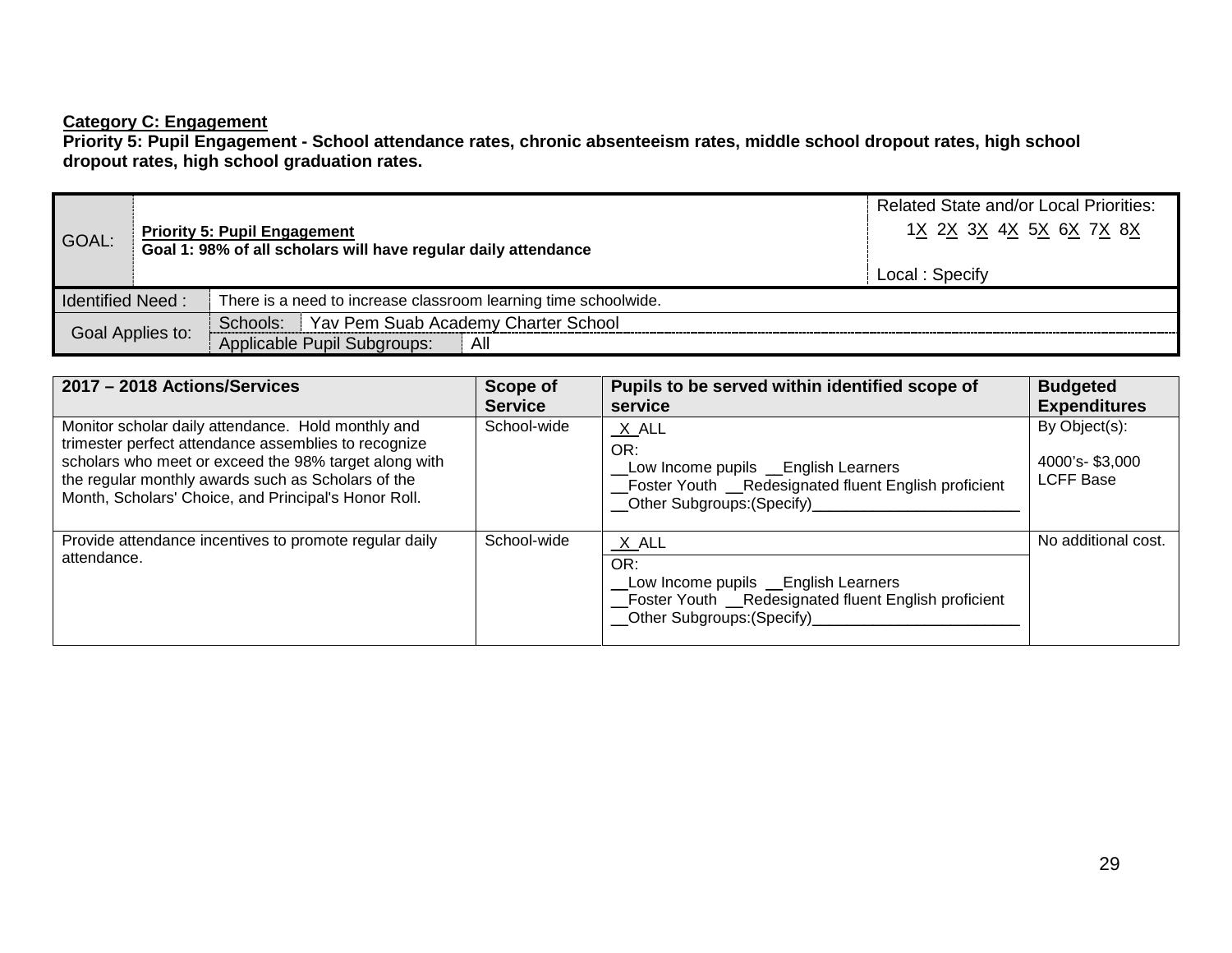# **Category C: Engagement**

**Priority 6: School Climate - Pupil suspensions rates, pupil expulsion rates, other local measures including surveys of pupils, parents, and teachers on the sense of safety and school connectedness. (e.g. CHKS, PBIS, Locally developed student surveys, Parent Surveys, Teacher Culture Survey)**

|                         |  |                                                                                                                                                                                                                                                           | <b>Related State and/or Local Priorities:</b> |
|-------------------------|--|-----------------------------------------------------------------------------------------------------------------------------------------------------------------------------------------------------------------------------------------------------------|-----------------------------------------------|
| GOAL:                   |  | <b>Priority 6: School Climate</b><br>Goal 1a: Principal, teachers, scholars, and support staff will receive additional support so<br>teaching and learning can be more efficient.                                                                         | 1X 2X 3X 4X 5X 6X 7X 8X                       |
|                         |  |                                                                                                                                                                                                                                                           | Local: Specify                                |
| <b>Identified Need:</b> |  | There is a need to support the principal and teachers with an assistant principal, a school counselor, or a teacher on special assignment<br>to oversee scholar affairs, SSTs, 504s, events and activities, school reports, and other programs as needed. |                                               |
|                         |  | Schools: Yav Pem Suab Academy Charter School                                                                                                                                                                                                              |                                               |
| Goal Applies to:        |  | Applicable Pupil Subgroups:<br>All                                                                                                                                                                                                                        |                                               |

| 2017 - 2018 Actions/Services                                                                                                                                                                                                                                           | Scope of<br><b>Service</b> | Pupils to be served within identified scope of<br>service                                                                                                         | <b>Budgeted</b><br><b>Expenditures</b>                                         |
|------------------------------------------------------------------------------------------------------------------------------------------------------------------------------------------------------------------------------------------------------------------------|----------------------------|-------------------------------------------------------------------------------------------------------------------------------------------------------------------|--------------------------------------------------------------------------------|
| Employ a full-time assistant principal to support the<br>principal with administrative work, support staff with<br>systems and programs, and scholars with social-<br>emotional and behavioral needs. Train staff to use the<br>disciplined life process.<br><b>OR</b> | Schoolwide                 | $X$ $ALL$<br>OR:<br>Low Income pupils _ English Learners<br>Foster Youth __Redesignated fluent English proficient<br>__Other Subgroups:(Specify)_________________ | By Object(s):<br>1000's-TBD<br>3000's-TBD<br><b>LCFF Base</b><br>Est. \$80,000 |
| Employ a teacher on special assignment to support,<br>mentor, and coach teachers<br><b>OR</b>                                                                                                                                                                          | School-wide                | $X$ $ALL$<br>OR:<br>_Low Income pupils __English Learners<br>_Foster Youth __Redesignated fluent English proficient<br>_Other Subgroups: (Specify)                | By Object(s):<br>1000's-TBD<br>3000's-TBD<br><b>LCFF Base</b><br>Est. \$60,000 |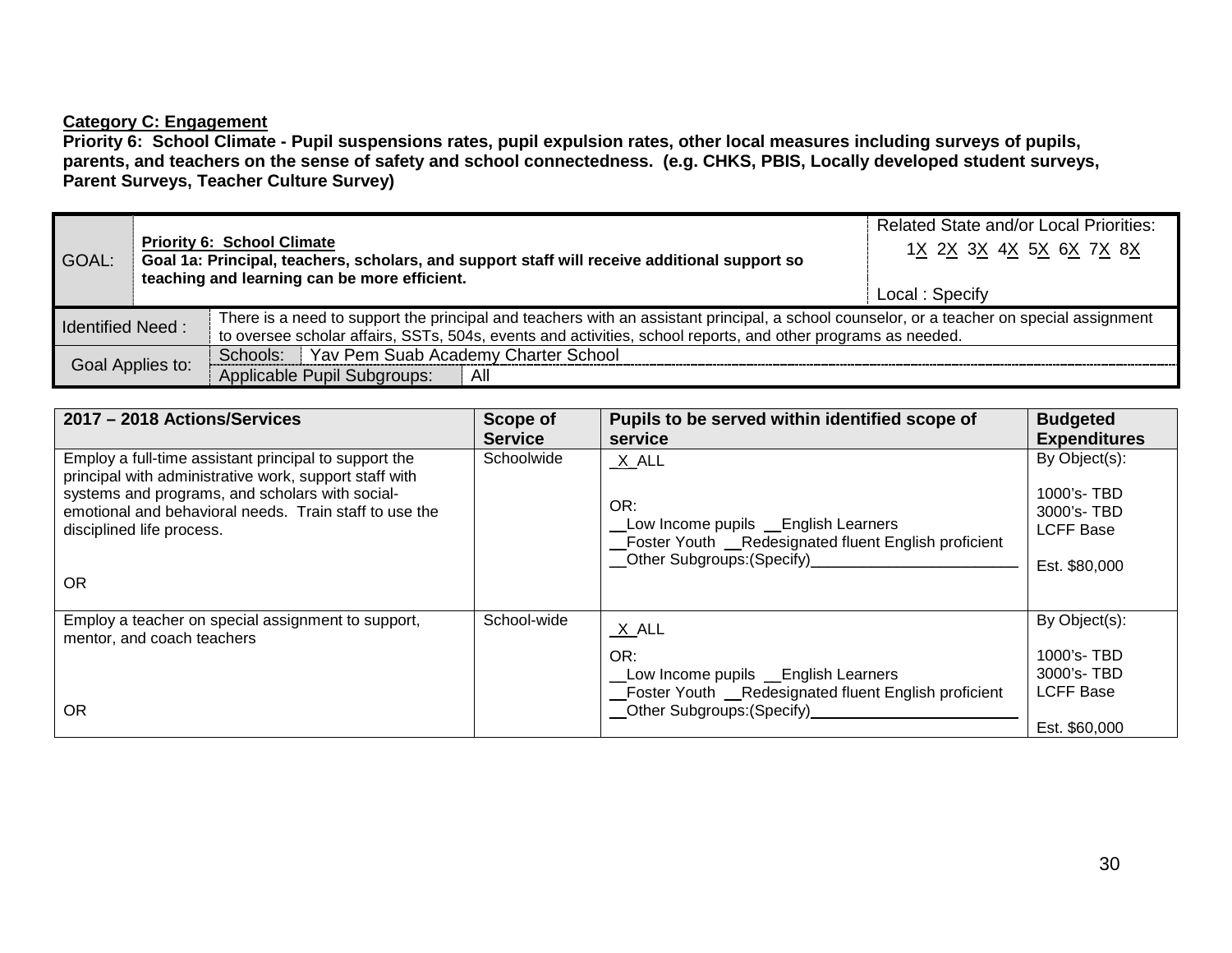|                         |  |                                                                                                                                          | <b>Related State and/or Local Priorities:</b> |
|-------------------------|--|------------------------------------------------------------------------------------------------------------------------------------------|-----------------------------------------------|
| GOAL:                   |  | <b>Priority 6: School Climate</b><br>Goal 2: There will be less than three incidents related to cultural sensitivity conflicts per year. | 1 <u>X 2X 3X 4X 5X 6X 7X 8X</u>               |
|                         |  |                                                                                                                                          |                                               |
|                         |  |                                                                                                                                          | Local: Specify                                |
| <b>Identified Need:</b> |  | There is a need for school constituents to respect each other.                                                                           |                                               |
| Goal Applies to:        |  | Schools: Yav Pem Suab Academy Charter School                                                                                             |                                               |
|                         |  | Applicable Pupil Subgroups:<br>All                                                                                                       |                                               |

| 2017 - 2018 Actions/Services                                                                         | Scope of       | Pupils to be served within identified scope of                                                                                                   | <b>Budgeted</b>                                     |
|------------------------------------------------------------------------------------------------------|----------------|--------------------------------------------------------------------------------------------------------------------------------------------------|-----------------------------------------------------|
|                                                                                                      | <b>Service</b> | service                                                                                                                                          | <b>Expenditures</b>                                 |
| Provide trainings to staff, scholars, and parents on cultural<br>competency and responsive teaching. | School-wide    | X_ALL<br>OR:<br>Low Income pupils __English Learners<br>_Foster Youth __Redesignated fluent English proficient<br>__Other Subgroups: (Specify)__ | By Object(s):<br>5000's-\$2,500<br><b>LCFF Base</b> |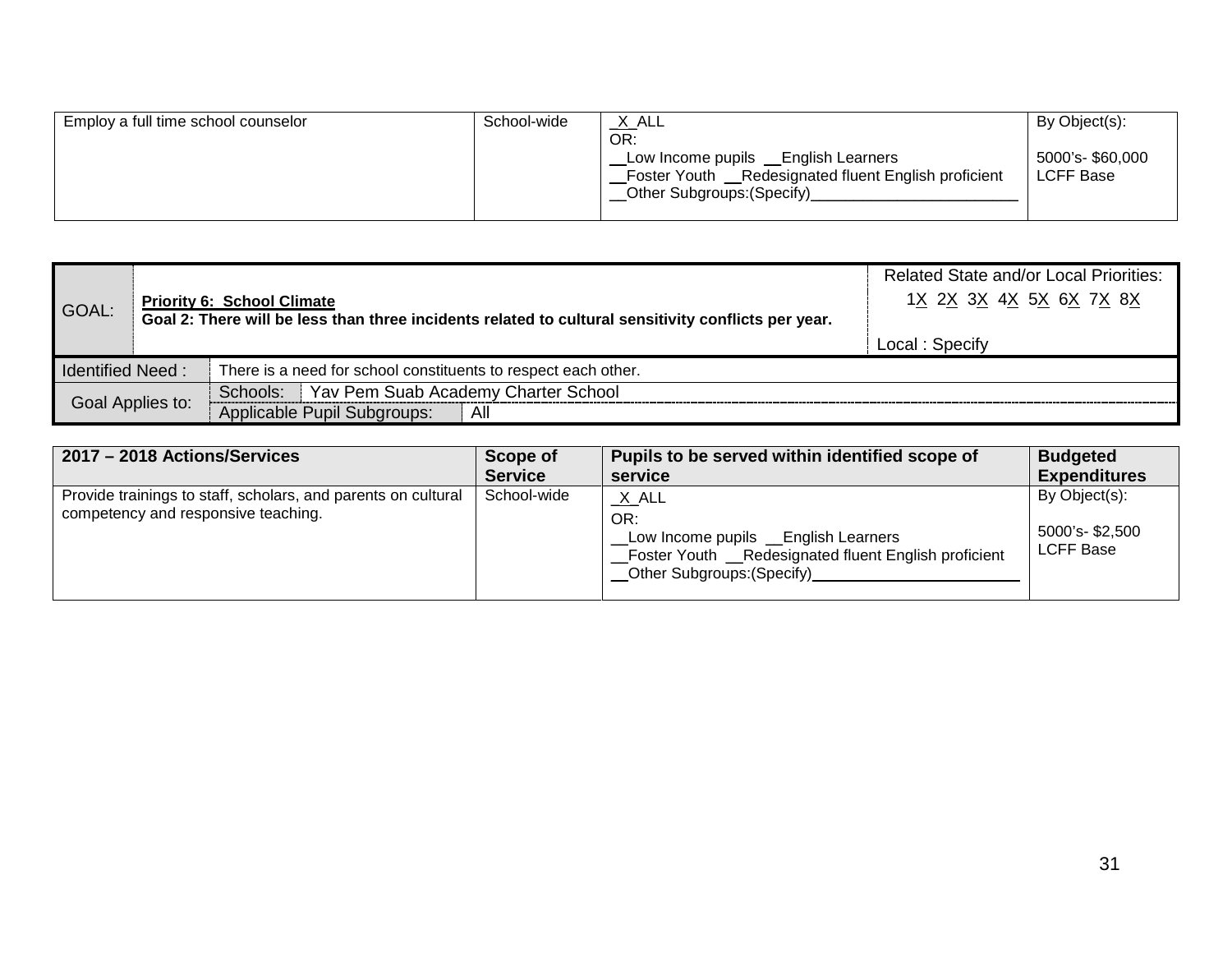| GOAL:                                                                                                   |                  | <b>Priority 6: School Climate</b><br>Goal 3: YPSA will have a health plan in place to ensure that every scholar and staff coming<br>through the nurse's office will receive the adequate care and a safety plan in place to provide<br>guidance to staff in case of emergencies. | <b>Related State and/or Local Priorities:</b><br>1X 2X 3X 4X 5X 6X 7X 8X<br>Local: Specify - |
|---------------------------------------------------------------------------------------------------------|------------------|----------------------------------------------------------------------------------------------------------------------------------------------------------------------------------------------------------------------------------------------------------------------------------|----------------------------------------------------------------------------------------------|
| <b>Identified Need:</b><br>There is a need to provide health and safety services to scholars and staff. |                  |                                                                                                                                                                                                                                                                                  |                                                                                              |
|                                                                                                         |                  | Schools:   Yav Pem Suab Academy Charter School                                                                                                                                                                                                                                   |                                                                                              |
|                                                                                                         | Goal Applies to: | Applicable Pupil Subgroups:<br>All                                                                                                                                                                                                                                               |                                                                                              |

| 2017 - 2018 Actions/Services                                                                                                   | Scope of                      | Pupils to be served within identified scope of                                                                                                                      | <b>Budgeted</b>                                                                                |
|--------------------------------------------------------------------------------------------------------------------------------|-------------------------------|---------------------------------------------------------------------------------------------------------------------------------------------------------------------|------------------------------------------------------------------------------------------------|
| Contract with K12 Health School Nurse Services to<br>support the school nurse. Provide health and safety<br>training to staff. | <b>Service</b><br>School-wide | service<br>X ALL<br>OR:<br>Low Income pupils Lenglish Learners<br>_Foster Youth __Redesignated fluent English proficient<br>__Other Subgroups: (Specify)___________ | <b>Expenditures</b><br>By Object(s):<br>5000's-\$10,000<br><b>LCFF Base</b>                    |
| Employ a full-time licensed vocational nurse                                                                                   | School-wide                   | $X$ $ALL$<br>OR:<br>Low Income pupils _ English Learners<br>_Foster Youth __Redesignated fluent English proficient<br>_Other Subgroups: (Specify)_                  | By Object(s)<br>2000's-\$47,365<br>3000's-\$8,623.41<br>LCFF Base, Title I<br>and Supplemental |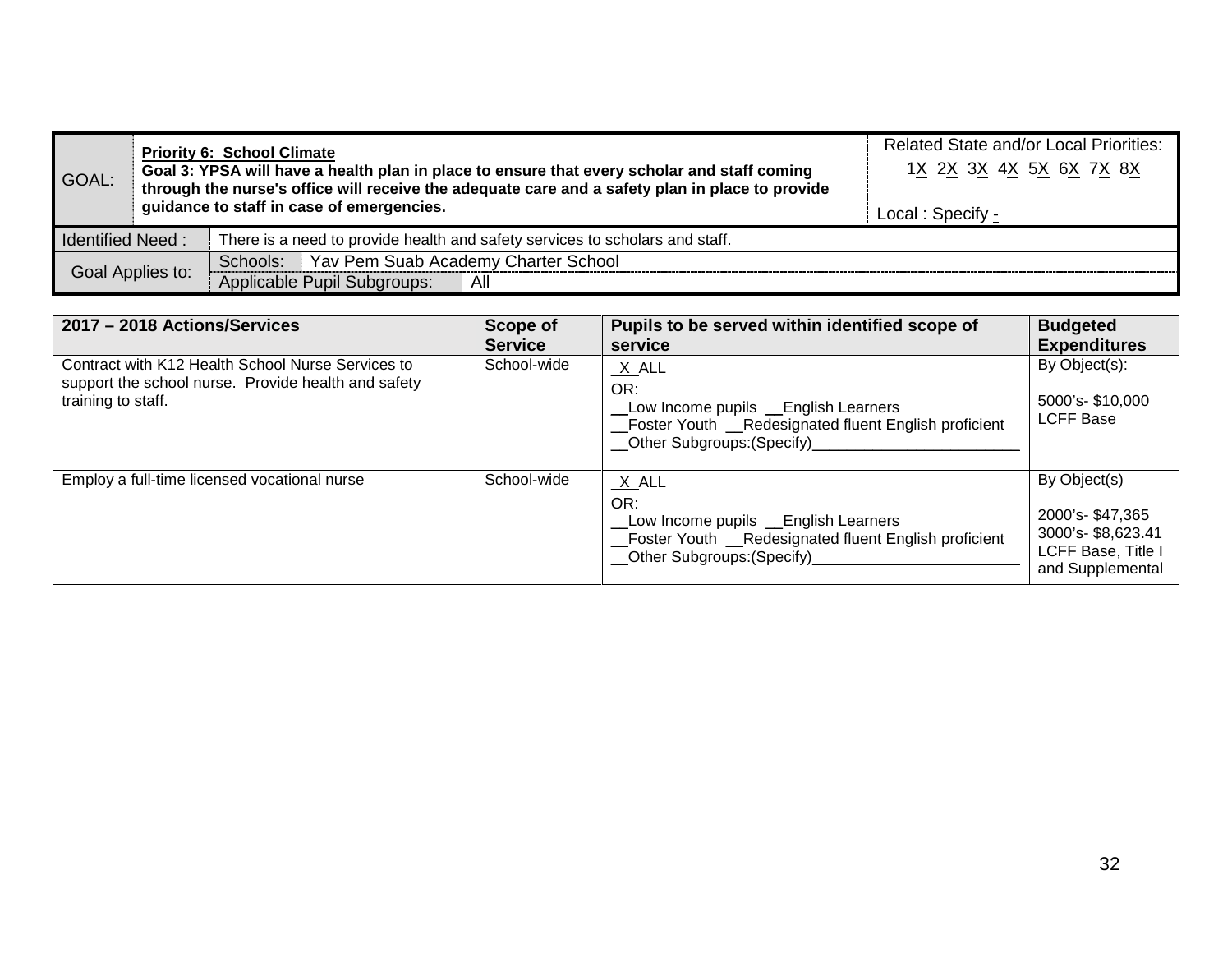| GOAL:                                                                                       |  | <b>Priority 6: School Climate</b><br>Goal 5: The number of school-wide suspensions will be reduced by 50%. | <b>Related State and/or Local Priorities:</b><br>1 <u>X 2X 3X 4X 5X 6X 7X 8X</u><br>Local: Specify |
|---------------------------------------------------------------------------------------------|--|------------------------------------------------------------------------------------------------------------|----------------------------------------------------------------------------------------------------|
| <b>Identified Need:</b><br>There is a need to reduce the number of school-wide suspensions. |  |                                                                                                            |                                                                                                    |
| Goal Applies to:                                                                            |  | Schools: Yav Pem Suab Academy Charter School                                                               |                                                                                                    |
|                                                                                             |  | Applicable Pupil Subgroups:<br>All                                                                         |                                                                                                    |

| 2017 - 2018 Actions/Services                                                                                                                                                                                                                                                                                                                                                                                                                                                                             | Scope of       | Pupils to be served within identified scope of                                                                                                                     | <b>Budgeted</b>     |
|----------------------------------------------------------------------------------------------------------------------------------------------------------------------------------------------------------------------------------------------------------------------------------------------------------------------------------------------------------------------------------------------------------------------------------------------------------------------------------------------------------|----------------|--------------------------------------------------------------------------------------------------------------------------------------------------------------------|---------------------|
|                                                                                                                                                                                                                                                                                                                                                                                                                                                                                                          | <b>Service</b> | service                                                                                                                                                            | <b>Expenditures</b> |
| Provide LIFESKILLS professional develop to staff. Train staff<br>on scholar discipline/referral process. Ensure that all staff<br>knows and follows the scholar discipline/referral process with<br>fidelity. Provide behavioral/suspension data and a review of<br>the referral process at the end of each trimester. Revise<br>discipline process and procedures as needed based on input<br>by scholars, staff, and parents. Recognize scholars with good<br>behavior with an ice-cream social event. | Schoolwide     | <u>_X</u> _ALL<br>OR:<br>Low Income pupils _ English Learners<br>_Foster Youth _Redesignated fluent English<br>proficient __Other<br>Subgroups: (Specify) ________ | No additional cost. |

# **Category D: Local Priority**

**Priority 9: School Operation - Staffing needed to operate the organization and the school.**

| GOAL:            |  | <b>Priority 9: School Operation</b><br>Goal 1: Fully staff the school/organization to support successful implementation of the charter. | <b>Related State and/or Local Priorities:</b><br>1 <u>X 2X 3X 4X 5X 6X 7X 8X</u><br>Local: Specify Priority #9 |
|------------------|--|-----------------------------------------------------------------------------------------------------------------------------------------|----------------------------------------------------------------------------------------------------------------|
| Identified Need: |  | There is a need to implement the charter effectively.                                                                                   |                                                                                                                |
| Goal Applies to: |  | Schools: Yav Pem Suab Academy Charter School                                                                                            |                                                                                                                |
|                  |  | Applicable Pupil Subgroups:<br>All                                                                                                      |                                                                                                                |

| 2016 - 2017 Actions/Services                             | Scope of       | Pupils to be served within identified scope of | <b>Budgeted</b>     |
|----------------------------------------------------------|----------------|------------------------------------------------|---------------------|
|                                                          | <b>Service</b> | service                                        | <b>Expenditures</b> |
| Continue the employment of one full-time superintendent. | School-wide    | _X_ALL<br>OR:                                  | By Object(s)        |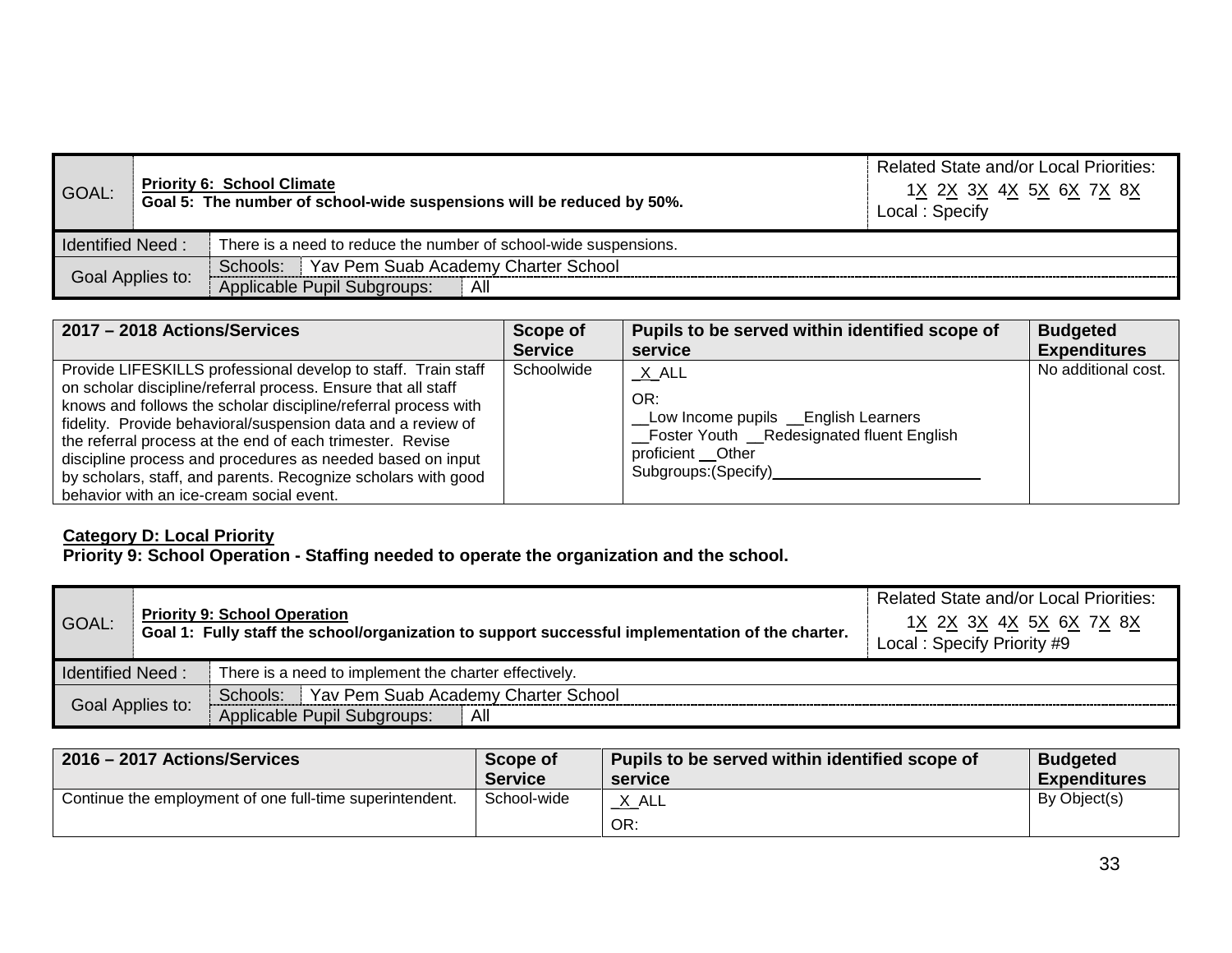|                                                                                                                                                                                                                                                                                             |             | Low Income pupils _ English Learners<br>Foster Youth _Redesignated fluent English proficient<br>Other Subgroups: (Specify)                                                | 1000's-\$151,500<br>3000's-\$29,709<br><b>LCFF Base</b>                 |
|---------------------------------------------------------------------------------------------------------------------------------------------------------------------------------------------------------------------------------------------------------------------------------------------|-------------|---------------------------------------------------------------------------------------------------------------------------------------------------------------------------|-------------------------------------------------------------------------|
| Continue the employment of one full-time principal to<br>ensure implementation of the charter and that all required<br>mandates are met.                                                                                                                                                    | School-wide | $X$ ALL<br>OR:<br>Low Income pupils Learners<br>Foster Youth _Redesignated fluent English proficient                                                                      | By Object(s)<br>1000's-\$108,083<br>3000's-\$22,463<br><b>LCFF Base</b> |
| Continue the employment of one full-time business office<br>manager to support with school finance and budget so all<br>school operations are financially secured.                                                                                                                          | School-wide | $X$ $ALL$<br>OR:<br>Low Income pupils _English Learners<br>_Foster Youth _Redesignated fluent English proficient<br>__Other Subgroups:(Specify)__________________________ | By Object(s)<br>2000's-\$94,536<br>3000's-\$23,554<br><b>LCFF Base</b>  |
| Continue the employment of one full-time Business Office<br>Administrative Assistant currently Administrative Secretary<br>to assist and support the Business Office and<br>Superintendent's Office.                                                                                        | School-wide | $X$ ALL<br>OR:<br>Low Income pupils Lenglish Learners<br>Foster Youth _Redesignated fluent English proficient                                                             | By Object(s)<br>2000's-\$37,757<br>3000's-\$11,098<br><b>LCFF Base</b>  |
| Continue the employment of two full-time front office clerks<br>to provide front line customer service to scholars, families,<br>businesses, community members, and staff members.<br>The clerks will provide immediate support to the principal<br>to carry out the mission of the school. | School-wide | $X$ ALL<br>OR:<br>Low Income pupils Lenglish Learners<br>_Foster Youth _Redesignated fluent English proficient                                                            | By Object(s)<br>2000's-\$68,831<br>3000's-\$22,148<br><b>LCFF Base</b>  |
| Employ a part-time school counselor to support with socio-<br>emotional development. Provide staff training on social-<br>emotional learning.                                                                                                                                               | School-wide | $X$ ALL<br>OR:<br>Low Income pupils _ English Learners<br>Foster Youth _Redesignated fluent English proficient                                                            | Budget in Cat C.<br>Priority 6                                          |
| Continue the employment of a full-time nurse to support<br>with health, safety, and well-being of the school.                                                                                                                                                                               | School-wide | $X$ ALL<br>OR:<br>Low Income pupils _ English Learners<br>Foster Youth _Redesignated fluent English proficient<br>Other Subgroups: (Specify)                              | Budget in Cat C.<br>Priority 6                                          |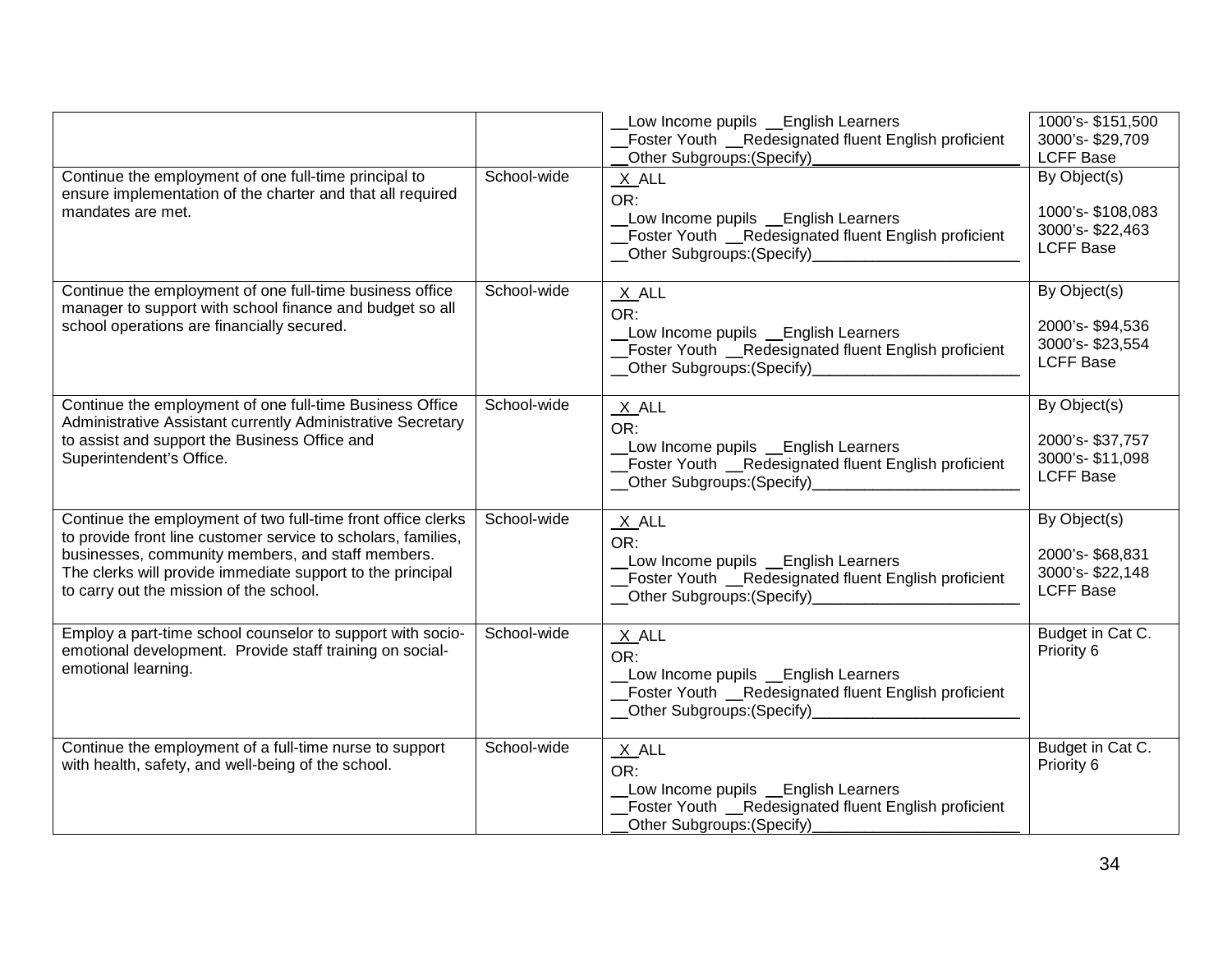| Continue the employment two full-time custodians keep<br>the school clean, maintained, and up to building codes for<br>safety, liability, and wellness.       | School-wide | $X$ ALL<br>OR:<br>Low Income pupils _ English Learners<br>_Foster Youth _Redesignated fluent English proficient<br>_Other Subgroups: (Specify)________________________    | Budget in Cat. A,<br>Priority 1                                        |
|---------------------------------------------------------------------------------------------------------------------------------------------------------------|-------------|---------------------------------------------------------------------------------------------------------------------------------------------------------------------------|------------------------------------------------------------------------|
| Continue the employment of three full-time Hmong<br>Language Instructors to teach Hmong as part of the<br>charter.                                            | School-wide | $X$ ALL<br>OR:<br>Low Income pupils Lenglish Learners<br>_Foster Youth __Redesignated fluent English proficient<br>__Other Subgroups:(Specify)_____________________       | Budget in Cat. A,<br>Priority 1                                        |
| Continue the employment of three full-time Movement<br>Instructors (Tae Kwon Do, Dance, and PE) to teach the<br>different movement-based disciplines/subjects | School-wide | $X$ ALL<br>OR:<br>Low Income pupils _ English Learners<br>_Foster Youth _Redesignated fluent English proficient<br>__Other Subgroups:(Specify)_______________________     | Budget in Cat. A,<br>Priority 1                                        |
| Continue the employment of one 4-hour part-time ATT<br>Program manager to support the principal with oversight of<br>the ATT program.                         | School-wide | $X$ ALL<br>OR:<br>Low Income pupils _ English Learners<br>_Foster Youth __Redesignated fluent English proficient<br>__Other Subgroups:(Specify)__________________________ | By Object(s)<br>2000's-\$12,509<br>3000's-\$984.48<br><b>LCFF Base</b> |
| Hire/Continue the employment of 18 technology<br>supervisors (ATT staff) to support the Achievement<br>through Technology program.                            | School-wide | $X$ ALL<br>OR:<br>Low Income pupils Lenglish Learners<br>_Foster Youth _Redesignated fluent English proficient                                                            | By Object(s)<br>2000's-\$90,743<br>3000's-\$16,942<br><b>LCFF Base</b> |
| Continue the employment of four part-time yard<br>supervisors to supervise scholars during transitions and<br>lunch and keep the school safe.                 | School-wide | $X$ ALL<br>OR:<br>Low Income pupils _English Learners<br>_Foster Youth _Redesignated fluent English proficient                                                            | By Object(s)<br>2000's-\$34,141<br>3000's-\$2,612<br><b>LCFF Base</b>  |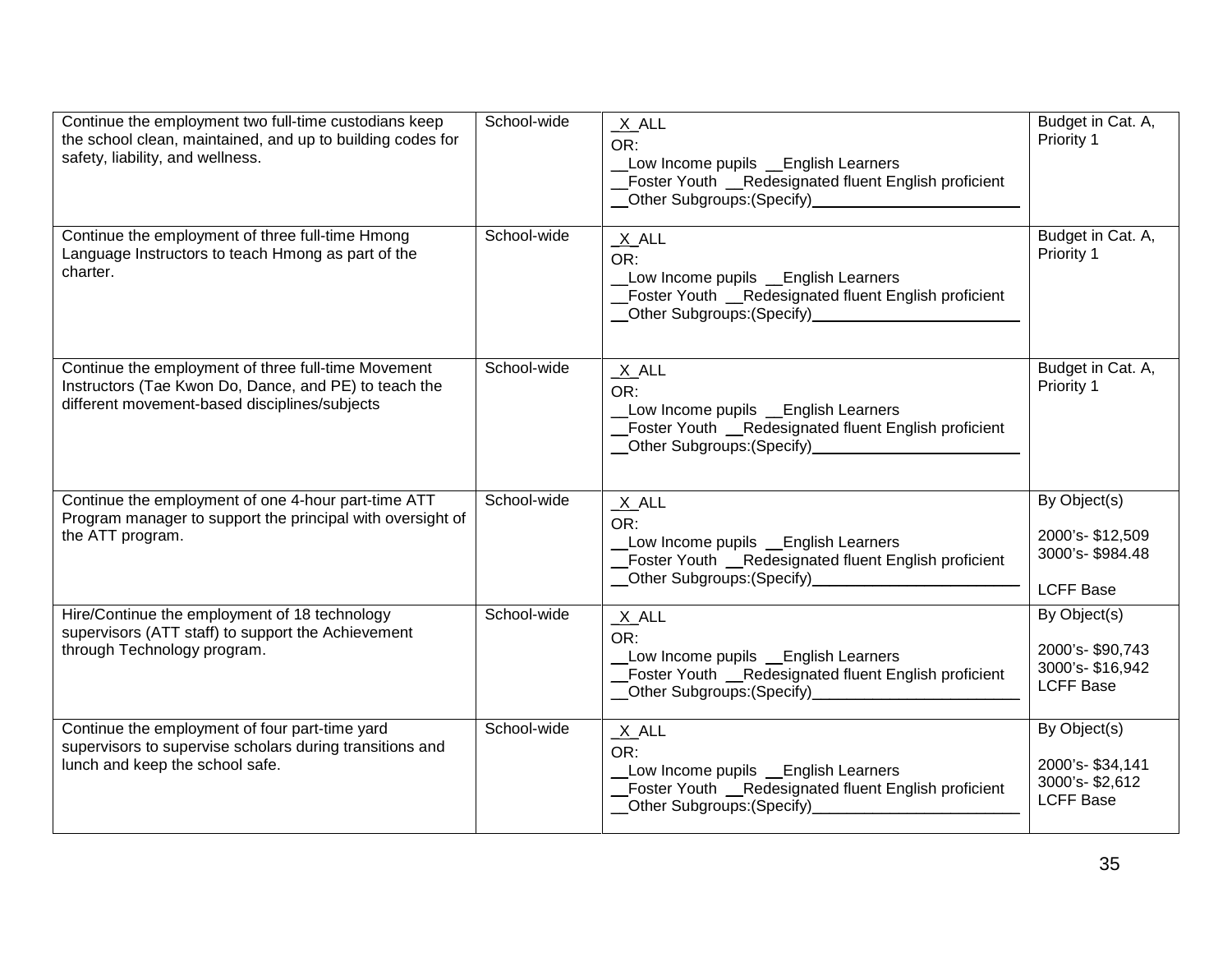| Provide Friday intervention to teach and improve scholars'<br>basic literacy skills. Continue the employment of teachers<br>to provide Friday intervention services.                                                                                     | School-wide | X_ALL<br>OR:<br>Low Income pupils _ English Learners<br>_Foster Youth __Redesignated fluent English proficient<br>__Other Subgroups:(Specify)__________________________ | Budget in Cat. A,<br>Priority 1                                                |
|----------------------------------------------------------------------------------------------------------------------------------------------------------------------------------------------------------------------------------------------------------|-------------|-------------------------------------------------------------------------------------------------------------------------------------------------------------------------|--------------------------------------------------------------------------------|
| Provide Monday-Thursday push-in tutoring to improve<br>scholars' basic literacy and numeracy skills. Continue the<br>employment of 6 instructional aides.                                                                                                | School-wide | X_ALL<br>OR:<br>Low Income pupils _ English Learners<br>Foster Youth __Redesignated fluent English proficient<br>__Other Subgroups: (Specify)___________________        | Budget in Cat. A,<br>Priority 1                                                |
| Employ a full-time assistant principal to support the<br>principal with administrative work, support staff with<br>systems and programs, and scholars with social-emotional<br>and behavioral needs. Train staff to use the disciplined life<br>process. | Schoolwide  | $\frac{X}{OR}$ .<br>Low Income pupils Learners<br>_Foster Youth __Redesignated fluent English proficient<br>__Other Subgroups:(Specify)_______________                  | By Object(s):<br>1000's-TBD<br>3000's-TBD<br><b>LCFF Base</b><br>Est. \$80,000 |
| Employ a teacher on special assignment or a counselor to<br>support, mentor, and coach teachers                                                                                                                                                          | School-wide | $\frac{X}{OR}$ .<br>Low Income pupils Lenglish Learners<br>Foster Youth _Redesignated fluent English proficient<br>__Other Subgroups:(Specify)_____________             | By Object(s):<br>1000's-TBD<br>3000's-TBD<br><b>LCFF Base</b><br>Est. \$60,000 |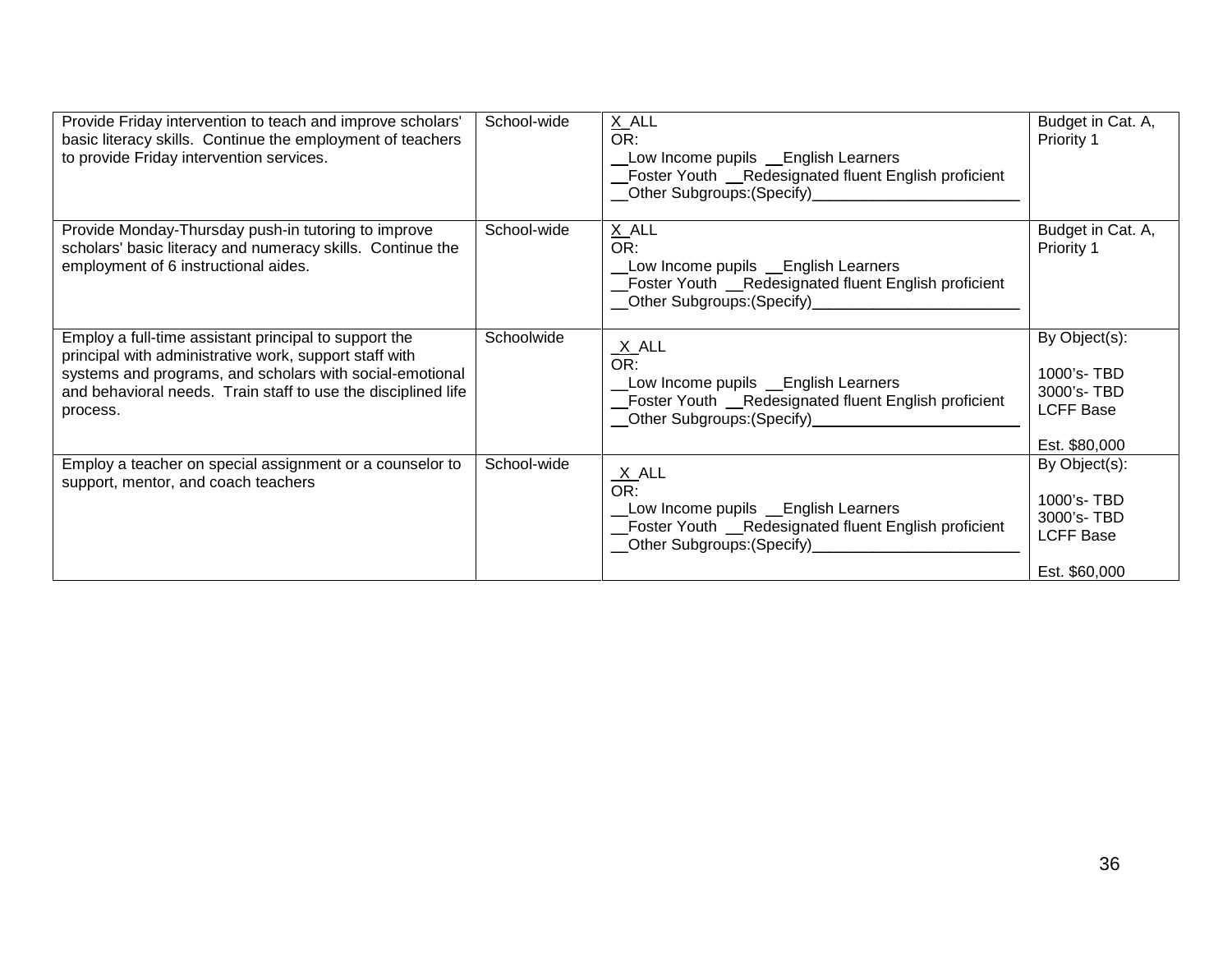Additional actions and services not listed above:

| 2017 - 2018 Actions/Services                                                                                                                                                                                                                                                              | Scope of<br><b>Service</b> | Pupils to be served within identified scope of<br>service                                                                                                             | <b>Budgeted</b><br><b>Expenditures</b>              |
|-------------------------------------------------------------------------------------------------------------------------------------------------------------------------------------------------------------------------------------------------------------------------------------------|----------------------------|-----------------------------------------------------------------------------------------------------------------------------------------------------------------------|-----------------------------------------------------|
| Renew keyboarding application or program to support<br>building keyboarding skills for all scholars $3rd - 6th$ .                                                                                                                                                                         | School-wide                | X_ALL<br>OR:<br>Low Income pupils Lenglish Learners<br>_Foster Youth _Redesignated fluent English<br>proficient __Other<br>Subgroups: (Specify)_________              | By Object(s)<br>5000's-\$3,000<br><b>LCFF Base</b>  |
| Renew/Purchase Moby Max, BrainPop, and other web-<br>based programs or applications to support curriculum,<br>instruction, and learning                                                                                                                                                   | School-wide                | $X$ ALL<br>OR:<br>Low Income pupils Lenglish Learners<br>_Foster Youth __Redesignated fluent English<br>proficient __Other<br>Subgroups: (Specify)___________________ | By Object(s)<br>5000's-\$5,000<br><b>LCFF Base</b>  |
| Repair or replace any technology devices and make<br>them available to all scholars. K-2 scholars each have<br>their own i-Pads; $3rd - 6th$ scholars each have their own<br>laptops. These devices allow for a ratio of 1:1 use<br>school-wide at any time during the instructional day. | School-wide                | $X$ ALL<br>OR:<br>Low Income pupils Lenglish Learners<br>_Foster Youth _Redesignated fluent English<br>proficient __ Other<br>Subgroups: (Specify)____________        | By Object(s)<br>5000's-\$14,460<br><b>LCFF Base</b> |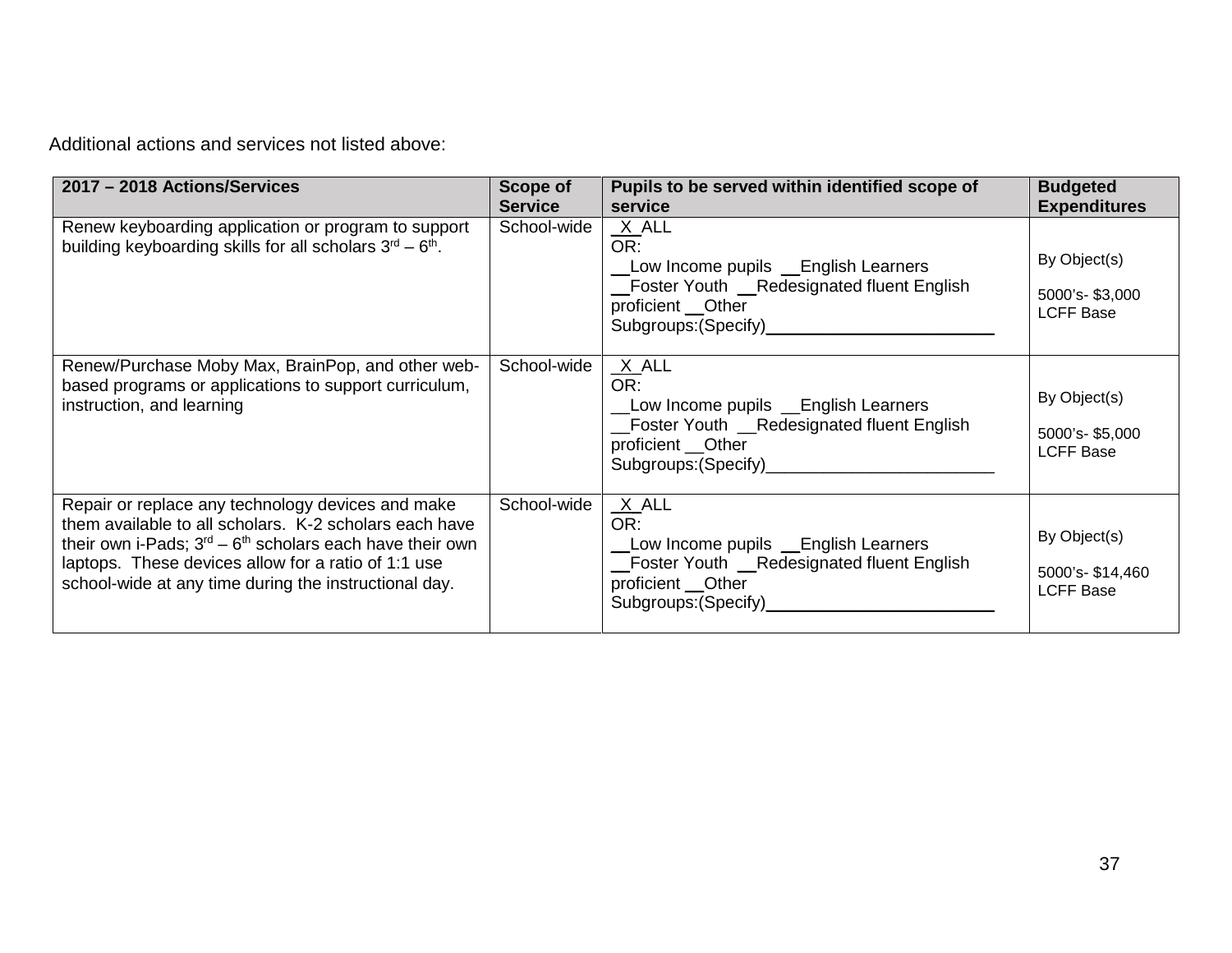**Complete a copy of this table for each of the LEA's goals. Duplicate and expand the fields as necessary.**

# **Annual Update**

**Annual Update Instructions:** For each goal in the prior year LCAP, review the progress toward the expected annual outcome(s) based on, at a minimum, the required metrics pursuant to Education Code sections 52060 and 52066. The review must include an assessment of the effectiveness of the specific actions. Describe any changes to the actions or goals the LEA will take as a result of the review and assessment. In addition, review the applicability of each goal in the LCAP.

# **Guiding Questions:**

- 1) How have the actions/services addressed the needs of all pupils and did the provisions of those services result in the desired outcomes?
- 2) How have the actions/services addressed the needs of all subgroups of pupils identified pursuant to Education Code section 52052, including, but not limited to, English learners, low-income pupils, and foster youth; and did the provision of those actions/services result in the desired outcomes?
- 3) How have the actions/services addressed the identified needs and goals of specific schoolsites and were these actions/services effective in achieving the desired outcomes?
- 4) What information (e.g., quantitative and qualitative data/metrics) was examined to review progress toward goals in the annual update?
- 5) What progress has been achieved toward the goal and expected measurable outcome(s)? How effective were the actions and services in making progress toward the goal? What changes to goals, actions, services, and expenditures are being made in the LCAP as a result of the review of progress and assessment of the effectiveness of the actions and services?
- 6) What differences are there between budgeted expenditures and estimated actual annual expenditures? What were the reasons for any differences?

**Complete a copy of this table for each of the LEA's goals in the prior year LCAP. Duplicate and expand the fields as necessary.**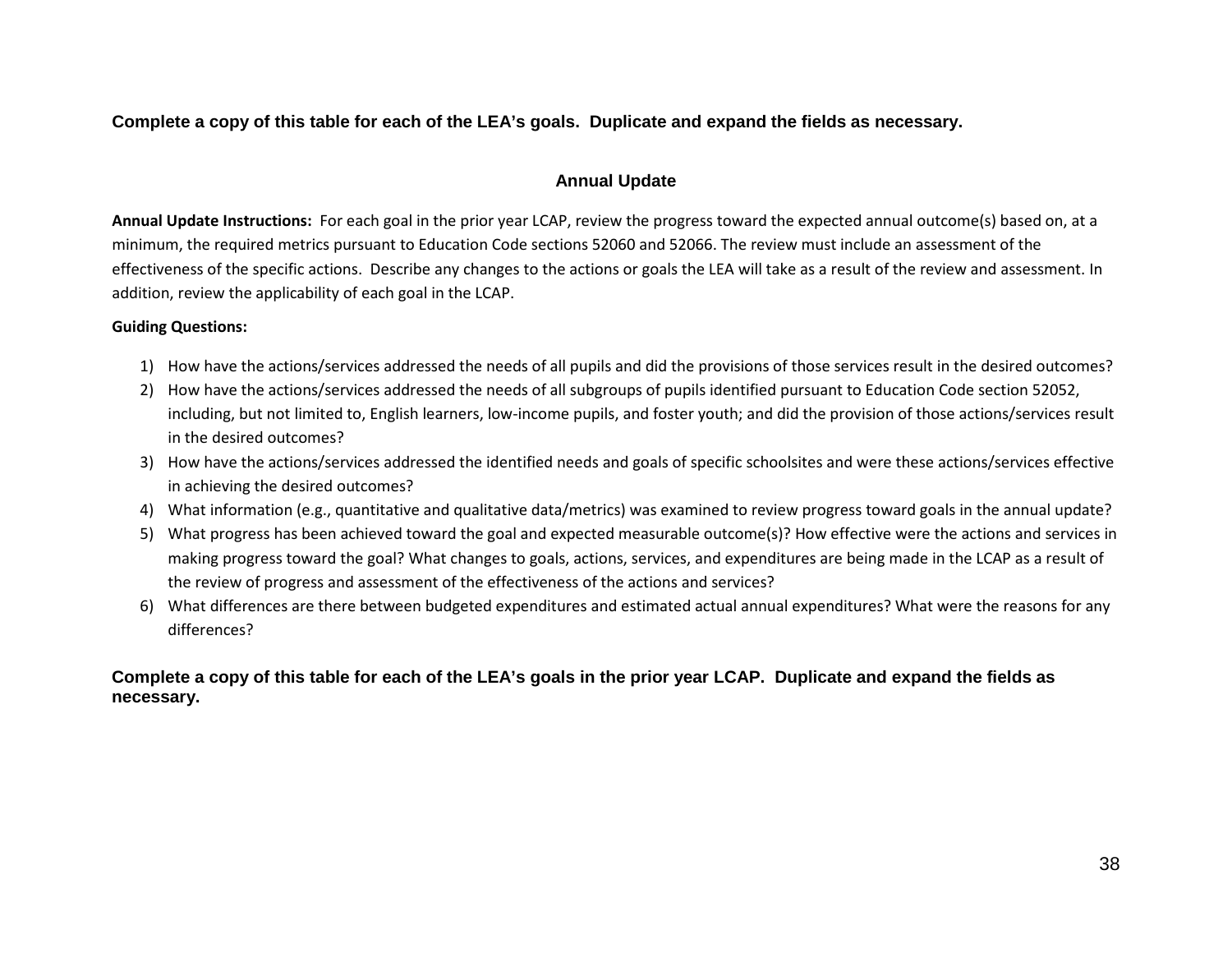|                                                        |                                                         |                                                  |                                                                                           | <b>LCAP Year: 2016-2017</b>                        |                                                        |                                                            |                      |
|--------------------------------------------------------|---------------------------------------------------------|--------------------------------------------------|-------------------------------------------------------------------------------------------|----------------------------------------------------|--------------------------------------------------------|------------------------------------------------------------|----------------------|
| Goal Applies to:                                       | School:                                                 | Yav Pem Suab Academy                             |                                                                                           |                                                    |                                                        |                                                            |                      |
|                                                        | Applicable Pupil Subgroups:                             |                                                  | <b>ALL</b>                                                                                |                                                    |                                                        |                                                            |                      |
|                                                        | <b>Subgroup</b>                                         | <b>ELA</b>                                       | <b>Math</b>                                                                               |                                                    | <b>Subgroup</b>                                        | <b>ELA</b>                                                 | <b>Math</b>          |
|                                                        | School-wide                                             | 60%                                              | 60%                                                                                       |                                                    | School-wide                                            | 29%                                                        | 18%                  |
|                                                        | Asian                                                   | 60%                                              | 60%                                                                                       |                                                    | Asian                                                  | 29%                                                        | 19%                  |
|                                                        | <b>Black or African</b>                                 | 60%                                              | 60%                                                                                       |                                                    | <b>Black or African</b>                                | 14%                                                        | 0%                   |
| <b>CAASPP</b>                                          | American                                                |                                                  |                                                                                           | American                                           |                                                        |                                                            |                      |
| Expected                                               | Hispanic or                                             | 60%                                              | 60%                                                                                       | <b>CAASPP</b>                                      | Hispanic or                                            | 27%                                                        | 9%                   |
| Annual                                                 | Latino                                                  |                                                  |                                                                                           | <b>Actual Annual</b>                               | Latino                                                 |                                                            |                      |
| Measurable                                             | Socio-                                                  | 40%                                              | 40%                                                                                       | Measurable                                         | Socio-                                                 | 29%                                                        | 17%                  |
| Outcomes:                                              | economically                                            |                                                  |                                                                                           | Outcomes:                                          | economically                                           |                                                            |                      |
|                                                        | Disadvantaged                                           |                                                  |                                                                                           |                                                    | Disadvantaged                                          |                                                            |                      |
|                                                        | English                                                 | 60%                                              | 60%                                                                                       |                                                    | English                                                | 20%                                                        | 12%                  |
|                                                        | Learners                                                |                                                  |                                                                                           |                                                    | Learners                                               |                                                            |                      |
|                                                        | Scholars with                                           | 30%                                              | 30%                                                                                       |                                                    | Scholars with                                          | 13%                                                        | 9%                   |
|                                                        | <b>Disabilities</b>                                     |                                                  |                                                                                           |                                                    | <b>Disabilities</b>                                    |                                                            |                      |
|                                                        |                                                         |                                                  |                                                                                           |                                                    |                                                        | <b>Related State and/or Local Priorities:</b>              |                      |
|                                                        | <b>Priority 1: Basic</b>                                |                                                  |                                                                                           |                                                    |                                                        | 1 <u>X 2X 3X 4X 5X 6X 7X 8X</u>                            |                      |
| GOAL:                                                  |                                                         | the facility well-maintained and in good repair. | Goal 1: All scholars will have access to a safe, nurturing, and learning environment with |                                                    |                                                        |                                                            |                      |
|                                                        |                                                         |                                                  |                                                                                           |                                                    |                                                        | Local: Specify                                             |                      |
|                                                        |                                                         |                                                  | <b>Budgeted</b>                                                                           |                                                    |                                                        |                                                            | <b>Actual Annual</b> |
| <b>Planned Actions/Services</b>                        |                                                         | Expenditures                                     |                                                                                           | <b>Actual Actions/Services</b>                     |                                                        | <b>Expenditures</b>                                        |                      |
|                                                        | Continue the employment of two full-time custodians to  |                                                  |                                                                                           |                                                    |                                                        | Continued the employment of two full-time custodians to    |                      |
| maintain the buildings and grounds and keep the school |                                                         | \$94,303                                         |                                                                                           |                                                    | maintain the buildings and grounds and keep the school | \$94,771                                                   |                      |
| clean and healthy.                                     |                                                         |                                                  | clean and healthy.                                                                        |                                                    |                                                        |                                                            |                      |
|                                                        | Allocate budget to purchase cleaning supplies and       |                                                  | \$11,520                                                                                  | Allocated budget to purchase cleaning supplies and |                                                        |                                                            | \$11,520             |
| replacement items as needed.                           |                                                         |                                                  |                                                                                           | replacement items as needed.                       |                                                        |                                                            |                      |
| safety of scholars and staff.                          | Purchase and install classroom blinds to ensure greater |                                                  | \$1,660                                                                                   | safety of scholars and staff.                      |                                                        | Purchased and installed classroom blinds to ensure greater | \$2,548              |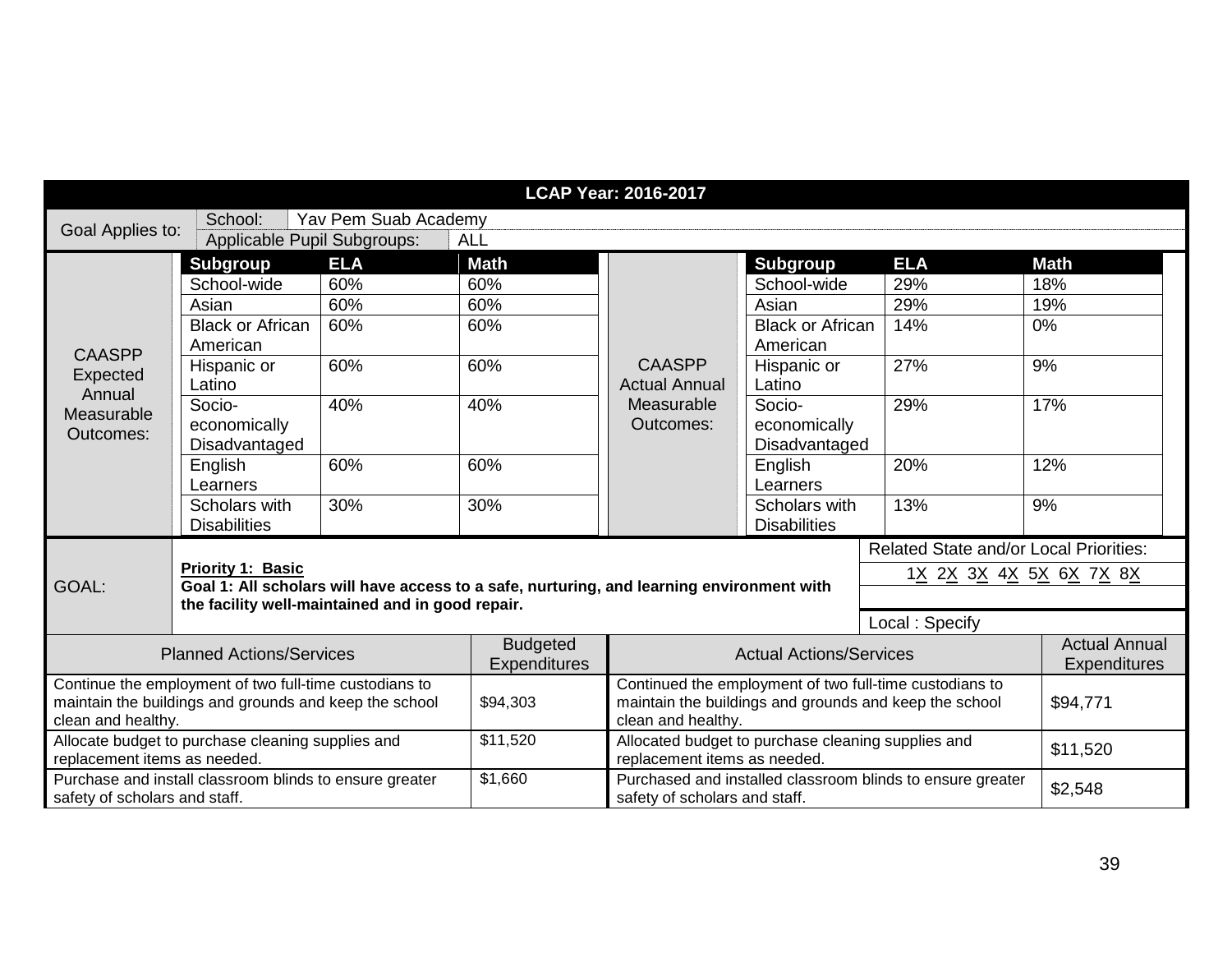|                                                                                                                                                                                                                                                                                                                                                                                                                                                                     | <b>Priority 1: Basic</b>                                                                                    |                                                                                                                                                                        |                                                                  | <b>Related State and/or Local Priorities:</b><br>1 <u>X 2X 3X 4X 5X 6X 7X 8X</u> |                                             |
|---------------------------------------------------------------------------------------------------------------------------------------------------------------------------------------------------------------------------------------------------------------------------------------------------------------------------------------------------------------------------------------------------------------------------------------------------------------------|-------------------------------------------------------------------------------------------------------------|------------------------------------------------------------------------------------------------------------------------------------------------------------------------|------------------------------------------------------------------|----------------------------------------------------------------------------------|---------------------------------------------|
| GOAL:                                                                                                                                                                                                                                                                                                                                                                                                                                                               | Goal 2: All scholars are taught by highly qualified teachers who hold appropriate<br>credentials.           |                                                                                                                                                                        |                                                                  |                                                                                  |                                             |
|                                                                                                                                                                                                                                                                                                                                                                                                                                                                     |                                                                                                             |                                                                                                                                                                        |                                                                  | Local: Specify                                                                   |                                             |
|                                                                                                                                                                                                                                                                                                                                                                                                                                                                     | <b>Planned Actions/Services</b>                                                                             | <b>Budgeted</b><br><b>Expenditures</b>                                                                                                                                 | <b>Actual Actions/Services</b>                                   |                                                                                  | <b>Actual Annual</b><br>Expenditures        |
| Teachers.                                                                                                                                                                                                                                                                                                                                                                                                                                                           | Employ 21 full-time California State Credentialed                                                           | \$1,509,576                                                                                                                                                            | Employed 21 full-time California State Credentialed<br>Teachers. |                                                                                  | \$1,300,401                                 |
|                                                                                                                                                                                                                                                                                                                                                                                                                                                                     |                                                                                                             |                                                                                                                                                                        |                                                                  | <b>Related State and/or Local Priorities:</b>                                    |                                             |
| GOAL:                                                                                                                                                                                                                                                                                                                                                                                                                                                               | Priority 1: Basic<br>Goal 3: All scholars will have access to State Adopted standards-aligned instructional |                                                                                                                                                                        |                                                                  | 1 <u>X 2X 3X 4X 5X 6X 7X 8X</u>                                                  |                                             |
|                                                                                                                                                                                                                                                                                                                                                                                                                                                                     | materials.                                                                                                  |                                                                                                                                                                        |                                                                  |                                                                                  |                                             |
|                                                                                                                                                                                                                                                                                                                                                                                                                                                                     |                                                                                                             |                                                                                                                                                                        |                                                                  | Local: Specify                                                                   |                                             |
| <b>Budgeted</b><br><b>Planned Actions/Services</b><br><b>Actual Actions/Services</b><br>Expenditures                                                                                                                                                                                                                                                                                                                                                                |                                                                                                             |                                                                                                                                                                        | <b>Actual Annual</b><br>Expenditures                             |                                                                                  |                                             |
| Purchase Math materials - McGraw Hill Every Day Math.<br>Purchased ELA reading materials - McGraw Hill Reading<br>\$79,200<br>Wonders.                                                                                                                                                                                                                                                                                                                              |                                                                                                             |                                                                                                                                                                        | \$20,752                                                         |                                                                                  |                                             |
|                                                                                                                                                                                                                                                                                                                                                                                                                                                                     | <b>Priority 1: Basic</b>                                                                                    |                                                                                                                                                                        |                                                                  | <b>Related State and/or Local Priorities:</b>                                    |                                             |
| GOAL:                                                                                                                                                                                                                                                                                                                                                                                                                                                               |                                                                                                             | Goal 4: All scholars will have access to supplemental materials and additional<br>instructional materials identified in the grade levels' California Common Core State |                                                                  | 1 <u>X 2X 3X 4X 5X 6X 7X 8X</u>                                                  |                                             |
|                                                                                                                                                                                                                                                                                                                                                                                                                                                                     | Standards (CCSS) backward's standards map.                                                                  |                                                                                                                                                                        |                                                                  |                                                                                  |                                             |
|                                                                                                                                                                                                                                                                                                                                                                                                                                                                     |                                                                                                             |                                                                                                                                                                        |                                                                  | Local: Specify                                                                   |                                             |
|                                                                                                                                                                                                                                                                                                                                                                                                                                                                     | <b>Planned Actions/Services</b>                                                                             | <b>Budgeted</b><br>Expenditures                                                                                                                                        | <b>Actual Actions/Services</b>                                   |                                                                                  | <b>Actual Annual</b><br>Expenditures        |
| Purchase science, social studies, and math as adopted by<br>Purchased science, social studies, and math as adopted by<br>\$60,000<br>the State, and other supplemental instructional materials<br>the State, and other supplemental instructional materials as<br>as identified in the grade level's CCSS backwards<br>identified in the grade level's CCSS backwards standards<br>standards maps to support core instruction.<br>maps to support core instruction. |                                                                                                             | \$3,957                                                                                                                                                                |                                                                  |                                                                                  |                                             |
|                                                                                                                                                                                                                                                                                                                                                                                                                                                                     |                                                                                                             |                                                                                                                                                                        |                                                                  | <b>Related State and/or Local Priorities:</b>                                    |                                             |
| <b>Priority 1: Basic</b><br>GOAL:<br>Goal 5: All teachers will have access to needed classroom instructional supplies to                                                                                                                                                                                                                                                                                                                                            |                                                                                                             |                                                                                                                                                                        |                                                                  | 1 <u>X 2X 3X 4X 5X 6X 7X 8X</u>                                                  |                                             |
|                                                                                                                                                                                                                                                                                                                                                                                                                                                                     | support with teaching and learning.                                                                         |                                                                                                                                                                        |                                                                  |                                                                                  |                                             |
|                                                                                                                                                                                                                                                                                                                                                                                                                                                                     |                                                                                                             |                                                                                                                                                                        |                                                                  | Local: Specify                                                                   |                                             |
|                                                                                                                                                                                                                                                                                                                                                                                                                                                                     | <b>Planned Actions/Services</b>                                                                             | <b>Budgeted</b><br><b>Expenditures</b>                                                                                                                                 | <b>Actual Actions/Services</b>                                   |                                                                                  | <b>Actual Annual</b><br><b>Expenditures</b> |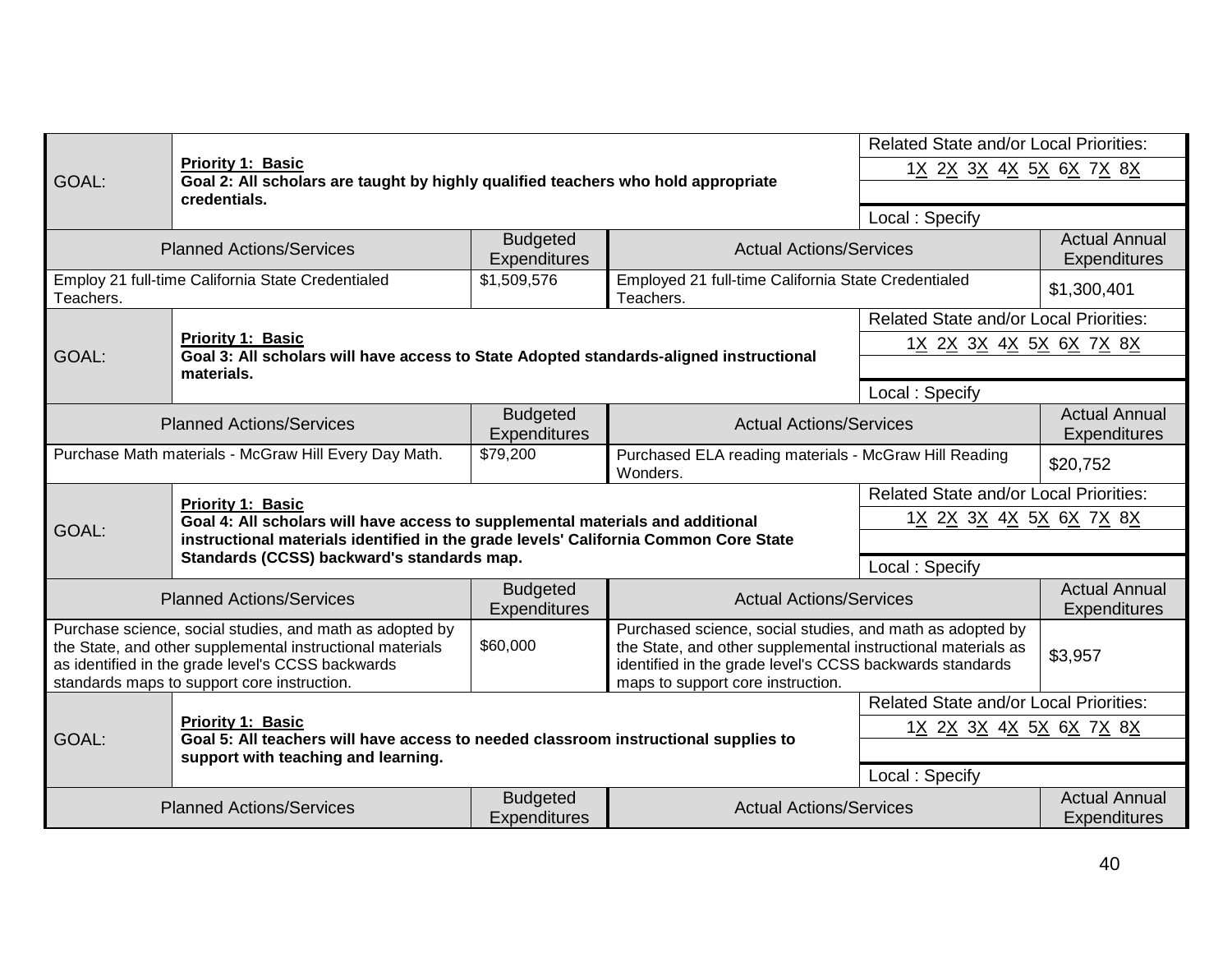|                                                                                                                                                                      | Continue to fully stock the open-supply closet with<br>commonly used classroom supplies.                                                                                                                                                                                                                   | \$40,000                                                                                                                                               |                                                                                                                                                            |                                               | \$53,113                             |
|----------------------------------------------------------------------------------------------------------------------------------------------------------------------|------------------------------------------------------------------------------------------------------------------------------------------------------------------------------------------------------------------------------------------------------------------------------------------------------------|--------------------------------------------------------------------------------------------------------------------------------------------------------|------------------------------------------------------------------------------------------------------------------------------------------------------------|-----------------------------------------------|--------------------------------------|
|                                                                                                                                                                      |                                                                                                                                                                                                                                                                                                            |                                                                                                                                                        |                                                                                                                                                            |                                               |                                      |
|                                                                                                                                                                      | Priority 1: Basic                                                                                                                                                                                                                                                                                          |                                                                                                                                                        |                                                                                                                                                            | <b>Related State and/or Local Priorities:</b> |                                      |
| GOAL:                                                                                                                                                                | Goal 6: Scholars will be provided with learning opportunities that build language                                                                                                                                                                                                                          |                                                                                                                                                        |                                                                                                                                                            | 1 <u>X 2X 3X 4X 5X 6X 7X 8X</u>               |                                      |
| proficiency, confidence, character, and schema through Hmong language development,<br>dance, Tae Kwon Do, and Physical Education.                                    |                                                                                                                                                                                                                                                                                                            |                                                                                                                                                        |                                                                                                                                                            |                                               |                                      |
|                                                                                                                                                                      |                                                                                                                                                                                                                                                                                                            |                                                                                                                                                        | Local: Specify                                                                                                                                             |                                               |                                      |
| <b>Budgeted</b><br><b>Actual Actions/Services</b><br><b>Planned Actions/Services</b><br>Expenditures                                                                 |                                                                                                                                                                                                                                                                                                            |                                                                                                                                                        |                                                                                                                                                            | <b>Actual Annual</b><br>Expenditures          |                                      |
| instructor/teacher.                                                                                                                                                  | Employ 3 HLD, 1 Dance, 1 Tae Kwon Do, and 1 PE                                                                                                                                                                                                                                                             | \$330,117                                                                                                                                              | Employed 3 HLD, 1 Dance, 1 Tae Kwon Do, and 1 PE<br>instructor/teacher.                                                                                    |                                               | \$315,287                            |
|                                                                                                                                                                      | Purchase instructional supplies, as identified in their<br>Purchased instructional supplies, as identified in their<br>\$5,000<br>Backwards Standards Maps, for teachers to support with<br>Backwards Standards Maps, for HLD teachers to support<br>with teaching and learning.<br>teaching and learning. |                                                                                                                                                        | \$3,957                                                                                                                                                    |                                               |                                      |
|                                                                                                                                                                      | Purchase instructional supplies, as identified in their<br>Backwards Standards Maps, for Movement teachers to<br>support with teaching and learning.                                                                                                                                                       | Purchase instructional supplies, as identified in their<br>\$5,000<br>Backwards Standards Maps, for teachers to support with<br>teaching and learning. |                                                                                                                                                            | %5,709                                        |                                      |
|                                                                                                                                                                      |                                                                                                                                                                                                                                                                                                            |                                                                                                                                                        |                                                                                                                                                            | <b>Related State and/or Local Priorities:</b> |                                      |
|                                                                                                                                                                      | Priority 1: Basic                                                                                                                                                                                                                                                                                          |                                                                                                                                                        |                                                                                                                                                            | 1 <u>X 2X 3X 4X 5X 6X 7X 8X</u>               |                                      |
| GOAL:                                                                                                                                                                | grade level.                                                                                                                                                                                                                                                                                               | Goal 7: All scholars will have the necessary knowledge and skills to perform at or above                                                               |                                                                                                                                                            |                                               |                                      |
|                                                                                                                                                                      |                                                                                                                                                                                                                                                                                                            |                                                                                                                                                        |                                                                                                                                                            | Local: Specify                                |                                      |
| <b>Planned Actions/Services</b>                                                                                                                                      |                                                                                                                                                                                                                                                                                                            | <b>Budgeted</b><br>Expenditures                                                                                                                        | <b>Actual Actions/Services</b>                                                                                                                             |                                               | <b>Actual Annual</b><br>Expenditures |
| Provide Friday intervention to teach and improve scholars'<br>basic literacy skills. Continue the employment of teachers<br>to provide Friday intervention services. |                                                                                                                                                                                                                                                                                                            | 49,503                                                                                                                                                 | Deferred to the 2017-2018 school year for implementation.                                                                                                  |                                               | Deferred to<br>2017-18               |
|                                                                                                                                                                      | Provide Monday-Thursday push-in tutoring to improve<br>scholars' basic literacy and numeracy skills. Continue the<br>employment of 6 instructional aides.                                                                                                                                                  | \$155,202                                                                                                                                              | Provided Monday-Thursday push-in tutoring to improve<br>scholars' basic literacy and numeracy skills. Continue the<br>employment of 6 instructional aides. |                                               | \$133,459                            |
|                                                                                                                                                                      |                                                                                                                                                                                                                                                                                                            |                                                                                                                                                        |                                                                                                                                                            | <b>Related State and/or Local Priorities:</b> |                                      |
|                                                                                                                                                                      | <b>Priority 1: Basic</b>                                                                                                                                                                                                                                                                                   |                                                                                                                                                        |                                                                                                                                                            | 1 <u>X 2X 3X 4X 5X 6X 7X 8X</u>               |                                      |
| GOAL:                                                                                                                                                                | Goal 8: All teachers will have the necessary tools to support with teaching and learning.                                                                                                                                                                                                                  |                                                                                                                                                        |                                                                                                                                                            |                                               |                                      |
|                                                                                                                                                                      |                                                                                                                                                                                                                                                                                                            |                                                                                                                                                        |                                                                                                                                                            | Local: Specify                                |                                      |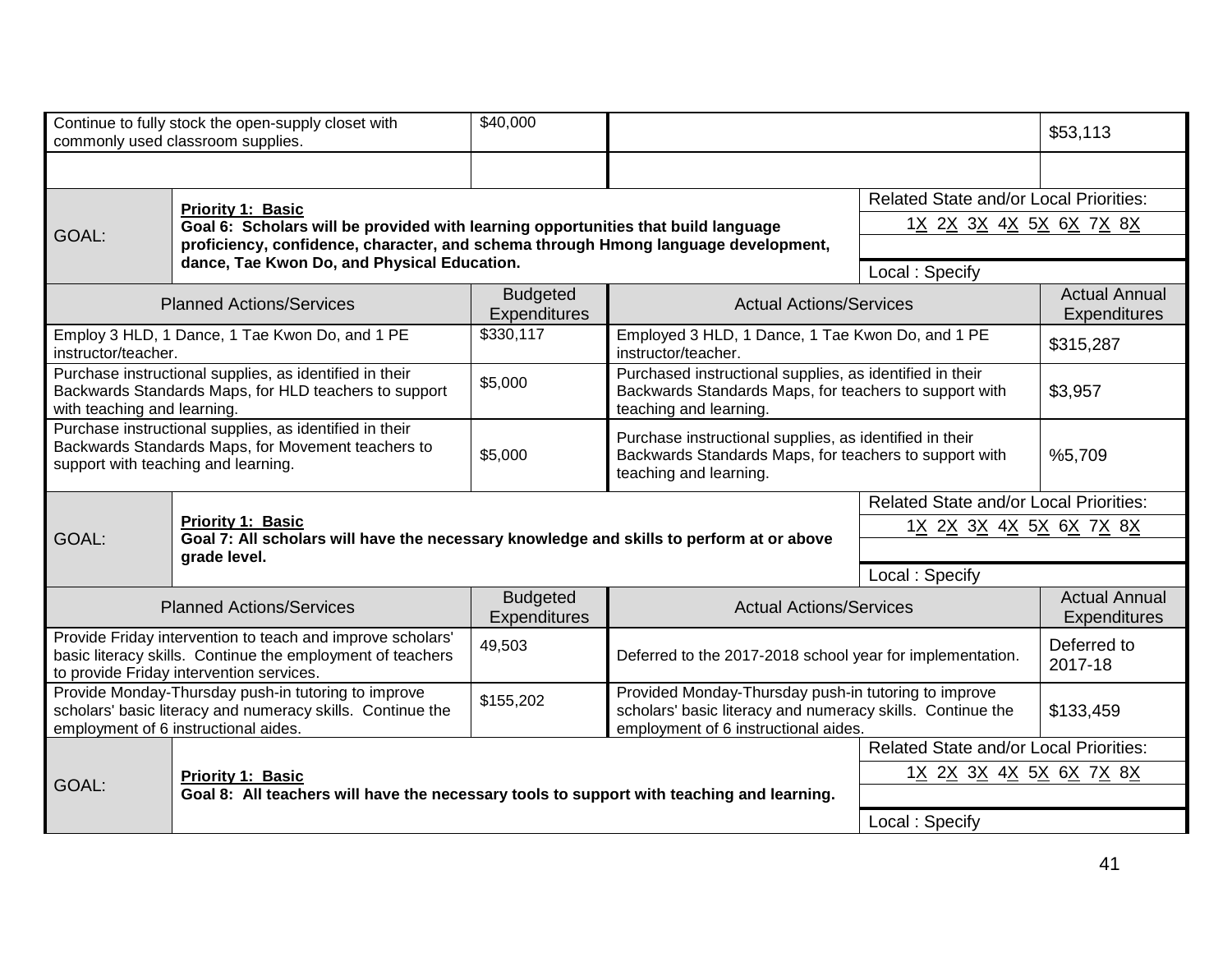|                                                                                                                                                                                                                                                                                                                                                                                                                                                                                                                                                                                                                              | <b>Planned Actions/Services</b>                                                                                                                 | <b>Budgeted</b><br>Expenditures                                                           | <b>Actual Actions/Services</b>                                                                                                             |                                               | <b>Actual Annual</b><br>Expenditures                                                             |
|------------------------------------------------------------------------------------------------------------------------------------------------------------------------------------------------------------------------------------------------------------------------------------------------------------------------------------------------------------------------------------------------------------------------------------------------------------------------------------------------------------------------------------------------------------------------------------------------------------------------------|-------------------------------------------------------------------------------------------------------------------------------------------------|-------------------------------------------------------------------------------------------|--------------------------------------------------------------------------------------------------------------------------------------------|-----------------------------------------------|--------------------------------------------------------------------------------------------------|
| that are unplanned.                                                                                                                                                                                                                                                                                                                                                                                                                                                                                                                                                                                                          | Replace any broken furniture, or purchase additional items                                                                                      | $\overline{$8741.18}$                                                                     | Replaced broken furniture, and purchased additional items<br>to support curriculum, instruction, and staff.                                |                                               | \$8,741.18                                                                                       |
|                                                                                                                                                                                                                                                                                                                                                                                                                                                                                                                                                                                                                              |                                                                                                                                                 |                                                                                           |                                                                                                                                            | <b>Related State and/or Local Priorities:</b> |                                                                                                  |
| GOAL:                                                                                                                                                                                                                                                                                                                                                                                                                                                                                                                                                                                                                        | <b>Priority 2: Implementation of State Standards</b>                                                                                            |                                                                                           |                                                                                                                                            | 1 <u>X 2X 3X 4X 5X 6X 7X 8X</u>               |                                                                                                  |
| Goal 1: All teachers will become highly effective teachers in HET Model.                                                                                                                                                                                                                                                                                                                                                                                                                                                                                                                                                     |                                                                                                                                                 |                                                                                           |                                                                                                                                            |                                               |                                                                                                  |
|                                                                                                                                                                                                                                                                                                                                                                                                                                                                                                                                                                                                                              |                                                                                                                                                 |                                                                                           |                                                                                                                                            | Local: Specify                                |                                                                                                  |
|                                                                                                                                                                                                                                                                                                                                                                                                                                                                                                                                                                                                                              | <b>Planned Actions/Services</b>                                                                                                                 | <b>Budgeted</b><br>Expenditures                                                           | <b>Actual Actions/Services</b>                                                                                                             |                                               | <b>Actual Annual</b><br>Expenditures                                                             |
| daily instruction.                                                                                                                                                                                                                                                                                                                                                                                                                                                                                                                                                                                                           | Observe and provide feedback to teachers from principal<br>regarding specific and consistent use of HET as part of                              | No Cost                                                                                   | Observed and provided feedback to teachers from principal<br>regarding specific and consistent use of HET as part of daily<br>instruction. |                                               | Provided by<br>Principal. No<br>additional cost<br>already included<br>in Principal's<br>salary. |
| \$3,000<br>Purchase of Surface Pro Tablet for Principal to write up<br>Purchased a Surface Pro Tablet for Principal to write up and<br>and provide electronic notes, feedback, and follow-up<br>provide electronic notes, feedback, and follow-up                                                                                                                                                                                                                                                                                                                                                                            |                                                                                                                                                 |                                                                                           | \$1,075                                                                                                                                    |                                               |                                                                                                  |
|                                                                                                                                                                                                                                                                                                                                                                                                                                                                                                                                                                                                                              |                                                                                                                                                 |                                                                                           | Related State and/or Local Priorities:                                                                                                     |                                               |                                                                                                  |
|                                                                                                                                                                                                                                                                                                                                                                                                                                                                                                                                                                                                                              | <b>Priority 2: Implementation of State Standards</b>                                                                                            |                                                                                           | 1 <u>X 2X 3X 4X 5X 6X 7X 8X</u>                                                                                                            |                                               |                                                                                                  |
| GOAL:                                                                                                                                                                                                                                                                                                                                                                                                                                                                                                                                                                                                                        | teaching.                                                                                                                                       | Goal 2: All teachers will be able to use the multiple intelligences in their planning and |                                                                                                                                            |                                               |                                                                                                  |
|                                                                                                                                                                                                                                                                                                                                                                                                                                                                                                                                                                                                                              |                                                                                                                                                 |                                                                                           |                                                                                                                                            | Local: Specify                                |                                                                                                  |
|                                                                                                                                                                                                                                                                                                                                                                                                                                                                                                                                                                                                                              | <b>Budgeted</b><br><b>Actual Actions/Services</b><br><b>Planned Actions/Services</b><br>Expenditures                                            |                                                                                           |                                                                                                                                            | <b>Actual Annual</b><br>Expenditures          |                                                                                                  |
| Provide professional development and training for teachers<br>Provided professional development and training for<br>through the Institute for Learning with Dr. Thomas<br>teachers through the Institute for Learning with Dr. Thomas<br>\$8,000<br>Armstrong on overview of multiple intelligences, lesson<br>Armstrong on overview of multiple intelligences, lesson<br>planning that incorporates the multiple intelligences, and<br>planning that incorporates the multiple intelligences, and<br>applying the multiple intelligences in daily instruction.<br>applying the multiple intelligences in daily instruction. |                                                                                                                                                 |                                                                                           | \$8,000                                                                                                                                    |                                               |                                                                                                  |
|                                                                                                                                                                                                                                                                                                                                                                                                                                                                                                                                                                                                                              |                                                                                                                                                 |                                                                                           |                                                                                                                                            | <b>Related State and/or Local Priorities:</b> |                                                                                                  |
| GOAL:                                                                                                                                                                                                                                                                                                                                                                                                                                                                                                                                                                                                                        | <b>Priority 2: Implementation of State Standards</b><br>Goal 3: All teachers will understand and be able to use the McGraw Hill Reading Wonders |                                                                                           |                                                                                                                                            | 1 <u>X 2X 3X 4X 5X 6X 7X 8X</u>               |                                                                                                  |
|                                                                                                                                                                                                                                                                                                                                                                                                                                                                                                                                                                                                                              | materials to teach the CCSS ELA to scholars.                                                                                                    |                                                                                           |                                                                                                                                            |                                               |                                                                                                  |
|                                                                                                                                                                                                                                                                                                                                                                                                                                                                                                                                                                                                                              |                                                                                                                                                 |                                                                                           |                                                                                                                                            | Local: Specify                                |                                                                                                  |
|                                                                                                                                                                                                                                                                                                                                                                                                                                                                                                                                                                                                                              | <b>Planned Actions/Services</b>                                                                                                                 | <b>Budgeted</b>                                                                           | <b>Actual Actions/Services</b>                                                                                                             |                                               | <b>Actual Annual</b>                                                                             |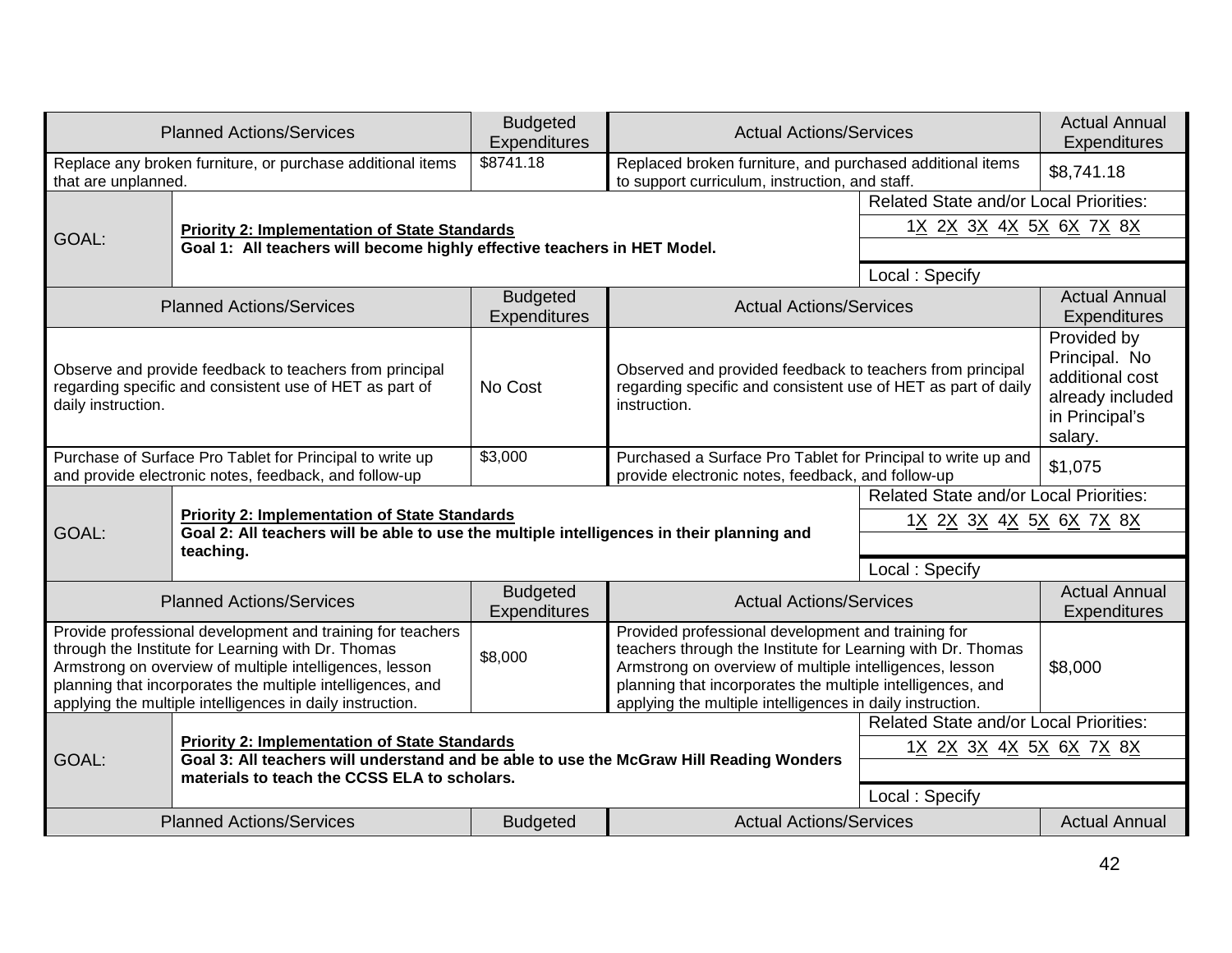|                                                                                                                                                                                                                                                                                                                                                     |                                                                                                                                                  | Expenditures                                                                             |                                                                                                                                                                                                                                            |                                               | Expenditures                                                        |
|-----------------------------------------------------------------------------------------------------------------------------------------------------------------------------------------------------------------------------------------------------------------------------------------------------------------------------------------------------|--------------------------------------------------------------------------------------------------------------------------------------------------|------------------------------------------------------------------------------------------|--------------------------------------------------------------------------------------------------------------------------------------------------------------------------------------------------------------------------------------------|-----------------------------------------------|---------------------------------------------------------------------|
|                                                                                                                                                                                                                                                                                                                                                     | Provide 4 days of professional development on<br>implementation of the Reading Wonders program.                                                  | \$30,000                                                                                 | Instead of providing 4 full day trainings, professional<br>developments were provided at the end of each month<br>to equal the same amount of hours.                                                                                       |                                               | \$3,332                                                             |
|                                                                                                                                                                                                                                                                                                                                                     |                                                                                                                                                  |                                                                                          | <b>Related State and/or Local Priorities:</b>                                                                                                                                                                                              |                                               |                                                                     |
| GOAL:                                                                                                                                                                                                                                                                                                                                               | <b>Priority 2: Implementation of State Standards</b><br>Goal 4: All teachers will know and be able to implement culturally responsive strategies |                                                                                          |                                                                                                                                                                                                                                            | 1 <u>X 2X 3X 4X 5X 6X 7X 8X</u>               |                                                                     |
|                                                                                                                                                                                                                                                                                                                                                     | that support the diverse scholar population at YPSA.                                                                                             |                                                                                          |                                                                                                                                                                                                                                            |                                               |                                                                     |
|                                                                                                                                                                                                                                                                                                                                                     |                                                                                                                                                  |                                                                                          |                                                                                                                                                                                                                                            | Local: Specify                                |                                                                     |
|                                                                                                                                                                                                                                                                                                                                                     | <b>Planned Actions/Services</b>                                                                                                                  | <b>Budgeted</b><br>Expenditures                                                          | <b>Actual Actions/Services</b>                                                                                                                                                                                                             |                                               | <b>Actual Annual</b><br><b>Expenditures</b>                         |
| responsive teaching.                                                                                                                                                                                                                                                                                                                                | Provide trainings to staff on cultural competency and                                                                                            | \$10,000                                                                                 | Provided trainings to staff on cultural competency and<br>responsive teaching.                                                                                                                                                             |                                               | \$7,750                                                             |
|                                                                                                                                                                                                                                                                                                                                                     |                                                                                                                                                  |                                                                                          |                                                                                                                                                                                                                                            | <b>Related State and/or Local Priorities:</b> |                                                                     |
| <b>Priority 2: Implementation of State Standards</b><br>GOAL:<br>that resembles those of highly effective schools                                                                                                                                                                                                                                   |                                                                                                                                                  | Goal 5: All staff members and administrations will exhibit behaviors and practice habits |                                                                                                                                                                                                                                            | 1 <u>X 2X 3X 4X 5X 6X 7X 8X</u>               |                                                                     |
|                                                                                                                                                                                                                                                                                                                                                     |                                                                                                                                                  |                                                                                          |                                                                                                                                                                                                                                            |                                               |                                                                     |
|                                                                                                                                                                                                                                                                                                                                                     |                                                                                                                                                  |                                                                                          |                                                                                                                                                                                                                                            | Local: Specify                                |                                                                     |
|                                                                                                                                                                                                                                                                                                                                                     | <b>Planned Actions/Services</b>                                                                                                                  | <b>Budgeted</b><br>Expenditures                                                          | <b>Actual Actions/Services</b>                                                                                                                                                                                                             |                                               | <b>Actual Annual</b><br><b>Expenditures</b>                         |
| Staff members and administrators will visit high performing<br>schools to learn and be able to implement best practices.<br>Note to Discuss: Visit Schools with Best Academic Gains<br>- Rocklin Academy (Rocklin), Cobblestone Elementary<br>(Rocklin), Bullis Charter (Los Altos), Manchester Gate<br>(Fresno), Oak Avenue Elementary (Los Altos) |                                                                                                                                                  | \$20,000                                                                                 | Deferred to the 2017-2018 school year for<br>implementation.                                                                                                                                                                               |                                               | Deferred to<br>2017-18                                              |
|                                                                                                                                                                                                                                                                                                                                                     |                                                                                                                                                  |                                                                                          |                                                                                                                                                                                                                                            | <b>Related State and/or Local Priorities:</b> |                                                                     |
| GOAL:                                                                                                                                                                                                                                                                                                                                               | <b>Priority 2: Implementation of State Standards</b><br>Goal 6: All staff members to understand and be able to use academic efficacy throughout  |                                                                                          |                                                                                                                                                                                                                                            | 1 <u>X 2X 3X 4X 5X 6X 7X 8X</u>               |                                                                     |
|                                                                                                                                                                                                                                                                                                                                                     | the day.                                                                                                                                         |                                                                                          |                                                                                                                                                                                                                                            |                                               |                                                                     |
|                                                                                                                                                                                                                                                                                                                                                     |                                                                                                                                                  |                                                                                          |                                                                                                                                                                                                                                            | Local: Specify                                |                                                                     |
| <b>Planned Actions/Services</b>                                                                                                                                                                                                                                                                                                                     |                                                                                                                                                  | <b>Budgeted</b><br>Expenditures                                                          | <b>Actual Actions/Services</b>                                                                                                                                                                                                             |                                               | <b>Actual Annual</b><br><b>Expenditures</b>                         |
| Provide constructive feedback to staff by principal on<br>specific and consistent use of Academic Efficacy strategies<br>(Strong Side, Weak Side, Keep Your Power, Give Up Your<br>Power, Call/Responses). Provide Training to new staff                                                                                                            |                                                                                                                                                  | Provided by<br>Principal                                                                 | Provided constructive feedback to staff by principal on<br>specific and consistent use of Academic Efficacy strategies<br>(Strong Side, Weak Side, Keep Your Power, Give Up Your<br>Power, Call/Responses). Provided Training to new staff |                                               | Provided by<br>Principal. No<br>additional cost<br>already included |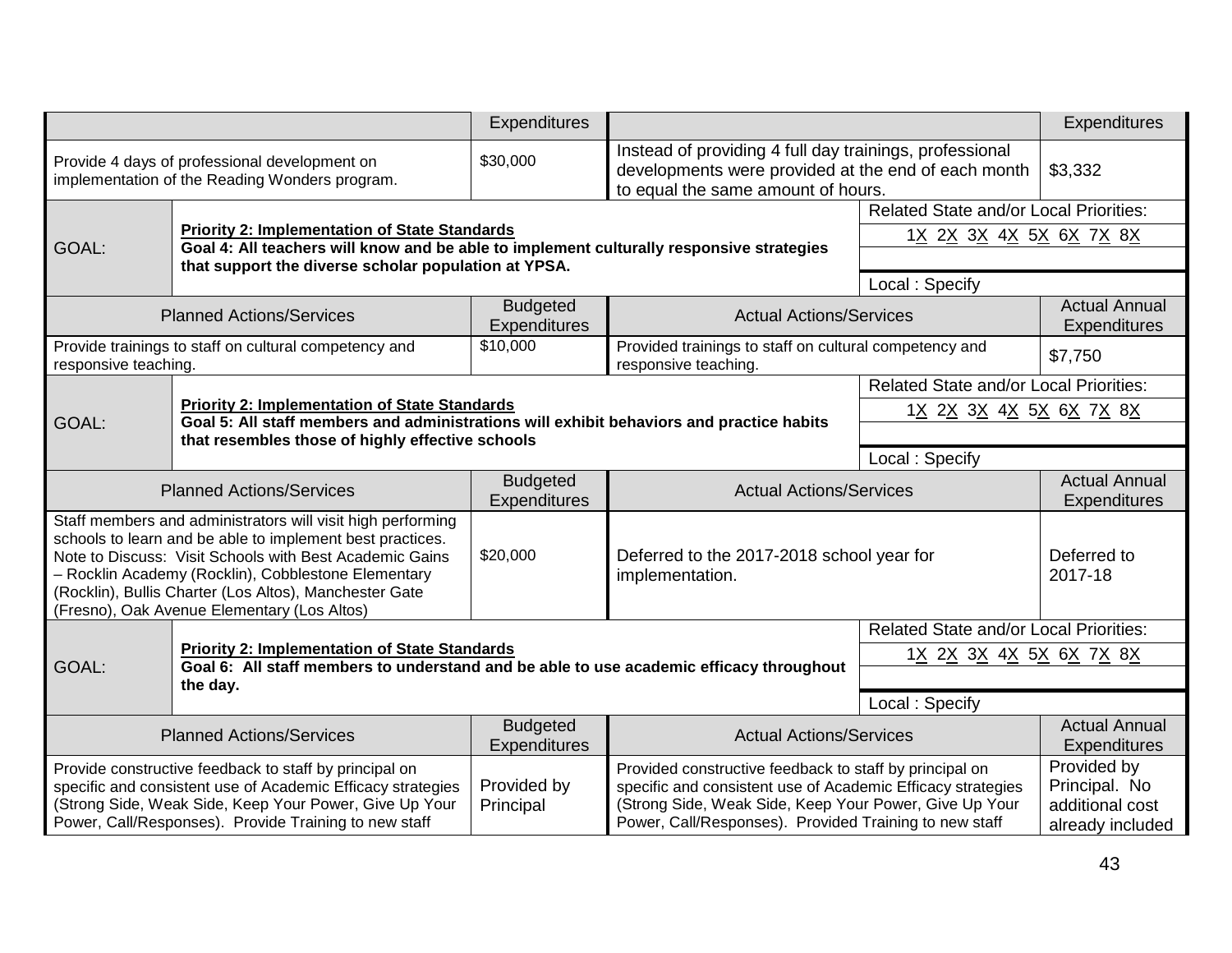| members by Principal.                                                                                                                                                  |                                                                                                                                                  |                                        | members by Principal.                                                                                                                                                   |                                               | in Principal's<br>salary.                   |
|------------------------------------------------------------------------------------------------------------------------------------------------------------------------|--------------------------------------------------------------------------------------------------------------------------------------------------|----------------------------------------|-------------------------------------------------------------------------------------------------------------------------------------------------------------------------|-----------------------------------------------|---------------------------------------------|
|                                                                                                                                                                        |                                                                                                                                                  |                                        |                                                                                                                                                                         | <b>Related State and/or Local Priorities:</b> |                                             |
| GOAL:                                                                                                                                                                  | <b>Priority 2: Implementation of State Standards</b>                                                                                             |                                        |                                                                                                                                                                         | 1 <u>X 2X 3X 4X 5X 6X 7X 8X</u>               |                                             |
| Goal 7: Teachers will be able to create and maintain effective programs to bridge the gap<br>between current state of YPSA and being ranked among the top 10 schools.  |                                                                                                                                                  |                                        |                                                                                                                                                                         |                                               |                                             |
|                                                                                                                                                                        |                                                                                                                                                  |                                        |                                                                                                                                                                         | Local: Specify                                |                                             |
| <b>Budgeted</b><br><b>Planned Actions/Services</b><br><b>Expenditures</b>                                                                                              |                                                                                                                                                  | <b>Actual Actions/Services</b>         |                                                                                                                                                                         | <b>Actual Annual</b><br><b>Expenditures</b>   |                                             |
| Provide opportunity for 7 teachers (One teacher per grade<br>\$5,060<br>level) to register and attend the 24th Annual California<br><b>Charter Schools Conference.</b> |                                                                                                                                                  |                                        | Provided opportunity for 7 teachers (One teacher per grade<br>level) to register and attend the 24th Annual California<br>\$2,625<br><b>Charter Schools Conference.</b> |                                               |                                             |
|                                                                                                                                                                        |                                                                                                                                                  |                                        |                                                                                                                                                                         | <b>Related State and/or Local Priorities:</b> |                                             |
|                                                                                                                                                                        | <b>Priority 2: Implementation of State Standards</b>                                                                                             |                                        |                                                                                                                                                                         | 1 <u>X 2X 3X 4X 5X 6X 7X 8X</u>               |                                             |
| GOAL:<br>Goal 9: All scholars will continue and expand their learning pace beyond their grade level.                                                                   |                                                                                                                                                  |                                        |                                                                                                                                                                         |                                               |                                             |
|                                                                                                                                                                        |                                                                                                                                                  |                                        |                                                                                                                                                                         | Local: Specify                                |                                             |
| <b>Budgeted</b><br><b>Planned Actions/Services</b>                                                                                                                     |                                                                                                                                                  | <b>Expenditures</b>                    | <b>Actual Actions/Services</b>                                                                                                                                          |                                               | <b>Actual Annual</b><br><b>Expenditures</b> |
| Provide Friday extended learning opportunities through the<br>\$10,550.84<br>STEM program. Hire 1 teacher and purchase kits through<br>stemfinity.com                  |                                                                                                                                                  |                                        | Deferred to the 2017-2018 school year for<br>implementation.                                                                                                            |                                               | Deferred to<br>2017-18                      |
|                                                                                                                                                                        |                                                                                                                                                  |                                        |                                                                                                                                                                         | Related State and/or Local Priorities:        |                                             |
| GOAL:                                                                                                                                                                  | <b>Priority 2: Implementation of State Standards</b><br>Goal 10: All English Learners will increase their English language proficiency levels by |                                        | 1 <u>X 2X 3X 4X 5X 6X 7X 8X</u>                                                                                                                                         |                                               |                                             |
|                                                                                                                                                                        | one level per year.                                                                                                                              |                                        |                                                                                                                                                                         |                                               |                                             |
|                                                                                                                                                                        |                                                                                                                                                  |                                        |                                                                                                                                                                         | Local: Specify                                |                                             |
|                                                                                                                                                                        | <b>Planned Actions/Services</b>                                                                                                                  | <b>Budgeted</b><br><b>Expenditures</b> | <b>Actual Actions/Services</b>                                                                                                                                          |                                               | <b>Actual Annual</b><br><b>Expenditures</b> |
| to support with integrated ELD.                                                                                                                                        | Purchase of Reading Wonders with ELA/ELD component                                                                                               | Included in<br><b>ELA Purchase</b>     | Included as part of the Reading/ELA adoption.                                                                                                                           |                                               | Included in ELA<br>Purchase                 |
| Learners (QTEL)                                                                                                                                                        | Provide ELD training on Quality Teaching for English                                                                                             | \$25,000                               | Deferred to the 2017-2018 school year for<br>implementation.                                                                                                            |                                               | Deferred to<br>2017-18                      |
|                                                                                                                                                                        |                                                                                                                                                  |                                        |                                                                                                                                                                         | <b>Related State and/or Local Priorities:</b> |                                             |
| GOAL:                                                                                                                                                                  | <b>Priority 2: Implementation of State Standards</b><br>Goal 11: All Scholars will have functional devices and access to the internet.           |                                        |                                                                                                                                                                         | 1 <u>X 2X 3X 4X 5X 6X 7X 8X</u>               |                                             |
|                                                                                                                                                                        |                                                                                                                                                  |                                        |                                                                                                                                                                         |                                               |                                             |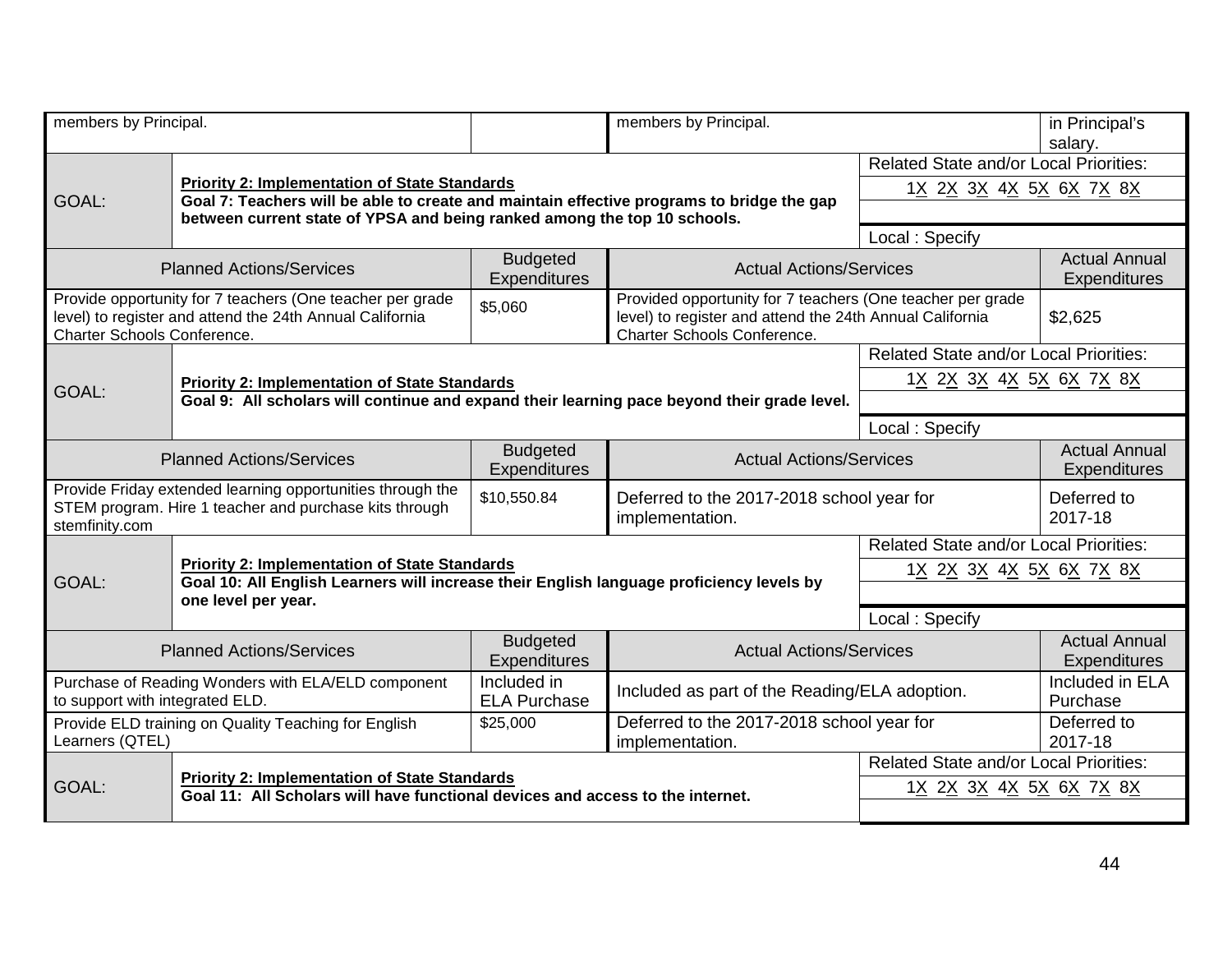|                                                                                                                                                                                                                                                                                                                                                                                   |                                                                                                                                                                                                                         |                                                                                            |                                                                                                                                                       | Local: Specify                                |                                             |
|-----------------------------------------------------------------------------------------------------------------------------------------------------------------------------------------------------------------------------------------------------------------------------------------------------------------------------------------------------------------------------------|-------------------------------------------------------------------------------------------------------------------------------------------------------------------------------------------------------------------------|--------------------------------------------------------------------------------------------|-------------------------------------------------------------------------------------------------------------------------------------------------------|-----------------------------------------------|---------------------------------------------|
|                                                                                                                                                                                                                                                                                                                                                                                   | <b>Planned Actions/Services</b>                                                                                                                                                                                         | <b>Budgeted</b><br>Expenditures                                                            | <b>Actual Actions/Services</b>                                                                                                                        |                                               | <b>Actual Annual</b><br><b>Expenditures</b> |
| programs as needed.                                                                                                                                                                                                                                                                                                                                                               | Purchase or replace all devices, software, and web-based                                                                                                                                                                | \$22,500                                                                                   | Purchased Moby Max, web-based applications, and<br>NWEA.                                                                                              |                                               | \$10,791                                    |
|                                                                                                                                                                                                                                                                                                                                                                                   |                                                                                                                                                                                                                         |                                                                                            |                                                                                                                                                       | <b>Related State and/or Local Priorities:</b> |                                             |
| GOAL:                                                                                                                                                                                                                                                                                                                                                                             | <b>Priority 2: Implementation of State Standards</b><br>Goal 12: All classrooms will be equipped with a working laptop, ceiling mounted LCD<br>projector, projector screen, adequate sound system, and document reader. |                                                                                            |                                                                                                                                                       | 1 <u>X 2X 3X 4X 5X 6X 7X 8X</u>               |                                             |
|                                                                                                                                                                                                                                                                                                                                                                                   |                                                                                                                                                                                                                         |                                                                                            |                                                                                                                                                       | Local: Specify                                |                                             |
|                                                                                                                                                                                                                                                                                                                                                                                   | <b>Planned Actions/Services</b>                                                                                                                                                                                         | <b>Budgeted</b><br>Expenditures                                                            | <b>Actual Actions/Services</b>                                                                                                                        |                                               | <b>Actual Annual</b><br>Expenditures        |
| Purchase all necessary items and contract with vendor to<br>Purchased all necessary items and contract with vendor to<br>\$19,200<br>install LCD mountings in all classrooms and rooms used<br>install LCD mountings in all classrooms and rooms used for<br>for instruction. Train staff members how to use equipment.<br>instruction. Train staff members how to use equipment. |                                                                                                                                                                                                                         |                                                                                            | \$18,450                                                                                                                                              |                                               |                                             |
|                                                                                                                                                                                                                                                                                                                                                                                   |                                                                                                                                                                                                                         |                                                                                            |                                                                                                                                                       | <b>Related State and/or Local Priorities:</b> |                                             |
|                                                                                                                                                                                                                                                                                                                                                                                   | <b>Priority 2: Implementation of State Standards</b>                                                                                                                                                                    |                                                                                            |                                                                                                                                                       |                                               | 1 <u>X 2X 3X 4X 5X 6X 7X 8X</u>             |
| GOAL:                                                                                                                                                                                                                                                                                                                                                                             | unit of study to help make learning meaningful and easier to understand.                                                                                                                                                | Goal 13: Scholars will be provided with one being there experience that is aligned to each |                                                                                                                                                       |                                               |                                             |
|                                                                                                                                                                                                                                                                                                                                                                                   |                                                                                                                                                                                                                         |                                                                                            |                                                                                                                                                       | Local: Specify                                |                                             |
|                                                                                                                                                                                                                                                                                                                                                                                   | <b>Planned Actions/Services</b>                                                                                                                                                                                         | <b>Budgeted</b><br>Expenditures                                                            | <b>Actual Actions/Services</b>                                                                                                                        |                                               | <b>Actual Annual</b><br>Expenditures        |
| Provide one being-there studytrip per unit of study. Secure<br>\$61,961<br>the necessary partnerships to support successful travels to<br>and back.                                                                                                                                                                                                                               |                                                                                                                                                                                                                         |                                                                                            | Provided one being-there studytrip per unit of study.<br>Secured the necessary partnerships to support successful<br>\$64,616<br>travels to and back. |                                               |                                             |
|                                                                                                                                                                                                                                                                                                                                                                                   |                                                                                                                                                                                                                         |                                                                                            |                                                                                                                                                       | <b>Related State and/or Local Priorities:</b> |                                             |
| GOAL:                                                                                                                                                                                                                                                                                                                                                                             | <b>Priority 2: Implementation of State Standards</b><br>Goal 14: All new teachers will become highly effective teachers (Teacher of the Year                                                                            |                                                                                            |                                                                                                                                                       | 1 <u>X 2X 3X 4X 5X 6X 7X 8X</u>               |                                             |
|                                                                                                                                                                                                                                                                                                                                                                                   | Quality).                                                                                                                                                                                                               |                                                                                            |                                                                                                                                                       |                                               |                                             |
|                                                                                                                                                                                                                                                                                                                                                                                   |                                                                                                                                                                                                                         |                                                                                            |                                                                                                                                                       | Local: Specify                                |                                             |
|                                                                                                                                                                                                                                                                                                                                                                                   | <b>Planned Actions/Services</b>                                                                                                                                                                                         | <b>Budgeted</b><br>Expenditures                                                            | <b>Actual Actions/Services</b>                                                                                                                        |                                               | <b>Actual Annual</b><br>Expenditures        |
|                                                                                                                                                                                                                                                                                                                                                                                   | Provide support to all new teachers with BTSA providers.                                                                                                                                                                | \$32,400                                                                                   | \$28,800<br>Provided support to four new teachers with BTSA providers.                                                                                |                                               |                                             |
| GOAL:                                                                                                                                                                                                                                                                                                                                                                             | <b>Priority 3: Parental Involvement</b>                                                                                                                                                                                 |                                                                                            |                                                                                                                                                       | <b>Related State and/or Local Priorities:</b> |                                             |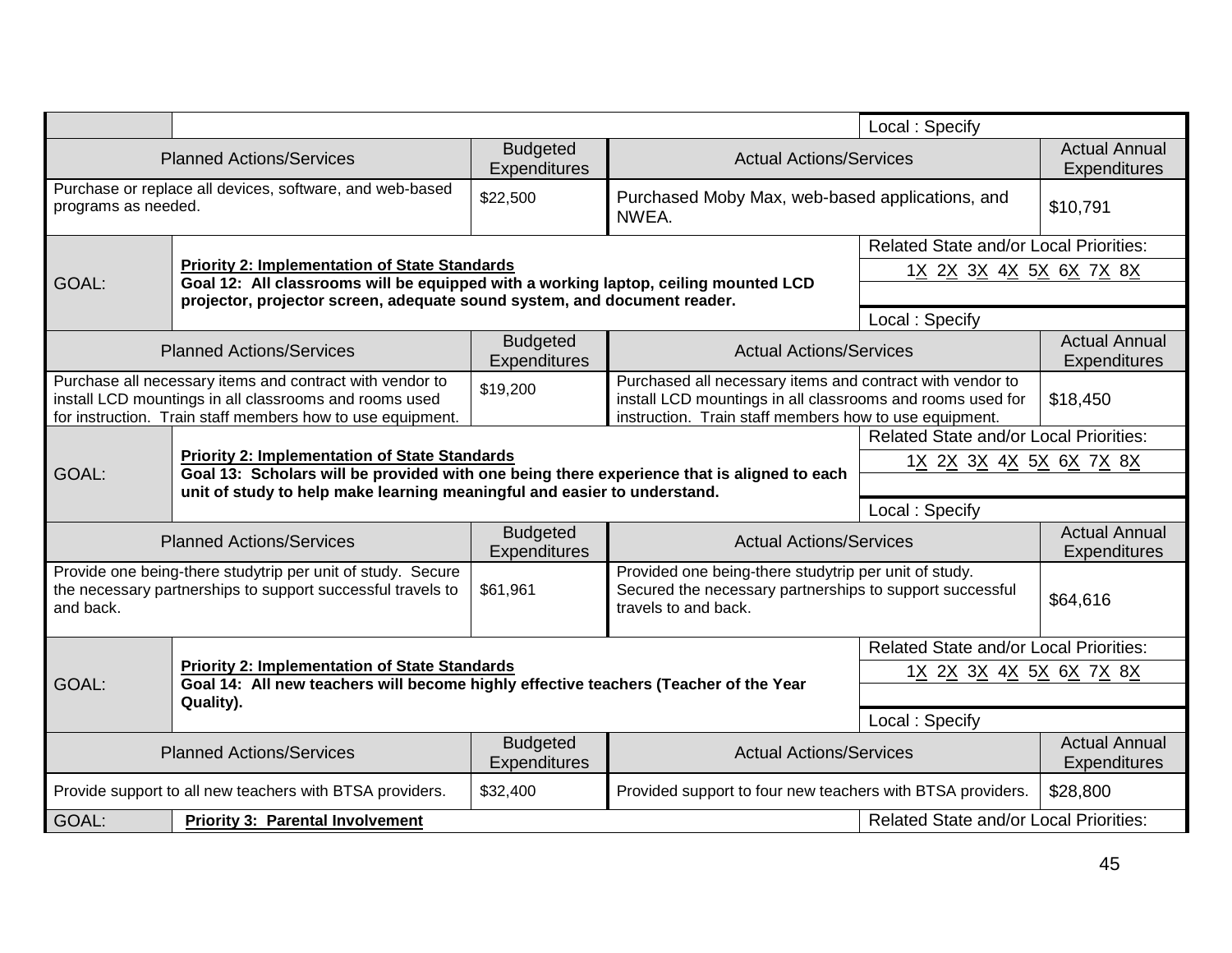|                                                                                                                                                                      | Goal 1: Increase the number of parents participating in parent meetings by 10 parents.                                                                                                                                                                                                                                                                                                                                                                                                                                                                                                                                                                                                                                                                                                                                                                 |                                        |                                                                                                                                  | 1 <u>X 2X 3X 4X 5X 6X 7X 8X</u>                                                  |                                                                                                  |
|----------------------------------------------------------------------------------------------------------------------------------------------------------------------|--------------------------------------------------------------------------------------------------------------------------------------------------------------------------------------------------------------------------------------------------------------------------------------------------------------------------------------------------------------------------------------------------------------------------------------------------------------------------------------------------------------------------------------------------------------------------------------------------------------------------------------------------------------------------------------------------------------------------------------------------------------------------------------------------------------------------------------------------------|----------------------------------------|----------------------------------------------------------------------------------------------------------------------------------|----------------------------------------------------------------------------------|--------------------------------------------------------------------------------------------------|
|                                                                                                                                                                      |                                                                                                                                                                                                                                                                                                                                                                                                                                                                                                                                                                                                                                                                                                                                                                                                                                                        |                                        |                                                                                                                                  | Local: Specify                                                                   |                                                                                                  |
|                                                                                                                                                                      | <b>Planned Actions/Services</b>                                                                                                                                                                                                                                                                                                                                                                                                                                                                                                                                                                                                                                                                                                                                                                                                                        | <b>Budgeted</b><br>Expenditures        | <b>Actual Actions/Services</b>                                                                                                   |                                                                                  | <b>Actual Annual</b><br><b>Expenditures</b>                                                      |
| meetings.                                                                                                                                                            | Recruit parents through multiple venues such as using the<br>Recruited parents through multiple venues such as using<br>the marquee, school's webpage, fliers sent home via<br>marquee, school's webpage, fliers sent home via<br>backpack, voice messages through Messenger Automated<br>backpack, voice messages through Messenger Automated<br>\$\$1,993<br>Phone System, meet and greet before and after school,<br>Phone System, meet and greet before and after school,<br>reminders during school functions, and having classroom<br>reminders during school functions, and having classroom<br>competition. Provide childcare to parents in need of<br>competition. Provided childcare to parents in need of<br>childcare. Provide snacks and drinks to support parent<br>childcare. Provided snacks and drinks to support parent<br>meetings. |                                        | \$614.38                                                                                                                         |                                                                                  |                                                                                                  |
| programs.                                                                                                                                                            | Hold parent meetings and provide opportunities for them to<br>give input to help improve the quality of educational                                                                                                                                                                                                                                                                                                                                                                                                                                                                                                                                                                                                                                                                                                                                    | No Cost                                | Held parent meetings and provide opportunities for them to<br>give input to help improve the quality of educational<br>programs. |                                                                                  | No Cost                                                                                          |
| <b>Priority 4: Pupil Achievement</b><br>Goal 1: Every staff member will be able to articulate the vision, mission, and goals of the<br>GOAL:<br>school/organization. |                                                                                                                                                                                                                                                                                                                                                                                                                                                                                                                                                                                                                                                                                                                                                                                                                                                        |                                        |                                                                                                                                  | <b>Related State and/or Local Priorities:</b><br>1 <u>X 2X 3X 4X 5X 6X 7X 8X</u> |                                                                                                  |
|                                                                                                                                                                      |                                                                                                                                                                                                                                                                                                                                                                                                                                                                                                                                                                                                                                                                                                                                                                                                                                                        |                                        |                                                                                                                                  | Local: Specify                                                                   |                                                                                                  |
|                                                                                                                                                                      | <b>Planned Actions/Services</b>                                                                                                                                                                                                                                                                                                                                                                                                                                                                                                                                                                                                                                                                                                                                                                                                                        | <b>Budgeted</b><br><b>Expenditures</b> | <b>Actual Actions/Services</b>                                                                                                   |                                                                                  | <b>Actual Annual</b><br><b>Expenditures</b>                                                      |
| Provide workshop on vision, mission, and goals to all staff.                                                                                                         |                                                                                                                                                                                                                                                                                                                                                                                                                                                                                                                                                                                                                                                                                                                                                                                                                                                        | No Cost                                | Provided workshop on vision, mission, and goals to all staff.                                                                    |                                                                                  | Provided by<br>Principal. No<br>additional cost<br>already included<br>in Principal's<br>salary. |
| Post vision, mission, and goals of the school in common<br>areas of the school.                                                                                      |                                                                                                                                                                                                                                                                                                                                                                                                                                                                                                                                                                                                                                                                                                                                                                                                                                                        | \$500                                  | Posted vision, mission, and goals of the school in common<br>areas of the school.                                                |                                                                                  | \$1,161                                                                                          |
| monthly staff meetings.                                                                                                                                              | Revisit the vision, mission, and goals of the school during                                                                                                                                                                                                                                                                                                                                                                                                                                                                                                                                                                                                                                                                                                                                                                                            | No Cost                                | Revisited the vision, mission, and goals of the school during<br>monthly staff meetings.                                         |                                                                                  | Provided by<br>Principal. No<br>additional cost<br>already included<br>in Principal's<br>salary. |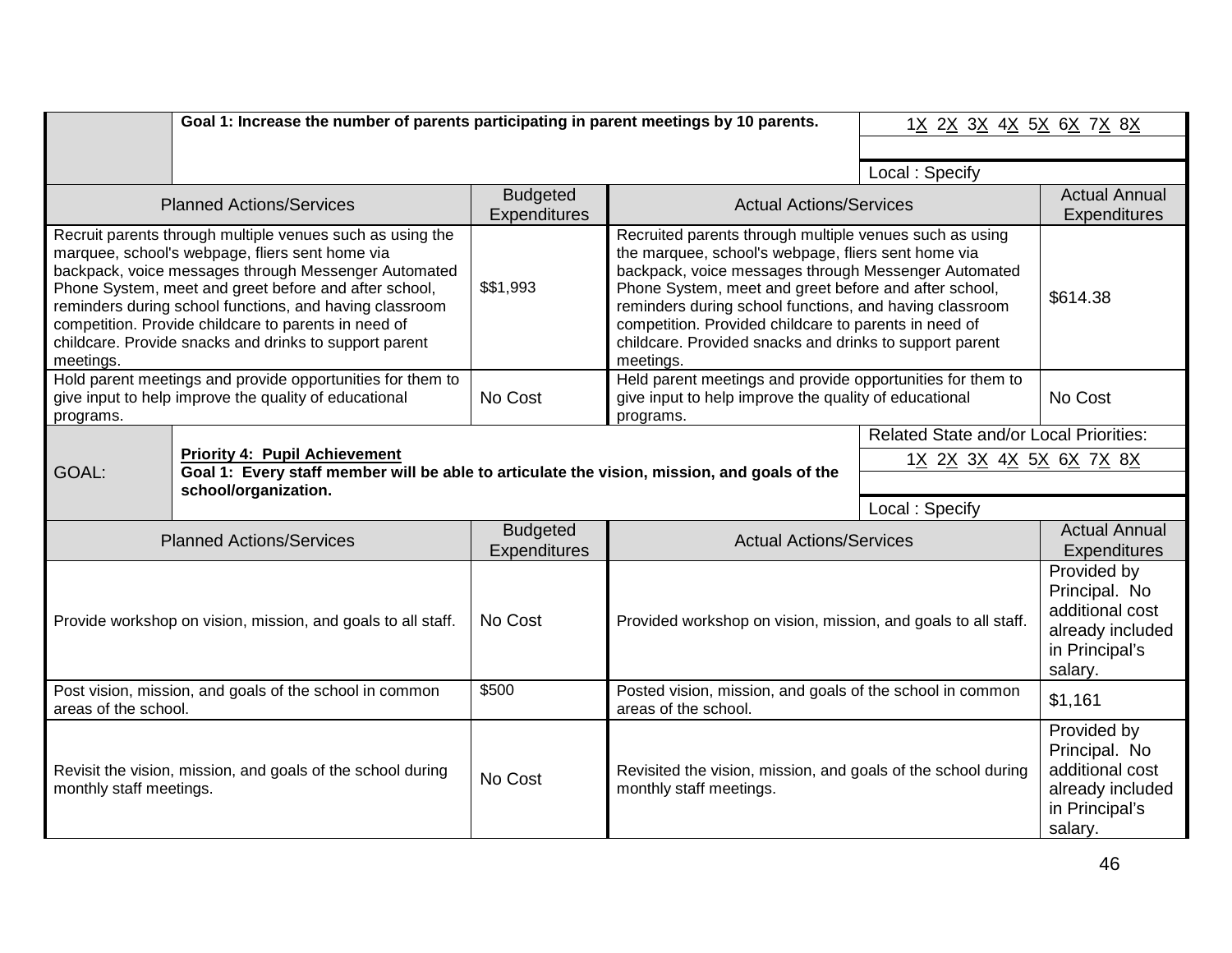| Review scholar achievement data and compare these data<br>No Cost<br>to the goals of the school.                                                                                                                                                                                                                                                                                                                                                                                                                                                                                    |                                                                                       | Reviewed scholar achievement data and compare these<br>data to the goals of the school.  |                                                                        | Provided by<br>Principal. No<br>additional cost<br>already included<br>in Principal's<br>salary. |                                             |
|-------------------------------------------------------------------------------------------------------------------------------------------------------------------------------------------------------------------------------------------------------------------------------------------------------------------------------------------------------------------------------------------------------------------------------------------------------------------------------------------------------------------------------------------------------------------------------------|---------------------------------------------------------------------------------------|------------------------------------------------------------------------------------------|------------------------------------------------------------------------|--------------------------------------------------------------------------------------------------|---------------------------------------------|
|                                                                                                                                                                                                                                                                                                                                                                                                                                                                                                                                                                                     | <b>Category C: Engagement</b>                                                         |                                                                                          |                                                                        | <b>Related State and/or Local Priorities:</b>                                                    |                                             |
|                                                                                                                                                                                                                                                                                                                                                                                                                                                                                                                                                                                     | Priority 5: Pupil Engagement - School attendance rates, chronic absenteeism rates,    |                                                                                          |                                                                        | 1 <u>X 2X 3X 4X 5X 6X 7X 8X</u>                                                                  |                                             |
| GOAL:                                                                                                                                                                                                                                                                                                                                                                                                                                                                                                                                                                               | middle school dropout rates, high school dropout rates, high school graduation rates. |                                                                                          |                                                                        |                                                                                                  |                                             |
|                                                                                                                                                                                                                                                                                                                                                                                                                                                                                                                                                                                     |                                                                                       |                                                                                          |                                                                        | Local: Specify                                                                                   |                                             |
| <b>Budgeted</b><br><b>Planned Actions/Services</b><br>Expenditures                                                                                                                                                                                                                                                                                                                                                                                                                                                                                                                  |                                                                                       |                                                                                          | <b>Actual Actions/Services</b>                                         |                                                                                                  | <b>Actual Annual</b><br><b>Expenditures</b> |
| Monitor scholar daily attendance. Hold monthly and<br>Monitored scholar daily attendance. Hold monthly and<br>trimester perfect attendance assemblies to recognize<br>trimester perfect attendance assemblies to recognize<br>\$3,000<br>scholars who meet or exceed the 98% target along with the<br>scholars who meet or exceed the 98% target along with the<br>regular monthly awards such as Scholars of the Month,<br>regular monthly awards such as Scholars of the Month,<br>Scholars' Choice, and Principal's Honor Roll.<br>Scholars' Choice, and Principal's Honor Roll. |                                                                                       | \$3,000                                                                                  |                                                                        |                                                                                                  |                                             |
| attendance.                                                                                                                                                                                                                                                                                                                                                                                                                                                                                                                                                                         | Provide attendance incentives to promote regular daily                                | No Cost                                                                                  | Provided attendance incentives to promote regular daily<br>attendance. | Same as Above                                                                                    |                                             |
|                                                                                                                                                                                                                                                                                                                                                                                                                                                                                                                                                                                     |                                                                                       |                                                                                          |                                                                        | Related State and/or Local Priorities:                                                           |                                             |
| GOAL:                                                                                                                                                                                                                                                                                                                                                                                                                                                                                                                                                                               | <b>Priority 6: School Climate</b>                                                     | Goal 1: Scholars will receive social-emotional services as referred by staff or parents. |                                                                        | 1 <u>X 2X 3X 4X 5X 6X 7X 8X</u>                                                                  |                                             |
|                                                                                                                                                                                                                                                                                                                                                                                                                                                                                                                                                                                     |                                                                                       |                                                                                          |                                                                        |                                                                                                  |                                             |
|                                                                                                                                                                                                                                                                                                                                                                                                                                                                                                                                                                                     |                                                                                       |                                                                                          |                                                                        | Local: Specify                                                                                   |                                             |
|                                                                                                                                                                                                                                                                                                                                                                                                                                                                                                                                                                                     | <b>Planned Actions/Services</b>                                                       | <b>Budgeted</b><br>Expenditures                                                          | <b>Actual Actions/Services</b>                                         |                                                                                                  | <b>Actual Annual</b><br><b>Expenditures</b> |
| Employ a part-time school counselor to support scholars<br>with social-emotional needs. Train staff to use the<br>counseling referral process.                                                                                                                                                                                                                                                                                                                                                                                                                                      |                                                                                       | \$30,000                                                                                 | Deferred to the 2017-2018 for Board discussion.                        |                                                                                                  | Deferred to<br>2017-18                      |
|                                                                                                                                                                                                                                                                                                                                                                                                                                                                                                                                                                                     |                                                                                       |                                                                                          |                                                                        | <b>Related State and/or Local Priorities:</b>                                                    |                                             |
| <b>Priority 6: School Climate</b>                                                                                                                                                                                                                                                                                                                                                                                                                                                                                                                                                   |                                                                                       |                                                                                          |                                                                        | 1 <u>X 2X 3X 4X 5X 6X 7X 8X</u>                                                                  |                                             |
| GOAL:<br>Goal 2: There will be less than three incidents related to cultural sensitivity conflicts per<br>year.                                                                                                                                                                                                                                                                                                                                                                                                                                                                     |                                                                                       |                                                                                          |                                                                        |                                                                                                  |                                             |
|                                                                                                                                                                                                                                                                                                                                                                                                                                                                                                                                                                                     |                                                                                       |                                                                                          |                                                                        | Local: Specify                                                                                   |                                             |
|                                                                                                                                                                                                                                                                                                                                                                                                                                                                                                                                                                                     | <b>Planned Actions/Services</b>                                                       | <b>Budgeted</b><br><b>Expenditures</b>                                                   | <b>Actual Actions/Services</b>                                         |                                                                                                  | <b>Actual Annual</b><br><b>Expenditures</b> |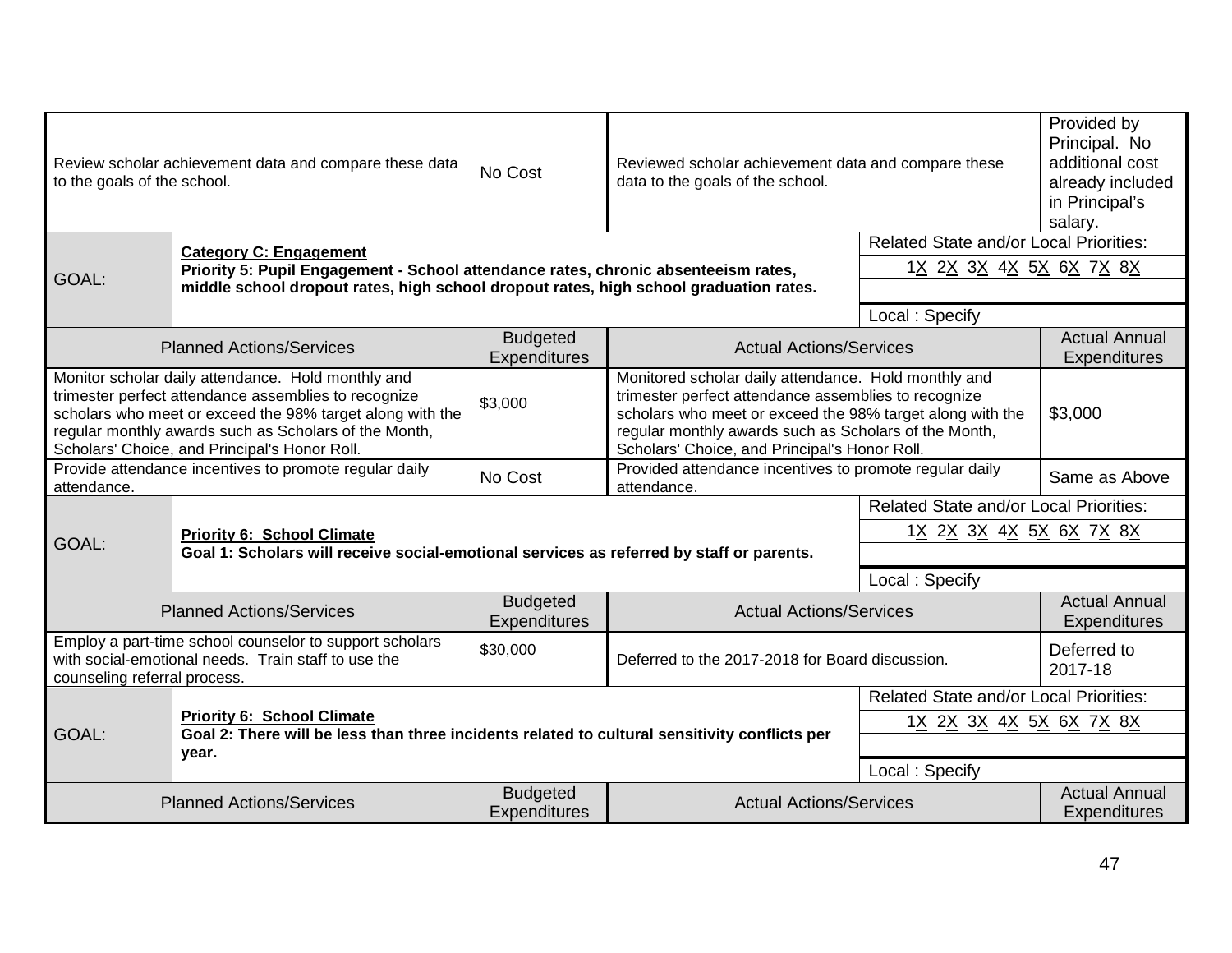|                                                                                                                                                                                                                                                                                                                                                                                                                                                                                            | Provide trainings to staff, scholars, and parents on cultural<br>competency and responsive teaching                   | \$10,000                               | Provided trainings to staff, scholars, and parents on cultural<br>competency and responsive teaching                                                                                                                                                                                                                                                                                                                                                                                        |                                               | \$7,750                                                                                          |  |
|--------------------------------------------------------------------------------------------------------------------------------------------------------------------------------------------------------------------------------------------------------------------------------------------------------------------------------------------------------------------------------------------------------------------------------------------------------------------------------------------|-----------------------------------------------------------------------------------------------------------------------|----------------------------------------|---------------------------------------------------------------------------------------------------------------------------------------------------------------------------------------------------------------------------------------------------------------------------------------------------------------------------------------------------------------------------------------------------------------------------------------------------------------------------------------------|-----------------------------------------------|--------------------------------------------------------------------------------------------------|--|
|                                                                                                                                                                                                                                                                                                                                                                                                                                                                                            | <b>Priority 6: School Climate</b>                                                                                     |                                        |                                                                                                                                                                                                                                                                                                                                                                                                                                                                                             | <b>Related State and/or Local Priorities:</b> |                                                                                                  |  |
|                                                                                                                                                                                                                                                                                                                                                                                                                                                                                            | Goal 3: YPSA will have a health plan in place to ensure that every scholar and staff                                  |                                        |                                                                                                                                                                                                                                                                                                                                                                                                                                                                                             | 1 <u>X 2X 3X 4X 5X 6X 7X 8X</u>               |                                                                                                  |  |
| GOAL:                                                                                                                                                                                                                                                                                                                                                                                                                                                                                      | coming through the nurse's office will receive the adequate care and a safety plan in place                           |                                        |                                                                                                                                                                                                                                                                                                                                                                                                                                                                                             |                                               |                                                                                                  |  |
|                                                                                                                                                                                                                                                                                                                                                                                                                                                                                            | to provide guidance to staff in case of emergencies.                                                                  |                                        |                                                                                                                                                                                                                                                                                                                                                                                                                                                                                             | Local: Specify                                |                                                                                                  |  |
|                                                                                                                                                                                                                                                                                                                                                                                                                                                                                            | <b>Planned Actions/Services</b>                                                                                       | <b>Budgeted</b><br><b>Expenditures</b> | <b>Actual Actions/Services</b>                                                                                                                                                                                                                                                                                                                                                                                                                                                              |                                               | <b>Actual Annual</b><br><b>Expenditures</b>                                                      |  |
| staff.                                                                                                                                                                                                                                                                                                                                                                                                                                                                                     | Contract with K12 Health School Nurse Services to support<br>the school nurse. Provide health and safety training to  | \$12,000                               | Contracted with K12 Health School Nurse Services to<br>support the school nurse. Provide health and safety training<br>to staff.                                                                                                                                                                                                                                                                                                                                                            |                                               | \$10,000                                                                                         |  |
|                                                                                                                                                                                                                                                                                                                                                                                                                                                                                            | Employ a full-time licensed vocational nurse.                                                                         | \$56,158                               | Employed a full-time licensed vocational nurse.                                                                                                                                                                                                                                                                                                                                                                                                                                             |                                               | \$35,733                                                                                         |  |
|                                                                                                                                                                                                                                                                                                                                                                                                                                                                                            |                                                                                                                       |                                        |                                                                                                                                                                                                                                                                                                                                                                                                                                                                                             | Related State and/or Local Priorities:        |                                                                                                  |  |
|                                                                                                                                                                                                                                                                                                                                                                                                                                                                                            | <b>Priority 6: School Climate</b>                                                                                     |                                        |                                                                                                                                                                                                                                                                                                                                                                                                                                                                                             | 1 <u>X 2X 3X 4X 5X 6X 7X 8X</u>               |                                                                                                  |  |
| GOAL:                                                                                                                                                                                                                                                                                                                                                                                                                                                                                      | Goal 4: Key members of staff will be CPR and first-aid trained.                                                       |                                        |                                                                                                                                                                                                                                                                                                                                                                                                                                                                                             |                                               |                                                                                                  |  |
| Local: Specify                                                                                                                                                                                                                                                                                                                                                                                                                                                                             |                                                                                                                       |                                        |                                                                                                                                                                                                                                                                                                                                                                                                                                                                                             |                                               |                                                                                                  |  |
| <b>Planned Actions/Services</b>                                                                                                                                                                                                                                                                                                                                                                                                                                                            |                                                                                                                       | <b>Budgeted</b><br>Expenditures        | <b>Actual Actions/Services</b>                                                                                                                                                                                                                                                                                                                                                                                                                                                              |                                               | <b>Actual Annual</b><br><b>Expenditures</b>                                                      |  |
|                                                                                                                                                                                                                                                                                                                                                                                                                                                                                            | Secure CPR and First Aid training for members of staff<br>(Yard, Office, Nurse, Principal, and 1 teacher/grade level) | \$2,000                                | Principal, Office Staff, Nurse, Yard Staff, and 1 teacher per<br>grade level participated in CPR/First Adie Training.                                                                                                                                                                                                                                                                                                                                                                       |                                               | \$975                                                                                            |  |
|                                                                                                                                                                                                                                                                                                                                                                                                                                                                                            |                                                                                                                       |                                        |                                                                                                                                                                                                                                                                                                                                                                                                                                                                                             | <b>Related State and/or Local Priorities:</b> |                                                                                                  |  |
|                                                                                                                                                                                                                                                                                                                                                                                                                                                                                            | <b>Priority 6: School Climate</b>                                                                                     |                                        |                                                                                                                                                                                                                                                                                                                                                                                                                                                                                             | 1 <u>X 2X 3X 4X 5X 6X 7X 8X</u>               |                                                                                                  |  |
| GOAL:                                                                                                                                                                                                                                                                                                                                                                                                                                                                                      | Goal 5: The number of school-wide suspensions will be reduced by 50%.                                                 |                                        |                                                                                                                                                                                                                                                                                                                                                                                                                                                                                             |                                               |                                                                                                  |  |
|                                                                                                                                                                                                                                                                                                                                                                                                                                                                                            |                                                                                                                       |                                        |                                                                                                                                                                                                                                                                                                                                                                                                                                                                                             | Local: Specify                                |                                                                                                  |  |
| <b>Planned Actions/Services</b>                                                                                                                                                                                                                                                                                                                                                                                                                                                            |                                                                                                                       | <b>Budgeted</b><br>Expenditures        | <b>Actual Actions/Services</b>                                                                                                                                                                                                                                                                                                                                                                                                                                                              |                                               | <b>Actual Annual</b><br><b>Expenditures</b>                                                      |  |
| Provide LIFESKILLS professional develop to staff. Train<br>staff on scholar discipline/referral process. Ensure that all<br>staff knows and follows the scholar discipline/referral<br>process with fidelity. Provide behavioral/suspension data<br>and a review of the referral process at the end of each<br>trimester. Revise discipline process and procedures as<br>needed based on input by scholars, staff, and parents.<br>Recognize scholars with good behavior with an ice-cream |                                                                                                                       | No Cost                                | Provided LIFESKILLS professional develop to staff. Train<br>staff on scholar discipline/referral process. Ensure that all<br>staff knows and follows the scholar discipline/referral<br>process with fidelity. Provide behavioral/suspension data<br>and a review of the referral process at the end of each<br>trimester. Revise discipline process and procedures as<br>needed based on input by scholars, staff, and parents.<br>Recognize scholars with good behavior with an ice-cream |                                               | Provided by<br>Principal. No<br>additional cost<br>already included<br>in Principal's<br>salary. |  |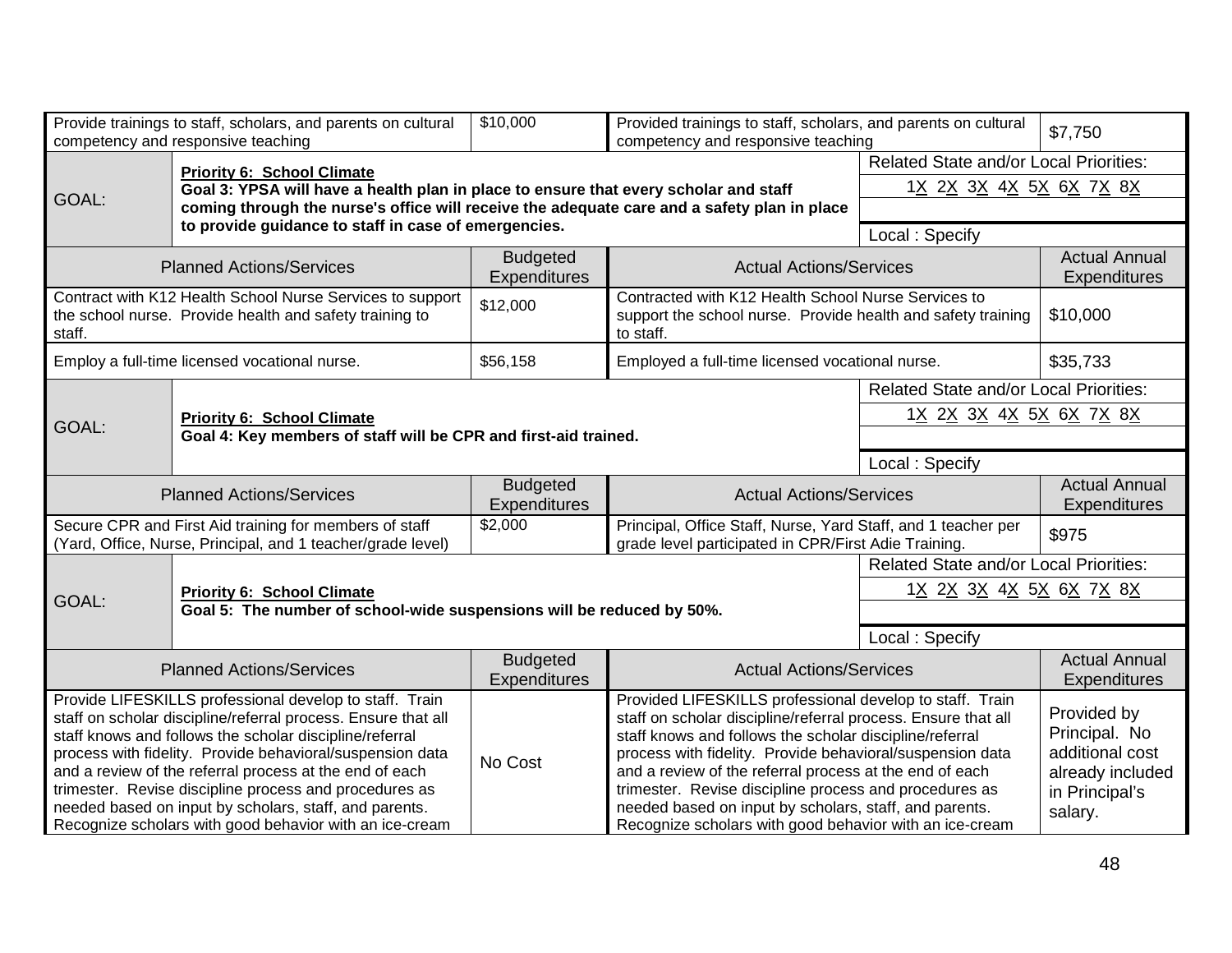| social event.                                                                                                                                                      |                                                                                                                                 |                                        | social event.                                                                                                                                                                  |                                                                                                     |  |  |
|--------------------------------------------------------------------------------------------------------------------------------------------------------------------|---------------------------------------------------------------------------------------------------------------------------------|----------------------------------------|--------------------------------------------------------------------------------------------------------------------------------------------------------------------------------|-----------------------------------------------------------------------------------------------------|--|--|
|                                                                                                                                                                    |                                                                                                                                 |                                        |                                                                                                                                                                                | <b>Related State and/or Local Priorities:</b>                                                       |  |  |
| GOAL:                                                                                                                                                              | <b>Priority 8: Other Pupil Outcomes</b>                                                                                         |                                        |                                                                                                                                                                                | 1 <u>X 2X 3X 4X 5X 6X 7X 8X</u>                                                                     |  |  |
|                                                                                                                                                                    | Goal 1: All teachers will use the measurable outcomes listed at the beginning of this<br>document as goals to dive instruction. |                                        |                                                                                                                                                                                |                                                                                                     |  |  |
|                                                                                                                                                                    |                                                                                                                                 |                                        |                                                                                                                                                                                | Local: Specify                                                                                      |  |  |
| <b>Planned Actions/Services</b>                                                                                                                                    |                                                                                                                                 | <b>Budgeted</b><br><b>Expenditures</b> | <b>Actual Actions/Services</b>                                                                                                                                                 | <b>Actual Annual</b><br><b>Expenditures</b>                                                         |  |  |
| Train all staff members on analyzing data and using data to<br>plan their lessons, using a model such as Plan, Do, Act.                                            |                                                                                                                                 | No Cost                                | Trained all staff members on analyzing data and using data<br>to plan their lessons, using a model such as Plan, Do, Act.                                                      | Provided by<br>Principal/Superi<br>ntendent. No<br>additional cost<br>already included<br>salaries. |  |  |
| Continue the NWEA Web-Based MAP interim assessment<br>contract. Provide stipend for administration of the CELDT<br>and coordination the CAASPP.                    |                                                                                                                                 | \$5,478 -5000's<br>$$3,011-1000'$      | Continued the NWEA Web-Based MAP interim assessment<br>contract. Provide stipend for administration of the CELDT<br>and coordination the CAASPP.                               | \$5,478<br>\$3,211                                                                                  |  |  |
|                                                                                                                                                                    | <b>Priority 9: School Operation</b><br>Goal 1: Fully staff the school/organization to support successful implementation of the  |                                        | <b>Related State and/or Local Priorities:</b><br>1 <u>X 2X 3X 4X 5X 6X 7X 8X</u>                                                                                               |                                                                                                     |  |  |
| GOAL:                                                                                                                                                              |                                                                                                                                 |                                        |                                                                                                                                                                                |                                                                                                     |  |  |
|                                                                                                                                                                    | charter.                                                                                                                        |                                        | Local: Specify                                                                                                                                                                 |                                                                                                     |  |  |
|                                                                                                                                                                    |                                                                                                                                 |                                        |                                                                                                                                                                                |                                                                                                     |  |  |
| <b>Planned Actions/Services</b>                                                                                                                                    |                                                                                                                                 | <b>Budgeted</b><br>Expenditures        | <b>Actual Actions/Services</b>                                                                                                                                                 | <b>Actual Annual</b><br>Expenditures                                                                |  |  |
| Continue the employment of one full-time superintendent.                                                                                                           |                                                                                                                                 | \$178,545                              | Continued the employment of one full-time superintendent.                                                                                                                      | \$180,135                                                                                           |  |  |
| Continue the employment of one full-time principal to<br>ensure implementation of the charter and that all required<br>mandates are met.                           |                                                                                                                                 | \$129,527                              | Continued the employment of one full-time principal to<br>ensure implementation of the charter and that all required<br>mandates are met.                                      | \$122,027                                                                                           |  |  |
| Continue the employment of one full-time business office<br>manager to support with school finance and budget so all<br>school operations are financially secured. |                                                                                                                                 | \$108,260                              | Continued the employment of one full-time business office<br>manager to support with school finance and budget so all<br>school operations are financially secured.            | \$116,290                                                                                           |  |  |
| Hire one full-time Business Office Administrative Assistant<br>to assist and support the Business Office and<br>Superintendent's Office.                           |                                                                                                                                 | \$46,260                               | Continued to the employment of one full-time Business<br>Office Administrative Assistant to assist and support the<br>\$41,893<br>Business Office and Superintendent's Office. |                                                                                                     |  |  |
| Continue the employment of two full-time front office clerks<br>to provide front line customer service to scholars, families,                                      |                                                                                                                                 | \$85,694                               | Continued the employment of two full-time front office clerks<br>\$70,461<br>to provide front line customer service to scholars, families,                                     |                                                                                                     |  |  |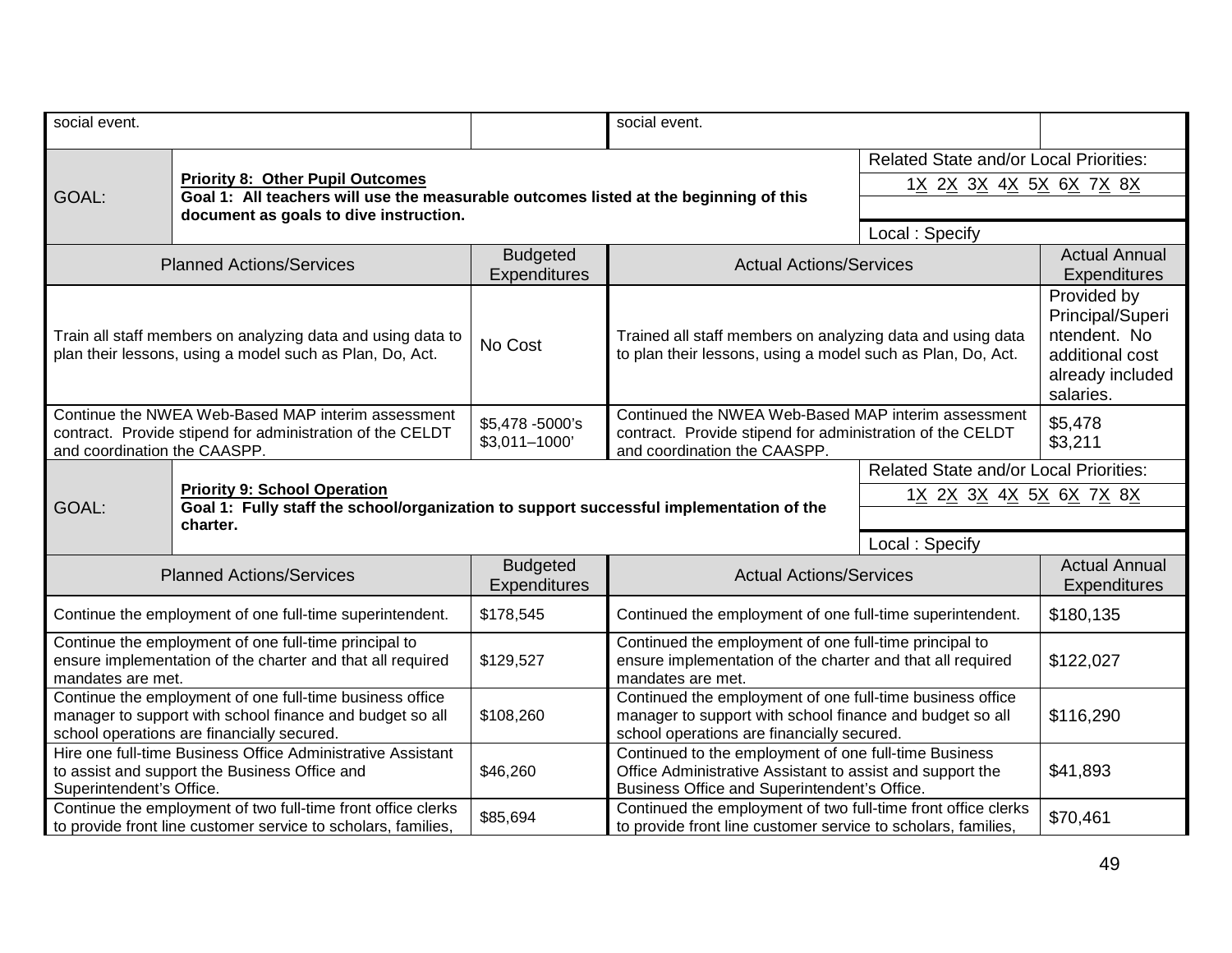| businesses, community members, and staff members. The<br>clerks will provide immediate support to the principal to<br>carry out the mission of the school.           |                                        | businesses, community members, and staff members. The<br>clerks will provide immediate support to the principal to<br>carry out the mission of the school.     |                        |
|----------------------------------------------------------------------------------------------------------------------------------------------------------------------|----------------------------------------|----------------------------------------------------------------------------------------------------------------------------------------------------------------|------------------------|
| Employ a part-time school counselor to support with socio-<br>emotional development. Provide staff training on social-<br>emotional learning.                        | Budget in Cat C.<br>Priority 6         | Deferred to the 2017-2018 school year for Board<br>discussion.                                                                                                 | Deferred to<br>2017-18 |
| Continue the employment of a full-time nurse to support<br>with health, safety, and well-being of the school.                                                        | Budget in Cat C.<br>Priority 6         | Continued the employment of a full-time nurse to support<br>with health, safety, and well-being of the school.                                                 | \$35,733               |
| Continue the employment two full-time custodians keep the<br>school clean, maintained, and up to building codes for<br>safety, liability, and wellness.              | Budget in Cat. A,<br>Priority 1        | Continued the employment two full-time custodians keep<br>the school clean, maintained, and up to building codes for<br>safety, liability, and wellness.       | \$94,771               |
| Continue the employment of three full-time Hmong<br>Language Instructors to teach Hmong as part of the<br>charter.                                                   | Budget in Cat. A,<br>Priority 1        | Continued the employment of three full-time Hmong<br>Language Instructors to teach Hmong as part of the charter.                                               | \$35,733               |
| Continue the employment of three full-time Movement<br>Instructors (Tae Kwon Do, Dance, and PE) to teach the<br>different movement-based disciplines/subjects        | Budget in Cat. A,<br>Priority 1        | Continued the employment of three full-time Movement<br>Instructors (Tae Kwon Do, Dance, and PE) to teach the<br>different movement-based disciplines/subjects | \$155,159              |
| Continue the employment of one 4-hour part-time ATT<br>Program manager to support the principal with oversight of<br>the ATT program.                                | \$13,187                               | Continued the employment of one 4-hour part-time ATT<br>Program manager to support the principal with oversight of<br>the ATT program.                         | \$14,347               |
| Hire/Continue the employment of 19 technology<br>supervisors (ATT staff) to support the Achievement through<br>Technology program.                                   | \$119,580                              | Hired/Continued the employment of 19 technology<br>supervisors (ATT staff) to support the Achievement through<br>Technology program.                           | \$87,870               |
| Continue the employment of four part-time yard<br>supervisors to supervise scholars during transitions and<br>lunch and keep the school safe.                        | \$36,305                               | Continued the employment of four part-time yard<br>supervisors to supervise scholars during transitions and<br>lunch and keep the school safe.                 | \$35,288               |
| Provide Friday intervention to teach and improve scholars'<br>basic literacy skills. Continue the employment of teachers<br>to provide Friday intervention services. | Budget in Cat. A,<br><b>Priority 1</b> | Deferred to the 2017-2018 school year for implementation.                                                                                                      | Deferred to<br>2017-18 |
| Provide Monday-Thursday push-in tutoring to improve<br>scholars' basic literacy and numeracy skills. Continue the<br>employment of 6 instructional aides.            | Budget in Cat. A,<br>Priority 1        | Provided Monday-Thursday push-in tutoring to improve<br>scholars' basic literacy and numeracy skills. Continued the<br>employment of 6 instructional aides.    | \$133,459              |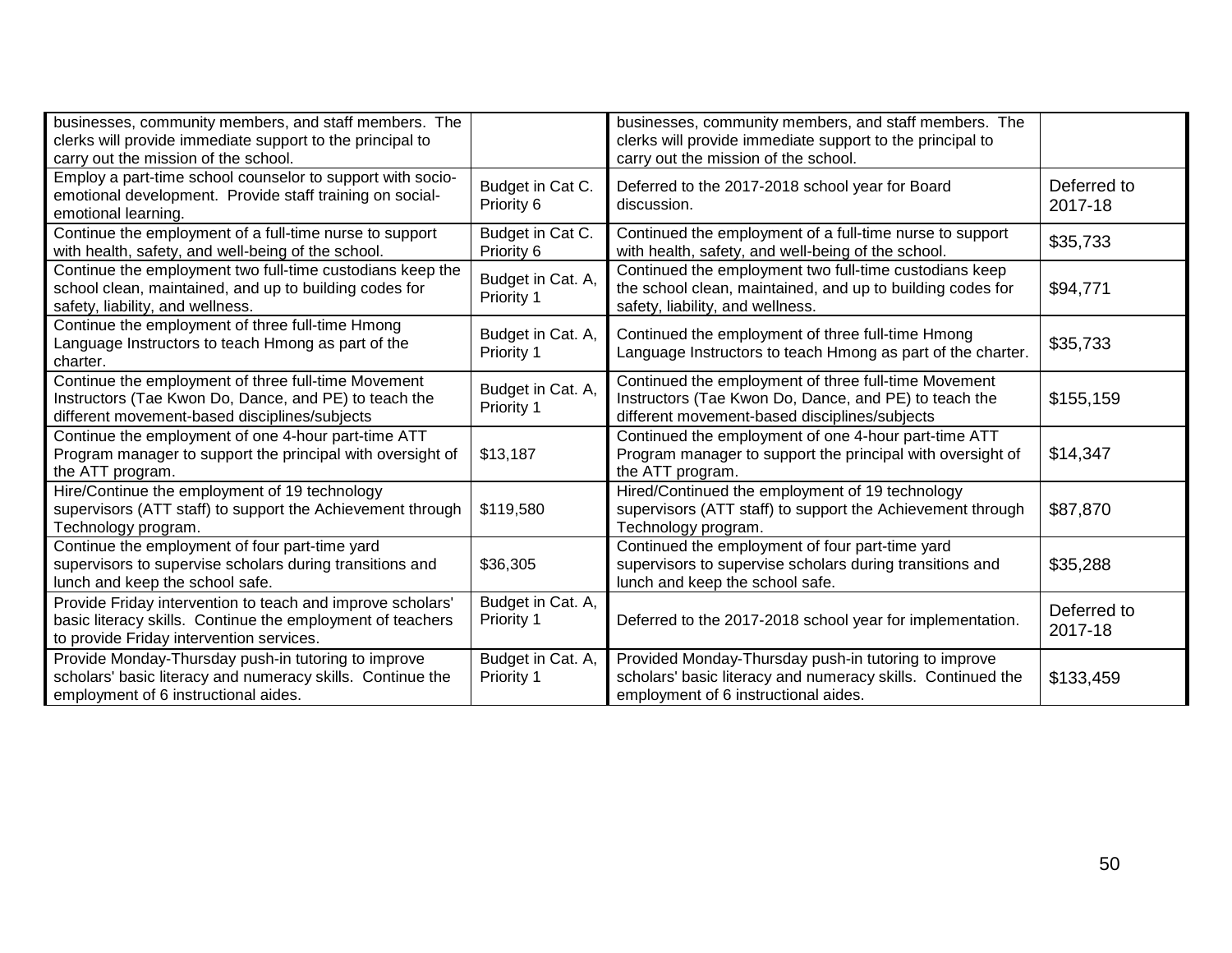|                                                                                                                                           | Priority 1, Goal Number 3 will be moved to next school year for beginning of piloting a new math program<br>and purchasing of the program by the end of the 2017-2018 school year.                                                                                                                                                                                                                                 |
|-------------------------------------------------------------------------------------------------------------------------------------------|--------------------------------------------------------------------------------------------------------------------------------------------------------------------------------------------------------------------------------------------------------------------------------------------------------------------------------------------------------------------------------------------------------------------|
|                                                                                                                                           | Priority 1, Goal Number 7 was not accomplish as a result of lack of time and planning. Since this is much<br>needed item, a plan will be put in place to ensure the start of a program by the end of the first month of<br>school in the 2017-2018 school year.                                                                                                                                                    |
|                                                                                                                                           | Priority 2, Goal Number 8 was not accomplished this year. As a result of not have surveyed constituents<br>and with the focus more on scholar achievement, this item will be put on hold.                                                                                                                                                                                                                          |
| What changes in actions, services, and<br>expenditures will be made as a result of<br>reviewing past progress and/or<br>changes to goals? | Priority 2, Goal Number 9 supports teaching and learning. It will be placed in the 2017-2018 school year<br>for implementation. Project GLAD consultants will be contacted to provide GLAD training to teachers for<br>effective instructional strategies to support teachers and scholars. At the same time, we will be<br>researching quality professional developments to support teaching of English Learners. |
|                                                                                                                                           | Priority 6, Goal Number 1a will be implements to support operation of the school by either hiring a full<br>time assistant principal, a counselor, or a teacher/staff on special assignment to support with scholar<br>activities, committee work, parent engagement, and other tasks as assigned.                                                                                                                 |
|                                                                                                                                           |                                                                                                                                                                                                                                                                                                                                                                                                                    |
|                                                                                                                                           |                                                                                                                                                                                                                                                                                                                                                                                                                    |

**Complete a copy of this table for each of the LEA's goals in the prior year LCAP. Duplicate and expand the fields as necessary.**

### **Section 3: Use of Supplemental and Concentration Grant funds and Proportionality**

A. In the box below, identify the amount of funds in the LCAP year calculated on the basis of the number and concentration of low income, foster youth, and English learner pupils as determined pursuant to 5 CCR 15496(a)(5).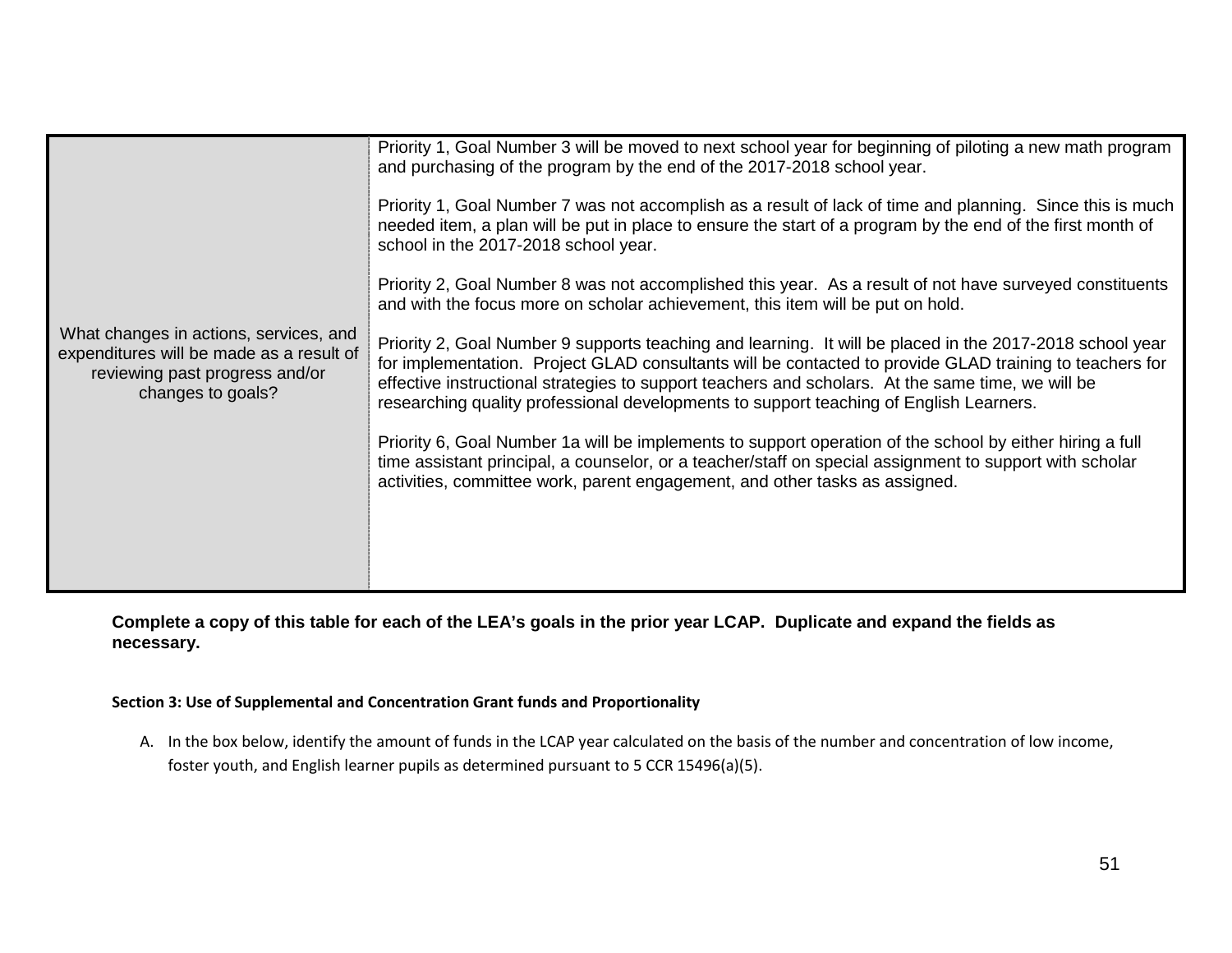Describe how the LEA is expending these funds in the LCAP year. Include a description of, and justification for, the use of any funds in a districtwide, schoolwide, countywide, or charterwide manner as specified in 5 CCR 15496.

For school districts with below 55 percent of enrollment of unduplicated pupils in the district or below 40 percent of enrollment of unduplicated pupils at a schoolsite in the LCAP year, when using supplemental and concentration funds in a districtwide or schoolwide manner, the school district must additionally describe how the services provided are the most effective use of funds to meet the district's goals for unduplicated pupils in the state and any local priority areas. (See 5 CCR 15496(b) for guidance.)

| Total amount of Supplemental and Concentration grant funds calculated: | 770,042 |
|------------------------------------------------------------------------|---------|
|                                                                        |         |
|                                                                        |         |
|                                                                        |         |
|                                                                        |         |
|                                                                        |         |
|                                                                        |         |

B. In the box below, identify the percentage by which services for unduplicated pupils must be increased or improved as compared to the services provided to all pupils in the LCAP year as calculated pursuant to 5 CCR 15496(a).

Consistent with the requirements of 5 CCR 15496, demonstrate how the services provided in the LCAP year for low income pupils, foster youth, and English learners provide for increased or improved services for these pupils in proportion to the increase in funding provided for such pupils in that year as calculated pursuant to 5 CCR 15496(a)(7). An LEA shall describe how the proportionality percentage is met using a quantitative and/or qualitative description of the increased and/or improved services for unduplicated pupils as compared to the services provided to all pupils.

# 17.54 %

We have met 82.46 % of our LCAP services during the 2016-17, and have deferred 17.54% which is due in part to having needed to defer 5 of those services and/or actions listed for the 2016-2017 school year to the 2017-18 school year. These services were either under budgeted or there was limited candidacy to fill such services. As such the school will be revisiting and strategizing its approach in recruitment of service providers and//or identifying comparable training to bring to its staff to fulfill these goals. As such budgets will be also be revisited to ensure those services and actions can be carried out.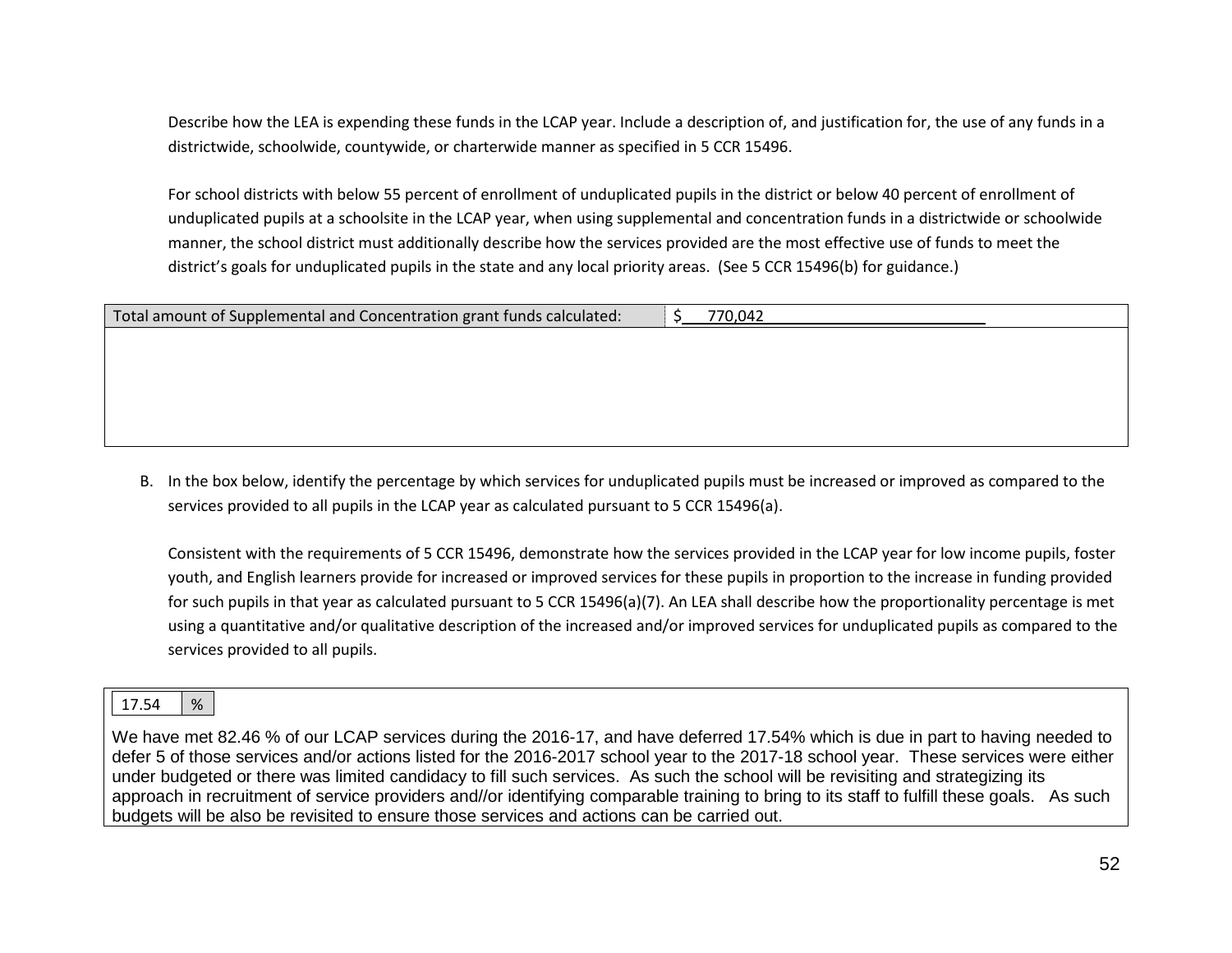# **LOCAL CONTROL AND ACCOUNTABILITY PLAN AND ANNUAL UPDATE APPENDIX**

For the purposes of completing the LCAP in reference to the state priorities under Education Code sections 52060 and 52066, the following shall apply:

- (a) "Chronic absenteeism rate" shall be calculated as follows:
	- (1) The number of pupils with a primary, secondary, or short-term enrollment during the academic year (July 1 June 30) who are chronically absent where "chronic absentee" means a pupil who is absent 10 percent or more of the schooldays in the school year when the total number of days a pupil is absent is divided by the total number of days the pupil is enrolled and school was actually taught in the total number of days the pupil is enrolled and school was actually taught in the regular day schools of the district, exclusive of Saturdays and Sundays.
	- (2) The unduplicated count of pupils with a primary, secondary, or short-term enrollment during the academic year (July  $1 -$ June 30).
	- (3) Divide (1) by (2).
- (b) "Middle School dropout rate" shall be calculated as set forth in California Code of Regulations, title 5, section 1039.1.
- (c) "High school dropout rate" shall be calculated as follows:
	- (1) The number of cohort members who dropout by the end of year 4 in the cohort where "cohort" is defined as the number of first-time grade 9 pupils in year 1 (starting cohort) plus pupils who transfer in, minus pupils who transfer out, emigrate, or die during school years 1, 2, 3, and 4.
	- (2) The total number of cohort members.
	- (3) Divide (1) by (2).
- (d) "High school graduation rate" shall be calculated as follows: